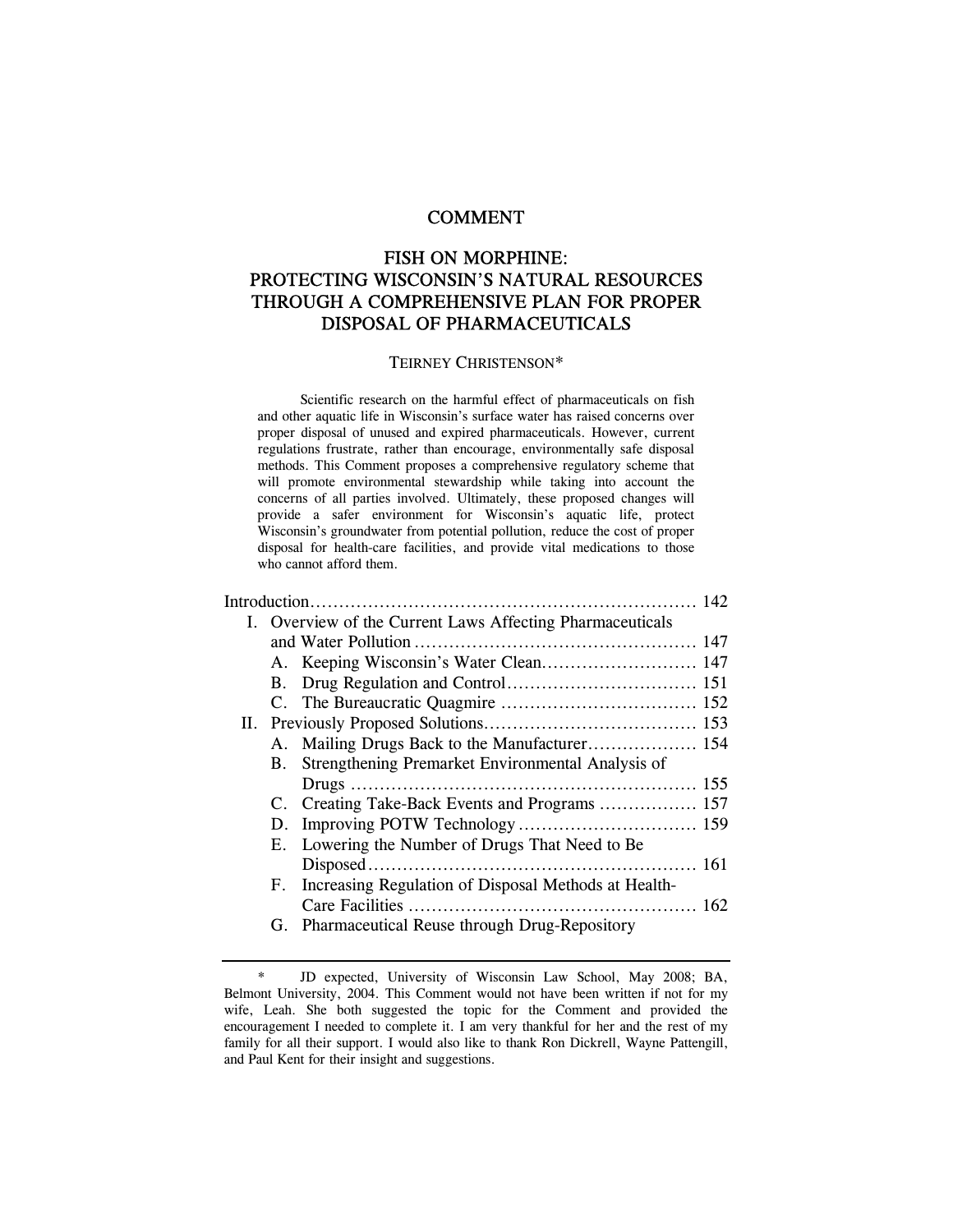|  | H. Promoting Reverse-Distribution Companies and |    |                                                 |  |  |
|--|-------------------------------------------------|----|-------------------------------------------------|--|--|
|  |                                                 |    |                                                 |  |  |
|  |                                                 |    |                                                 |  |  |
|  | $A_{\cdot}$                                     |    |                                                 |  |  |
|  | <b>B.</b>                                       |    |                                                 |  |  |
|  |                                                 |    | 1. Resolutions for Federal Action  169          |  |  |
|  |                                                 |    |                                                 |  |  |
|  |                                                 | a. | Increasing the Scope of the Drug-Repository     |  |  |
|  |                                                 |    |                                                 |  |  |
|  |                                                 |    | b. Changing Effluent Standards for Health-Care  |  |  |
|  |                                                 |    |                                                 |  |  |
|  |                                                 |    | c. Reclassifying Pharmaceuticals as Universal   |  |  |
|  |                                                 |    |                                                 |  |  |
|  |                                                 |    | d. Clearly Identifying Controlled Substances on |  |  |
|  |                                                 |    |                                                 |  |  |
|  |                                                 | e. | Encouraging Voluntary Take-Back Events 177      |  |  |
|  |                                                 |    |                                                 |  |  |

#### **INTRODUCTION**

# Want to be happy? Just drink the water.<sup>1</sup>

While the preceding quotation may sound like an advertisement for the latest brand of bottled water, it is actually a joke among nurses at a long-term-care facility<sup>2</sup> in Colorado where nurses flush "garbage bags full" of prescription drugs down the drain annually.<sup>3</sup> Although it is unclear how widespread this practice is today, flushing unused or expired pharmaceuticals is nothing new.<sup>4</sup> In fact, since the inception of the Internet, it has been the recommended course of conduct found on pharmacy and health-care Web sites.<sup>5</sup> North Carolina even recommends it in its Administrative Code.<sup>6</sup> Many Web sites and pharmaceutical companies recommend this method of disposal to keep drugs from

<sup>1.</sup> Kevin Darst, Pill Dump Imperils Water's Quality, FORT COLLINS COLORADOAN, Sept. 6, 2005, at 1A.

 <sup>2. &</sup>quot;Long-term-care facility" is used in place of the more common terms "nursing home" or "assisted-living facility."

<sup>3.</sup> Darst, supra note 1.

 <sup>4.</sup> Christian G. Daughton, Cradle-to-Cradle Stewardship of Drug for Minimizing Their Environmental Disposition While Promoting Human Health. II. Drug Disposal, Waste Reduction, and Future Directions, 111 ENVTL. HEALTH PERSP. 775, 780 (2003).

<sup>5.</sup> Id.

 <sup>6. 10</sup> A N.C. ADMIN. CODE 27G.0209 (2006).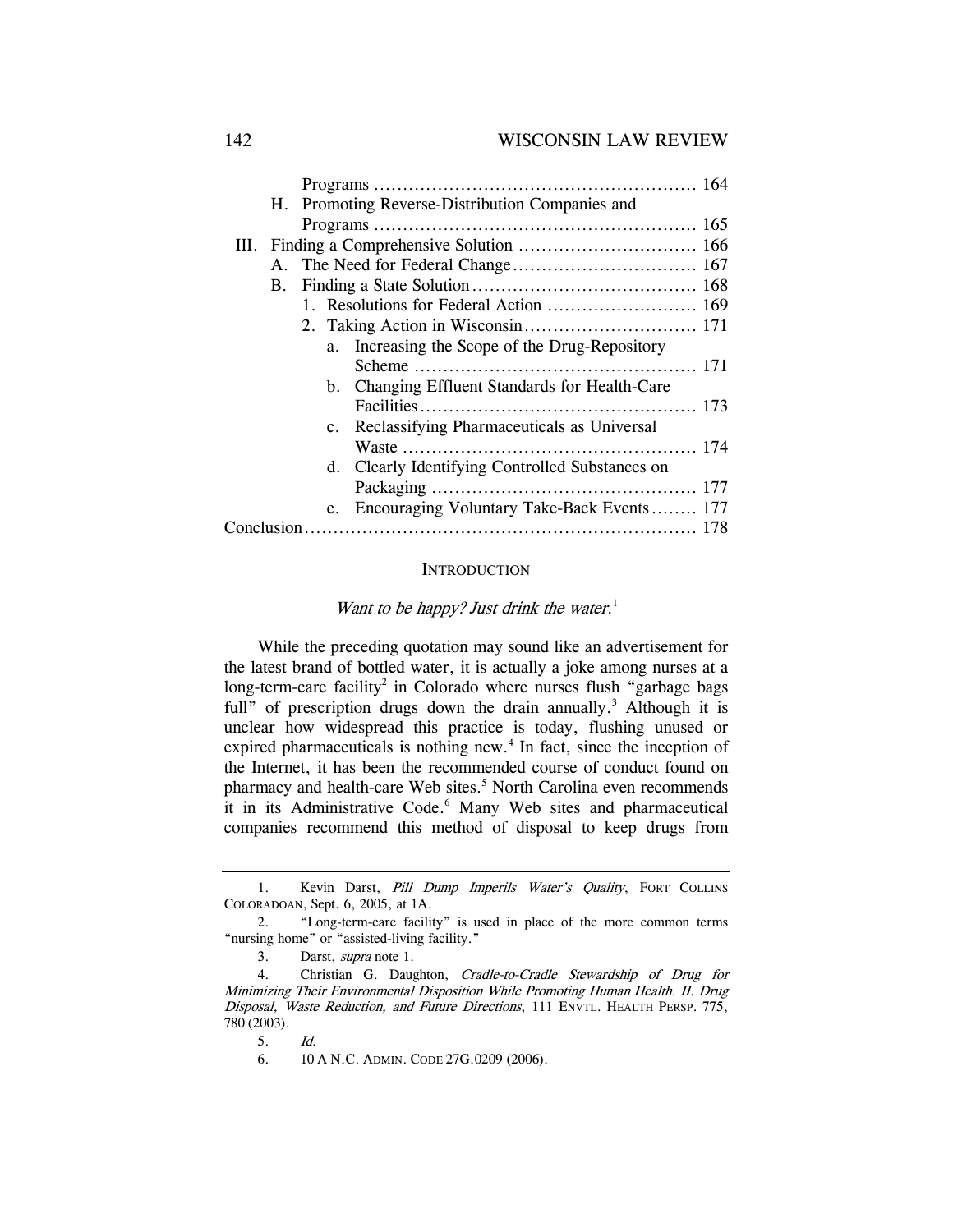getting into the wrong hands, namely, those of a child.<sup>7</sup> Furthermore, this method kept legally prescribed controlled substances from entering the illegal-drug trade.<sup>8</sup> However, scientific research on the effect of pharmaceuticals in the environment has caused some scientists to conclude that this method of disposal is the least desirable, despite its widespread use.<sup>9</sup>

Several studies conducted throughout the United States over the last twenty years demonstrate the harmful effects that pharmaceuticals can have on fish and other aquatic life in the nation's streams and rivers.10 Scientists found fish "laden with estrogen and antidepressants"11 with significant neurological and physiological changes.12 For example, a Maryland researcher recently discovered male bass that produced both sperm and eggs, resulting from increased amounts of estrogen in the water.<sup>13</sup> The researchers suspected that the source was flushed birth-control pills.<sup>14</sup> A study near Las Vegas, Nevada, found a similar problem with the razorback sucker, an endangered species.<sup>15</sup> Other researchers are studying what effect antidepressants, which may reduce a fish's fear of predators, could have on population levels.<sup>16</sup>

Among the alarming research are studies by University of Wisconsin researchers that show how the problem is affecting Wisconsin's waterways.<sup>17</sup> Professor Stanley Dodson of the University of Wisconsin–Madison found that minute concentrations of various drugs can severely disfigure or even kill Daphnia, an invertebrate vital to the freshwater food chain.18 Even more disturbing are the findings of Rebecca D. Klaper, a scientist at the University of Wisconsin–

16. Mannina, supra note 13.

<sup>7.</sup> Daughton, *supra* note 4, at 780. See generally Christopher T. Nidel, Regulating the Fate of Pharmaceutical Drugs: A New Prescription for the Environment, 58 FOOD & DRUG L.J. 81, 101 (2003).

<sup>8.</sup> Daughton, supra note 4, at 780.

<sup>9.</sup> Id. at 775.

<sup>10.</sup> Juliet Eilperin, *Pharmaceuticals in Waterways Raise Concern: Effect on* Wildlife, Humans Questioned, WASH. POST, June 23, 2005, at A3.

<sup>11.</sup> Id.

<sup>12.</sup> Id.

 <sup>13.</sup> George J. Mannina, Jr., Medicines and the Environment: Legal and Regulatory Storms Ahead?, LEGAL BACKGROUNDER, Mar. 24, 2006.

<sup>14.</sup> Id.

 <sup>15.</sup> Eilperin, supra note 10.

<sup>17.</sup> See Susanne Rust, Federal Rules Interfere with Drug Disposal Effort; Traces of Medicine in Groundwater Cause Concerns, MILWAUKEE J. SENTINEL, Oct. 11, 2005, at A1; Eilperin, *supra* note 10.

<sup>18.</sup> Rust, *supra* note 17.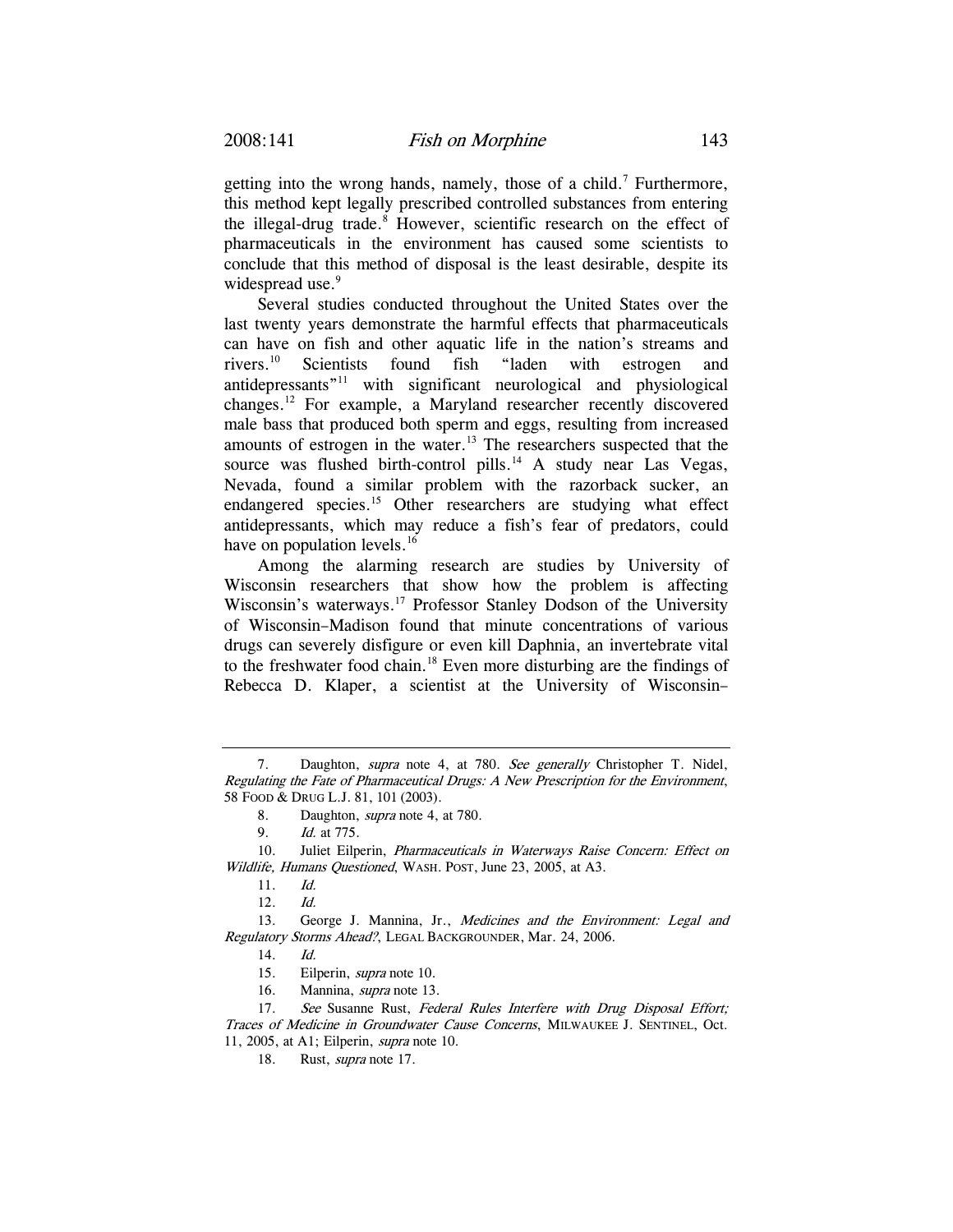Milwaukee.19 Klaper discontinued her experiment after twenty-four hours because the minnows she exposed to anticholesterol medication were "struggling to survive."<sup>20</sup> She exposed them to a level "only slightly higher" than that which can currently be found in Wisconsin streams.<sup>21</sup> Although the effect this problem is having on the human population is still unclear, Klaper remains "concerned."22

Other research raises concerns for human health. Ralph L. Cooper, chief of endocrinology in the Reproductive Toxicology Division of the Environmental Protection Agency (EPA) identified one area where "further study" may be needed.<sup>23</sup> A recent *New York* Times article cited several cases in which children developed signs of puberty long before the typical age. $^{24}$  In some cases, it was as early as preschool.25 Although many of the cases were linked to personal-care products (including skin creams used for sexual performance), some scientists noted that the harmful effects of pharmaceuticals in water may be harming more than just fish and animals.<sup>26</sup> They contend that pharmaceutical pollutants "may also contribute to earlier or disrupted puberty in children."27 While there is no hard evidence to date linking improper disposal of pharmaceuticals to an earlier onset of puberty, the evidence that does exist continues to worry Dr. Cooper.<sup>28</sup>

Pharmaceuticals find their way into Wisconsin's surface waters from a variety of sources.<sup>29</sup> Besides those pharmaceuticals that are intentionally flushed down the toilet, many drugs enter the sewer system after running their natural course in the human body. $30$  These drugs make their way to the local wastewater-treatment facility where, equipped with current technology, removal can be "as low as seven

 30. Nidel, supra note 7, at 83–84 (describing the course of drugs in the human body). Unfortunately, there is very little that can be done to keep drugs that run their course through the human body from entering the environment. See *infra* text accompanying notes 271–76, for a discussion of how drug design could be helpful in limiting this form of pharmaceutical pollution.

 <sup>19.</sup> Eilperin, supra note 10.

<sup>20.</sup> Id.

<sup>21.</sup> Id.

<sup>22.</sup> Id.

<sup>23.</sup> Darshak M. Sanghavi, Preschool Puberty, and a Search for the Causes, N.Y. TIMES, Oct. 17, 2006, at F1.

<sup>24.</sup> Id.

<sup>25.</sup> Id.

<sup>26.</sup> Id.

<sup>27.</sup> Id.

<sup>28.</sup> Id.

 <sup>29.</sup> One other significant source is agricultural runoff. See WIS. STAT. § 281.16(3) (2005–06), for Wisconsin's regulation of agricultural runoff.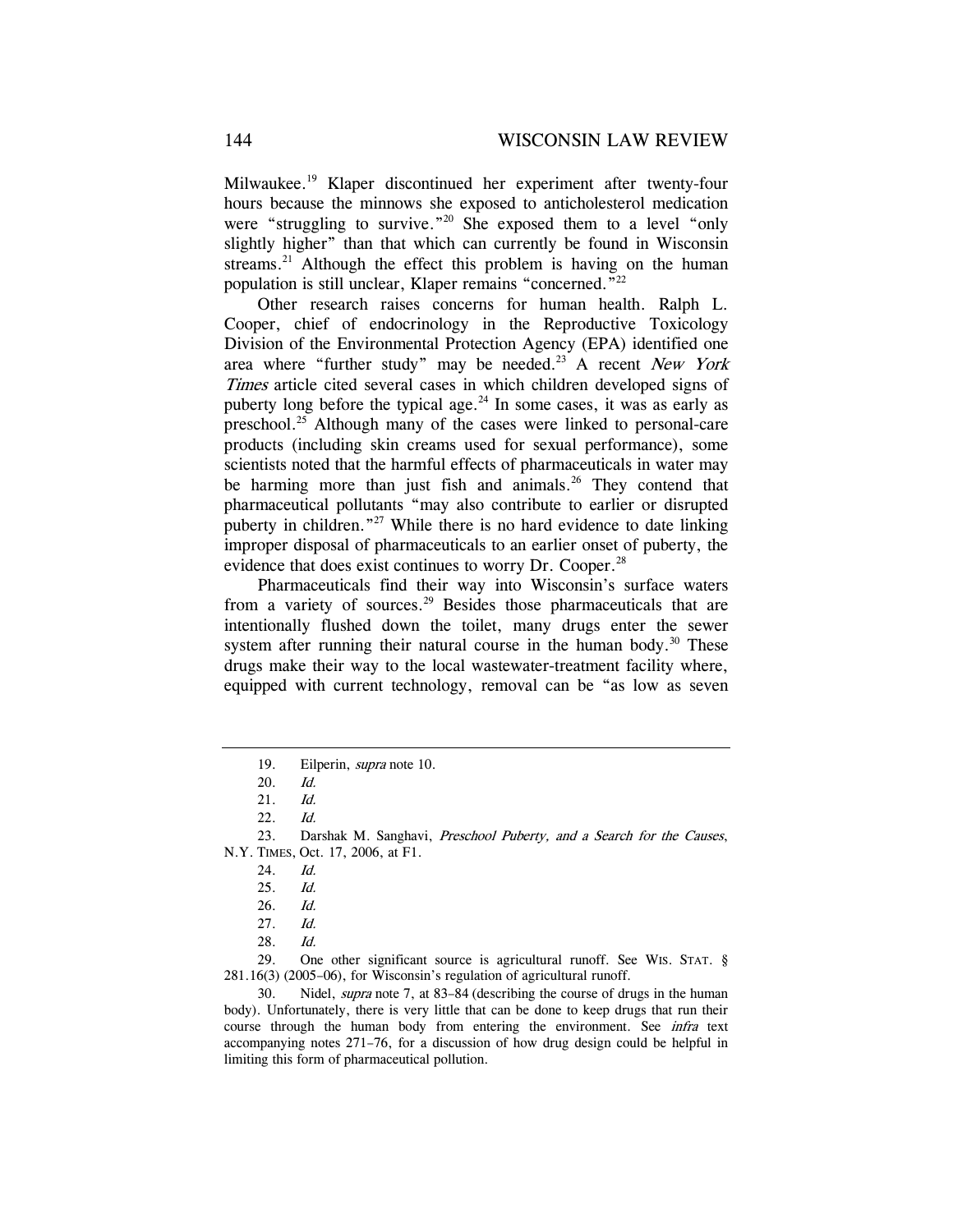percent and never  $\ldots$  complete.<sup>"31</sup> The remaining drug compounds either bind to the plant's biosolids<sup>32</sup> or are discharged as plant effluent.<sup>33</sup> Whatever the carrier, many of these drugs find their way into Wisconsin's surface- and groundwater, where they are likely to affect aquatic life and could potentially harm humans. As an alternative to flushing, federal agencies suggest mixing drugs with an undesirable substance (such as coffee grounds) in a sealed container and disposing of the container as solid waste that will end up in landfills.<sup>34</sup> However, scientists note that this is "really a form of potential 'pollution postponement'" rather than a solution.<sup>35</sup> Pharmaceuticals in landfills will eventually enter the groundwater where their potential for harming the environment is likely the same as those drugs that reach a wastewater-treatment facility through the sewer system.<sup>36</sup>

The Clean Water Act (CWA) provides for the regulation of water pollution in the United States. $37$  The EPA administers the provisions of the CWA at the federal level but delegates much of the enforcement to individual states.<sup>38</sup> This scheme makes it possible for Wisconsin to control water pollution within the state. $39$  Accordingly, through the

 32. Biosolids are the solid materials produced from wastewater-treatment residuals. Interview with Ron Dickrell, *supra* note 31.

33. Nidel, supra note 7, at 84.

 34. OFFICE OF NATIONAL DRUG CONTROL POLICY, PROPER DISPOSAL OF PRESCRIPTION DRUGS, http://www.whitehousedrugpolicy.gov/publications/pdf/ prescrip\_disposal.pdf. Another problem with this federal guidance is that it continues to recommend flushing for certain drugs, including pain medications like morphine and oxycodone. Id.

- 35. Daughton, supra note 4, at 783.
- 36. Id.
- 37. 33 U.S.C. §§ 1251–1387 (2000).

 38. PAUL G. KENT & TAMARA A. DUDIAK, WISCONSIN WATER LAW: A GUIDE TO WATER RIGHTS AND REGULATIONS 99 (2d ed. 2001).

<sup>31.</sup> Nidel, supra note 7, at 84. Wastewater flushed down toilets or drains comes to the wastewater-treatment facility through a series of underground pipes. At the facility, large solid materials are first removed through a screening process. The remaining wastewater moves to a biological process where aerobic microorganisms consume and metabolize the oxygen-demanding food matter in the wastewater (much like the human digestive system functions to metabolize food). The food in the wastewater provides enough nourishment for the microorganism to grow to the point where it is heavier than water and becomes a solid. The solid material can then be separated from the water before the water is discharged to a receiving body of water. This biological process removes about 99.5 percent of all organic and solid contaminants but does not remove the majority of pharmaceutical compounds. Interview with Ron Dickrell, Superintendent, City of Marshfield Wastewater Treatment Facility, in Marshfield, Wis. (Apr. 13, 2007).

<sup>39.</sup> See WIS. STAT. § 283.001(2) (2005–06) (stating that the purpose of chapter 283 is to meet the requirements of the Federal Water Pollution Control Act, also known as the Clean Water Act).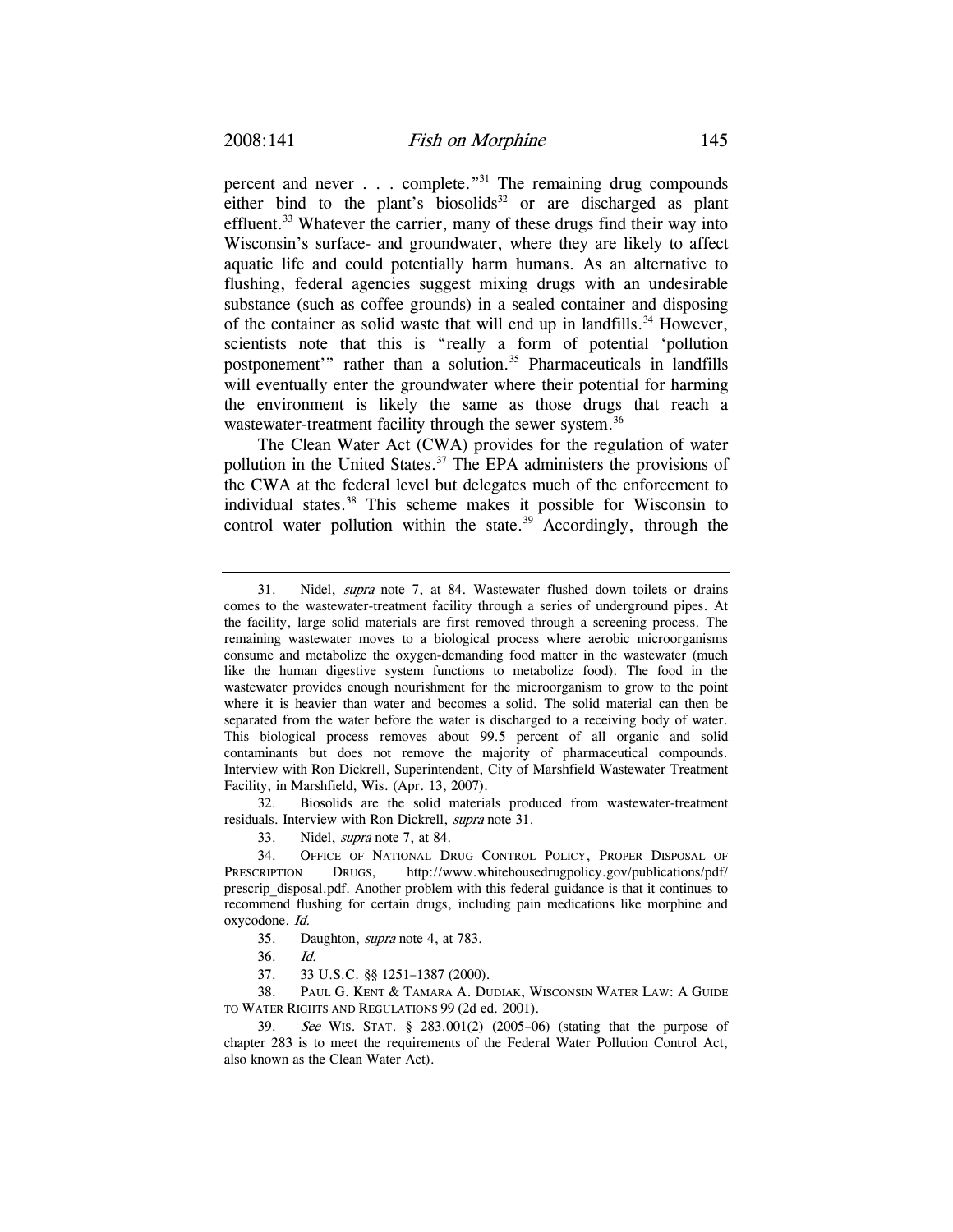Department of Natural Resources (DNR), Wisconsin regulates the "discharge of pollutants to any waters of the state from a discernable point," including wastewater-treatment facilities, also known as publicly owned treatment works  $(POTWs)$ .<sup>40</sup> Yet due to the limitations of current technology, POTWs cannot remove most pharmaceuticals before they discharge to state groundwater and surface water. $41$ Therefore, protection of Wisconsin's waters requires removal of pharmaceuticals before they reach the POTWs.<sup>42</sup>

However, a complex set of federal and state regulations leave health-care facilities and the consumer with few options for environmentally safe disposal of unused and expired pharmaceuticals.<sup>43</sup> Incineration is the best method of disposal, but rules and regulations often keep drugs from getting to the incinerator.<sup>44</sup> Hospitals face complicated and outdated regulations that require time for sorting medications and expensive shipment to out-of-state facilities for disposal of several drugs as hazardous waste.<sup>45</sup> Due to exemptions and lack of enforcement, many health-care facilities continue to flush their unused medications.<sup>46</sup> Similarly, consumers with unused pharmaceuticals in their medicine cabinets must sort through complicated drug-enforcement regulations that often leave them with only two options—the toilet or the trash.<sup>47</sup>

This Comment proposes changes to Wisconsin's regulatory scheme that would significantly reduce the concentration of pharmaceuticals in Wisconsin's surface and drinking water. This Comment also suggests changes in the current law that could help reduce costs for health-care facilities and consumers in disposing of pharmaceuticals in an environmentally safe manner. Part I provides an overview of the current legal framework that affects water pollution, waste management, and pharmaceuticals, noting the inability of this system to provide environmentally safe and convenient methods of disposal. Part

44. Id. Although some toxins are released into the air after incineration, they are generally in very small proportions because incinerators have filters in their chimneys. FEDERAL MINISTRY FOR THE ENVIRONMENT, NATURE CONSERVATION AND NUCLEAR SAFETY, WASTE INCINERATION—A POTENTIAL DANGER? 4 (2005), available at http://www.seas.columbia.edu/earth/wtert/sofos/Waste\_Incineration\_A\_Potential\_Dang er.pdf.

 <sup>40.</sup> KENT & DUDIAK, supra note 38, at 99, 104.

 <sup>41.</sup> Nidel, supra note 7, at 84.

<sup>42.</sup> Id.

 <sup>43.</sup> Ron Seely, Flushed Drugs Polluting Water; Complicated Rules for Disposal Result in Most Hospitals Taking Easy Way Out, WIS. ST. J., Dec. 10, 2006, at A1.

<sup>45.</sup> Seely, *supra* note 43, at A1.

<sup>46.</sup> Id.

<sup>47.</sup> Id.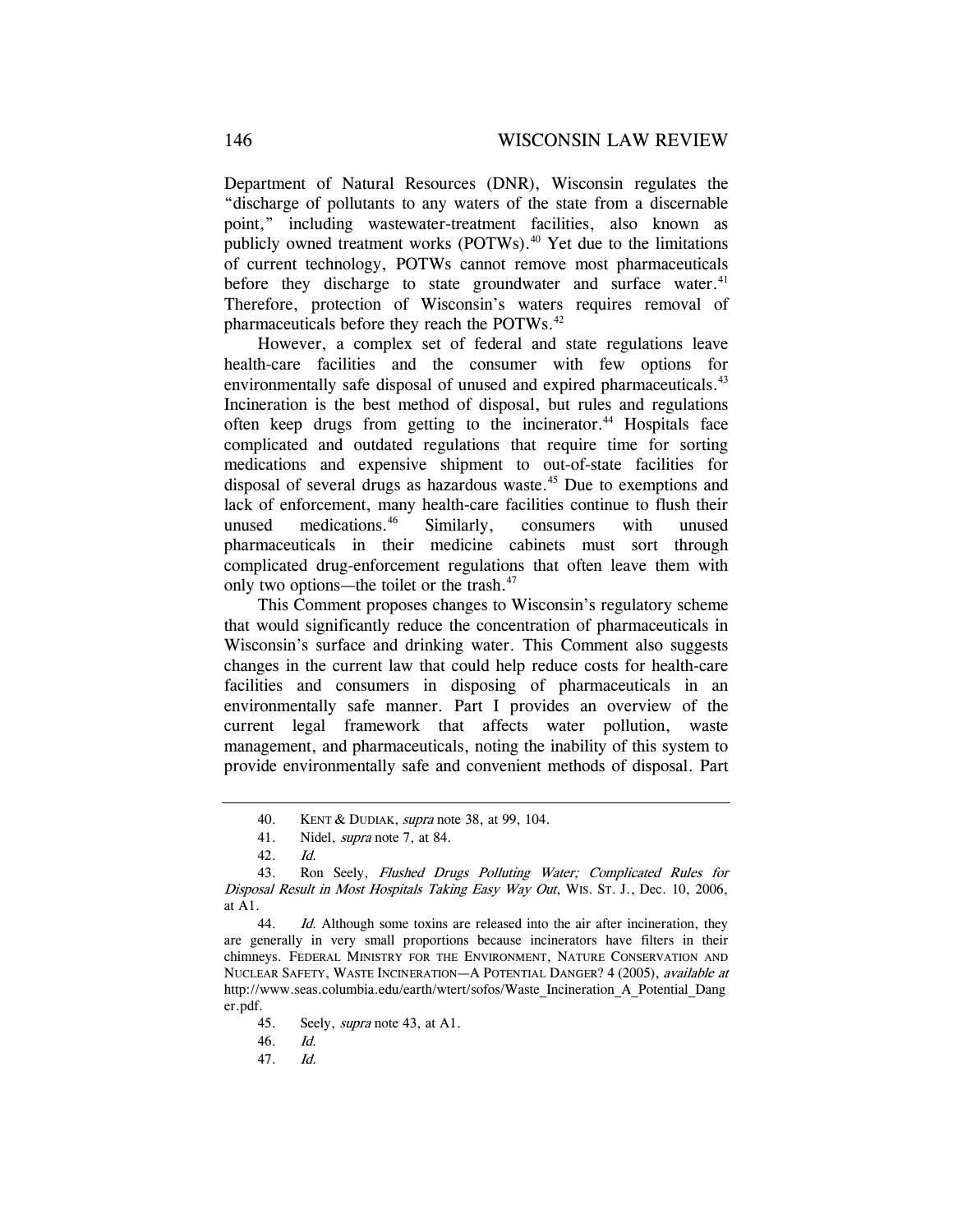II discusses several proposed methods for dealing with the problem and the shortcomings of such methods. Finally, Part III proposes changes to the law that will reduce the concentration of pharmaceuticals in Wisconsin's water and make proper disposal of pharmaceuticals more convenient and less expensive. Ultimately, these proposed changes will provide a safer environment for Wisconsin's aquatic life, protect Wisconsin's groundwater from potential pollution, and provide vital medications to those who cannot afford them.

# I. OVERVIEW OF THE CURRENT LAWS AFFECTING PHARMACEUTICALS AND WATER POLLUTION

### A. Keeping Wisconsin's Water Clean

In keeping with Wisconsin's tradition as a leader in environmental protection, $48$  Wisconsin's legislature statutorily recognized that "[u]nabated pollution of the waters of this state continues to arouse widespread public concern" by passing section 147.01 of the Wisconsin Statutes in 1973.<sup>49</sup> Among its concerns were public health and the health of fish and other aquatic life.<sup>50</sup> Wisconsin legislators established a goal that "wherever attainable . . . water quality which provides for the protection and propagation of fish, shellfish, and wildlife . . . be achieved."51 The state also established a policy that "the discharge of toxic pollutants in toxic amounts be prohibited."52

While the EPA regulates water pollution at the national level under the CWA, individual states can regulate water pollution if the state's regulation either meets or surpasses that of the federal government.<sup>53</sup> Wisconsin codified its version of the CWA in chapter 283 of the Wisconsin Statutes and granted authority to enforce those standards to the DNR.<sup>54</sup> Nevertheless, the EPA may revoke a state's authority to implement and enforce the standards of the CWA if the EPA finds the state's program does not fully comply.<sup>55</sup>

- 53. KENT & DUDIAK, supra note 38, at 99.
- 54. WIS. STAT. § 283.001(2).
- 55. Clean Water Act, 33 U.S.C.S. § 1342(c) (LexisNexis 2003).

 <sup>48.</sup> Wisconsin Historical Society, The Modern Environmental Movement, http://www.wisconsinhistory.org/turningpoints/tp-048/?action=more\_essay (last visited Feb. 8, 2008).

 <sup>49.</sup> WIS. STAT. § 283.001(1) (2005–06). The statute was moved to chapter 283 in 1995.

<sup>50.</sup> Id.

<sup>51.</sup> *Id.* § 283.001(1)(b).

<sup>52.</sup> *Id.* § 283.001(1)(c).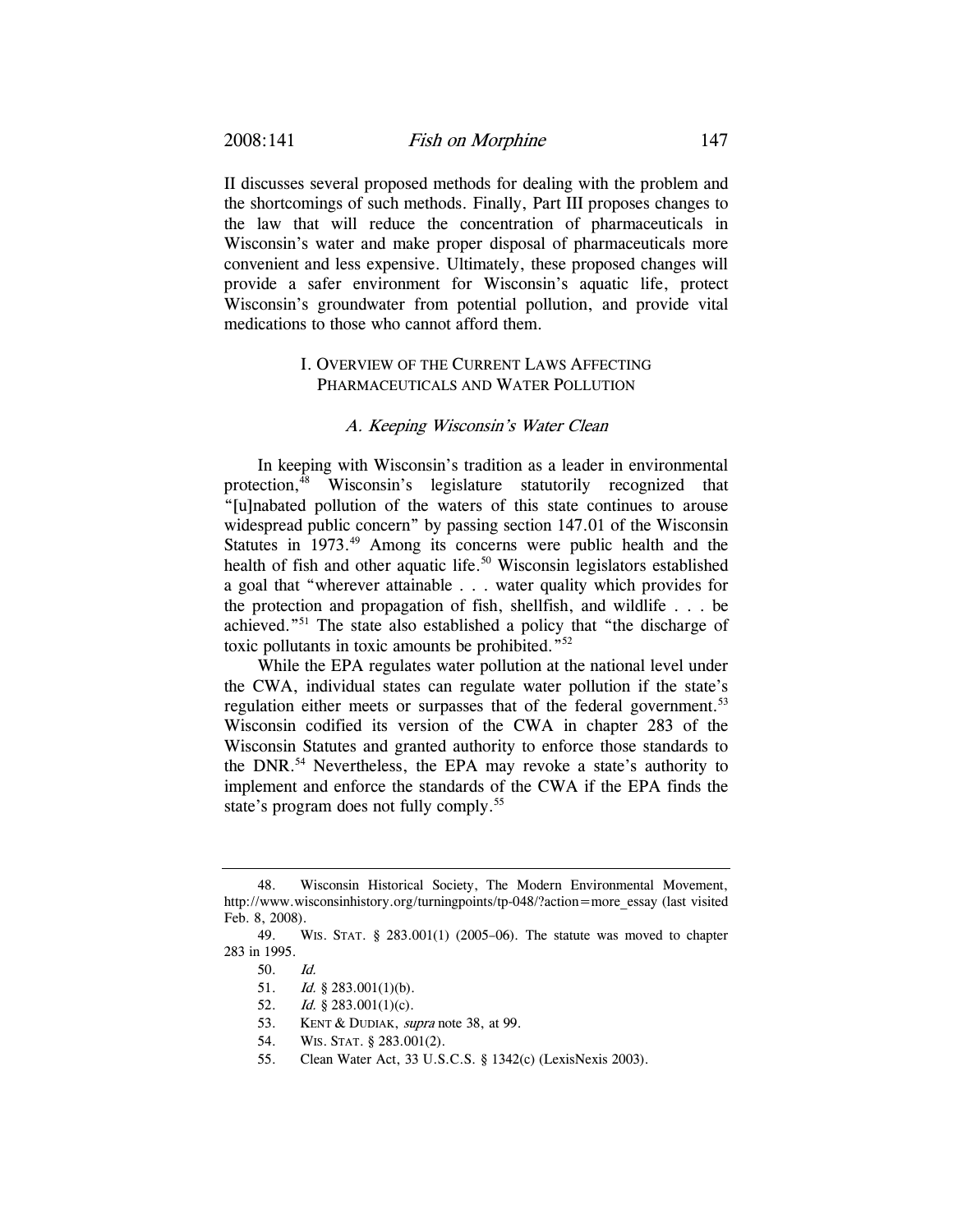Wisconsin's program regulates discharge to surface waters from both discernible points ("point sources"), such as factories, and indiscernible sources ("nonpoint sources"), such as runoff from farms or construction sites.<sup>56</sup> Although discharge from nonpoint sources is a significant source of the pharmaceuticals found in surface water, regulation of these sources is difficult.<sup>57</sup> Furthermore, small farms and businesses often cannot incur the substantial costs associated with nonpoint-pollution reduction.58 For these reasons, this Comment focuses primarily on point-source regulation.59

The DNR regulates the introduction of pollutants to surface water from point sources through Wisconsin Pollution Discharge Elimination System (WPDES) discharge permits. $60$  Any point source that discharges any pollutant into any "waters of the state"<sup>61</sup> must obtain a permit before discharging.62 The permit limits the amount of discharge for specific pollutants on the basis of levels that will keep the water safe for fish and other aquatic life. $63$ 

Still, pharmaceutical waste poses several problems. The first problem is determining whether a given drug is, in fact, a pollutant and at what level it becomes toxic. Wisconsin gives the DNR the duty of creating a list of those substances that are toxic pollutants.<sup>64</sup> After the DNR lists a substance as a pollutant, it must also determine at what level these compounds become toxic and include this limitation in the WPDES discharge permit.<sup>65</sup> Although industries other than health care use many of the compounds on the list, several pharmaceuticals contain regulated hazardous chemicals.<sup>66</sup> However, the DNR does not list many of the active ingredients in pharmaceuticals, including the hormones in birth-control pills. $\frac{6}{7}$ 

61. WIS. STAT. § 283.01(20) (2005–06).

- 62. KENT & DUDIAK, supra note 38, at 100.
- 63. Id. at 101.

 64. WIS. STAT. § 283.21(1)(a). The list may be found at WIS. ADMIN. CODE NR § 215.03 (2000).

65. KENT & DUDIAK, supra note 38, at 102.

 66. For a list of pharmaceuticals that contain hazardous chemicals, see the Pharmaceutical Waste Guidelines issued by the University of California, Irvine, avaliable at http://www.ehs.uci.edu/programs/enviro/Pharmaceutical%20Waste.pdf.

67. See WIS. ADMIN. CODE NR § 215.03.

 <sup>56.</sup> KENT & DUDIAK, supra note 38, at 99.

<sup>57.</sup> Id. at 107. See id. at 107-15, for an overview of the current legal framework regulating such sources.

<sup>58.</sup> Id. at 107.

 <sup>59.</sup> For a discussion of nonpoint-source water pollution and the difficulties associated with controlling them, see Daniel R. Mandelker, Controlling Nonpoint Source Water Pollution: Can It Be Done?, 65 CHI.-KENT L. REV. 479 (1989).

<sup>60.</sup> KENT & DUDIAK, *supra* note 38, at 100.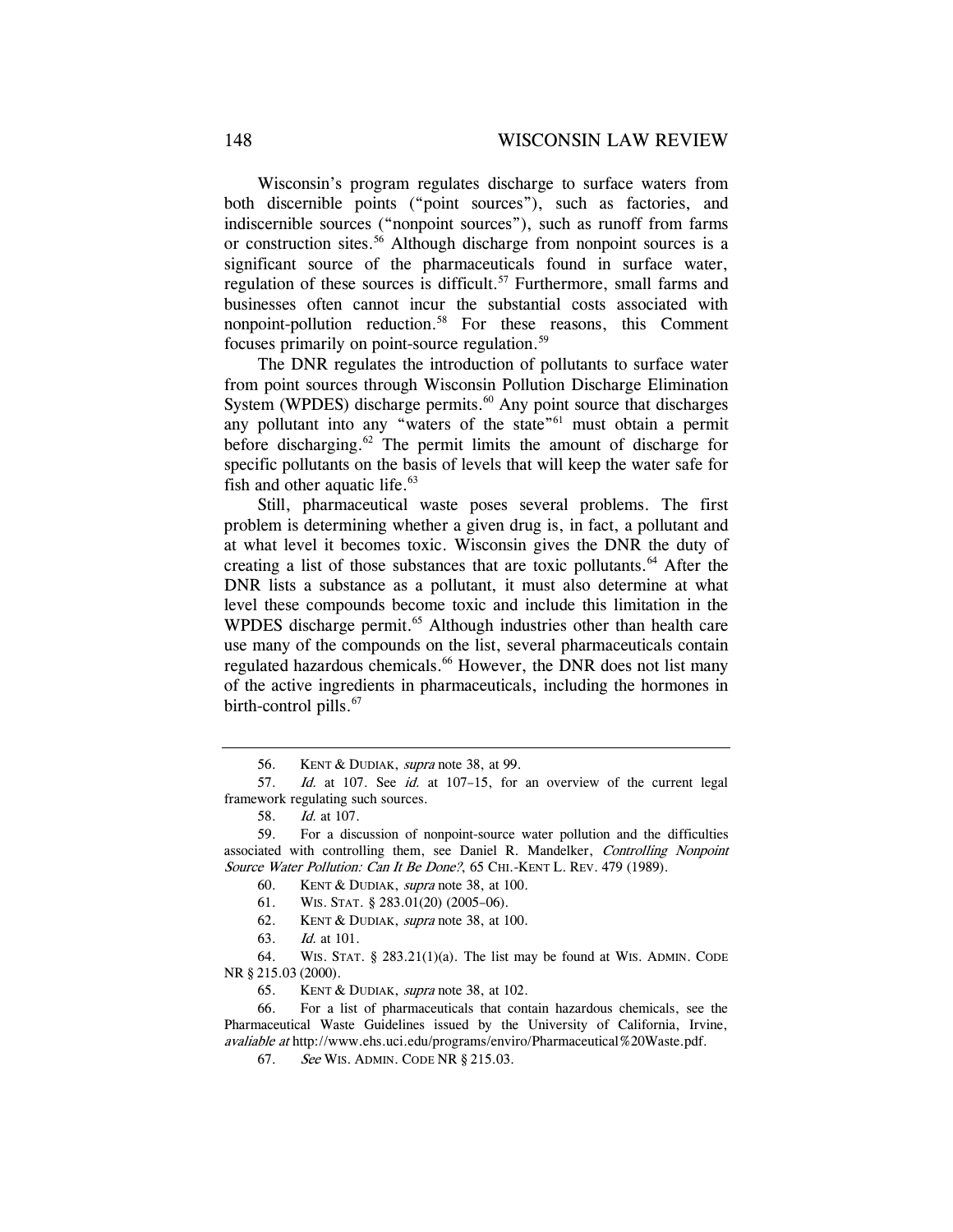Nevertheless, adding further compounds to the list of toxic pollutants and monitoring the levels of these compounds when discharged from point sources is not the best solution to this problem because POTWs are generally unable to remove pharmaceutical compounds before discharging.<sup>68</sup> Reducing the level of pharmaceutical compounds could have a small effect, but even with the most current scientific methods, POTWs could not remove most compounds.<sup>69</sup> "While the idea of building idealized treatment plants with universally high removal rates is attractive, it may not be scientifically workable."<sup>70</sup> Equally as important, the government would likely bear the cost for designing and implementing a system that could remove most pharmaceutical compounds (assuming modern science could design such a system).<sup>71</sup> Sending the bill for removal of drugs from Wisconsin's waters to the taxpayer fails to place responsibility on the parties that created the problem in the first place.<sup>72</sup>

In addition to the CWA, the Resource Conservation and Recovery Act (RCRA) protects the nation's waters by promoting proper disposal of hazardous and solid waste.73 The RCRA, enacted in 1976, regulates not only the disposal of hazardous waste but also its transportation, storage, and processing.<sup>74</sup> Under the RCRA, a solid waste is hazardous if it is ignitable, corrosive, reactive, or toxic.<sup>75</sup> The EPA separated the lists of hazardous wastes into four categories, called the F-list, the Klist, the P-list, and the U-list.<sup>76</sup> Industries, including health care, rely heavily on the lists promulgated by the EPA to determine whether a particular compound is hazardous.<sup>77</sup> Since most hazardous pharmaceuticals are on the P-list or U-list, health-care facilities focus primarily on these lists.<sup>78</sup> P-list RCRA chemicals are considered

74. David H. Getches, Groundwater Quality Protection: Setting a National Goal for State and Federal Programs, 65 CHI.-KENT L. REV. 387, 399 (1989).

 75. Margaret M. Menicucci & Cheryl L. Coon, Environmental Regulation of Health Care Facilities: A Prescription for Compliance, 47 SMU L. REV. 537, 549 (1994).

<sup>68.</sup> See generally Nidel, supra note 7, at 85 ("[F]ield research confirms that current treatment methods are inadequate.").

<sup>69.</sup> Id. at 92.

<sup>70.</sup> Id.

<sup>71.</sup> Id.

<sup>72.</sup> Id.

 <sup>73.</sup> Resource Conservation and Recovery Act, 42 U.S.C. §§ 6901–92 (2000). Much like the CWA, states often enforce the RCRA locally. Wisconsin's rules either meet or exceed the federal RCRA rules. See WIS. STAT. § 291.001(9) (2005–06).

<sup>76.</sup> See 40 C.F.R. pt. 261 (2007).

<sup>77.</sup> Menicucci & Coon, *supra* note 75, at 549.

<sup>78.</sup> Daughton, *supra* note 4, at 782.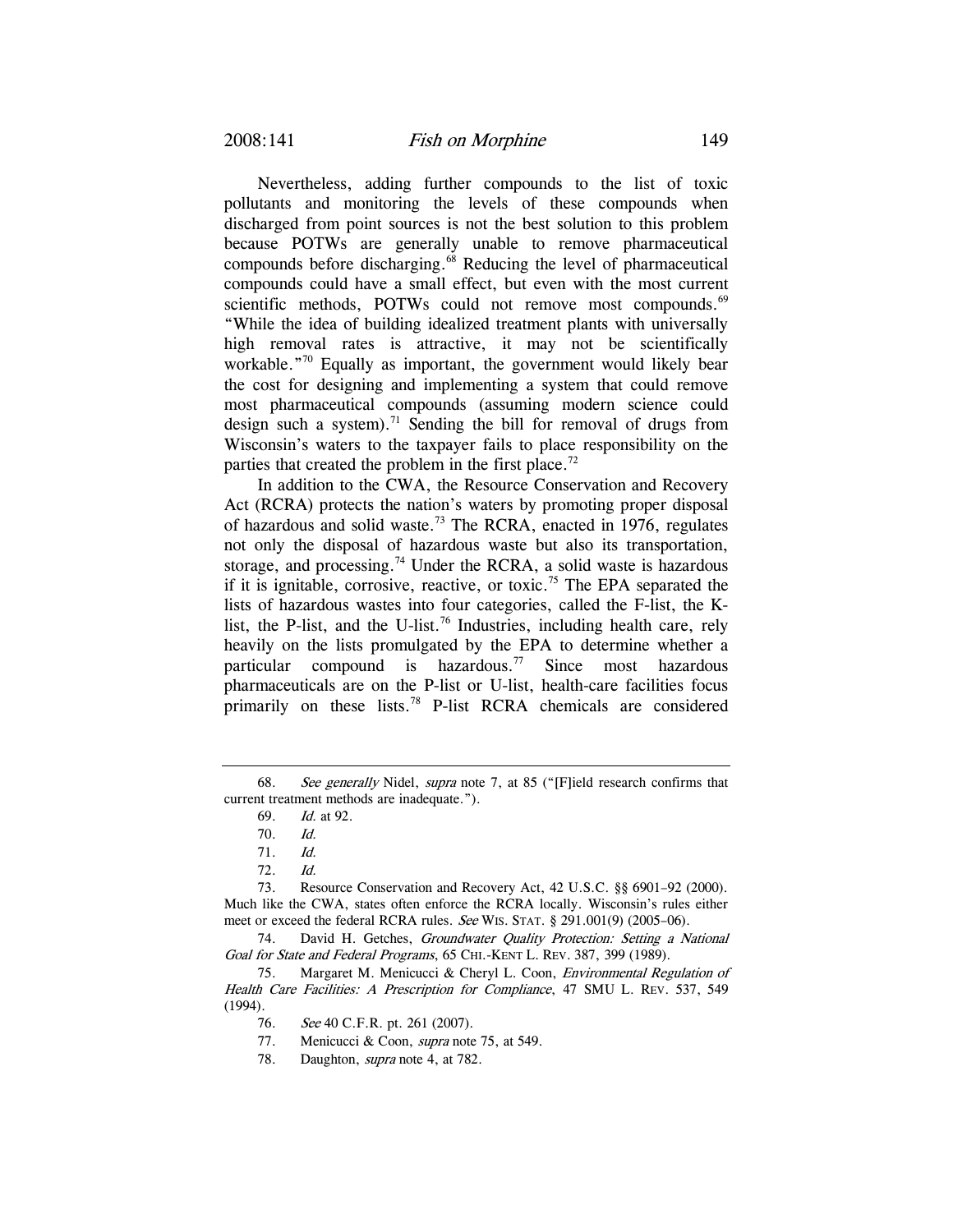hazardous no matter the concentration while U-list chemicals are only deemed hazardous at higher concentrations.<sup>79</sup>

While the RCRA exempts households from pharmaceutical regulations,<sup>80</sup> hospitals must bear the expense of additional staff training to ensure compliance.<sup>81</sup> Additional training is necessary because the waste generator must determine whether waste is hazardous.<sup>82</sup> This means that health-care facilities must train their personnel not only on how to dispose (or not dispose) of different types of waste but also how to identify wastes that are hazardous and categorize them appropriately.83 P-list waste creates an additional expense for healthcare facilities in Wisconsin, which must pay to ship P-list waste to an out-of-state, EPA-approved facility for incineration.<sup>84</sup>

The RCRA lists further discourage health-care facilities because the list of hazardous drugs "has not been substantially updated since the rules went into effect in 1976."<sup>85</sup> For example, only eight out of 100 different chemotherapy drugs are currently on the list of hazardous wastes.<sup>86</sup> In fact, health-care facilities have an extremely difficult time dealing with the RCRA because the regulations were not designed for the health-care industry. $87$  Thus, when there are regulations, they are complicated and expensive to follow, and when there are not regulations, hospitals are left in the unenviable position of developing their own disposal programs or flushing drugs down the toilet.<sup>88</sup>

82. Daughton, *supra* note 4, at 782; see also 40 C.F.R. § 262.11 (2007).

84. Interview with P. Wayne Pattengill, *supra* note 83. There are no EPAapproved facilities in Wisconsin. Id. EPA-approved facilities must follow the extensive regulations that make them expensive to own and operate. See 40 C.F.R. §§ 263.10– .11, 264.340–.345 (2007).

88. Id. For an example of a complicated hazardous-waste regulation, 40 C.F.R.  $\S$  261.24(a) reads as follows:

A solid waste (except manufactured gas plant waste) exhibits the characteristic of toxicity if, using the Toxicity Characteristic Leaching Procedure, test Method 1311 in "Test Methods for Evaluating Solid Waste, Physical/Chemical Methods," EPA Publication SW–846, as incorporated by reference in § 260.11 of this chapter, the extract from a representative sample of the waste contains any of the contaminants listed in table 1 at the concentration equal to or greater than the respective value given in that table. Where the waste contains less than 0.5 percent filterable solids, the

<sup>79.</sup> Id.

 <sup>80. 40</sup> C.F.R. § 261.4(a)(1).

<sup>81.</sup> Seely, *supra* note 43.

 <sup>83.</sup> Interview with P. Wayne Pattengill, Director of Environmental Services, St. Joseph's Hospital–Marshfield, in Marshfield, Wis. (Dec. 27, 2006); see also Seely, supra note 43.

 <sup>85.</sup> Seely, supra note 43.

<sup>86.</sup> Id.

<sup>87.</sup> Id.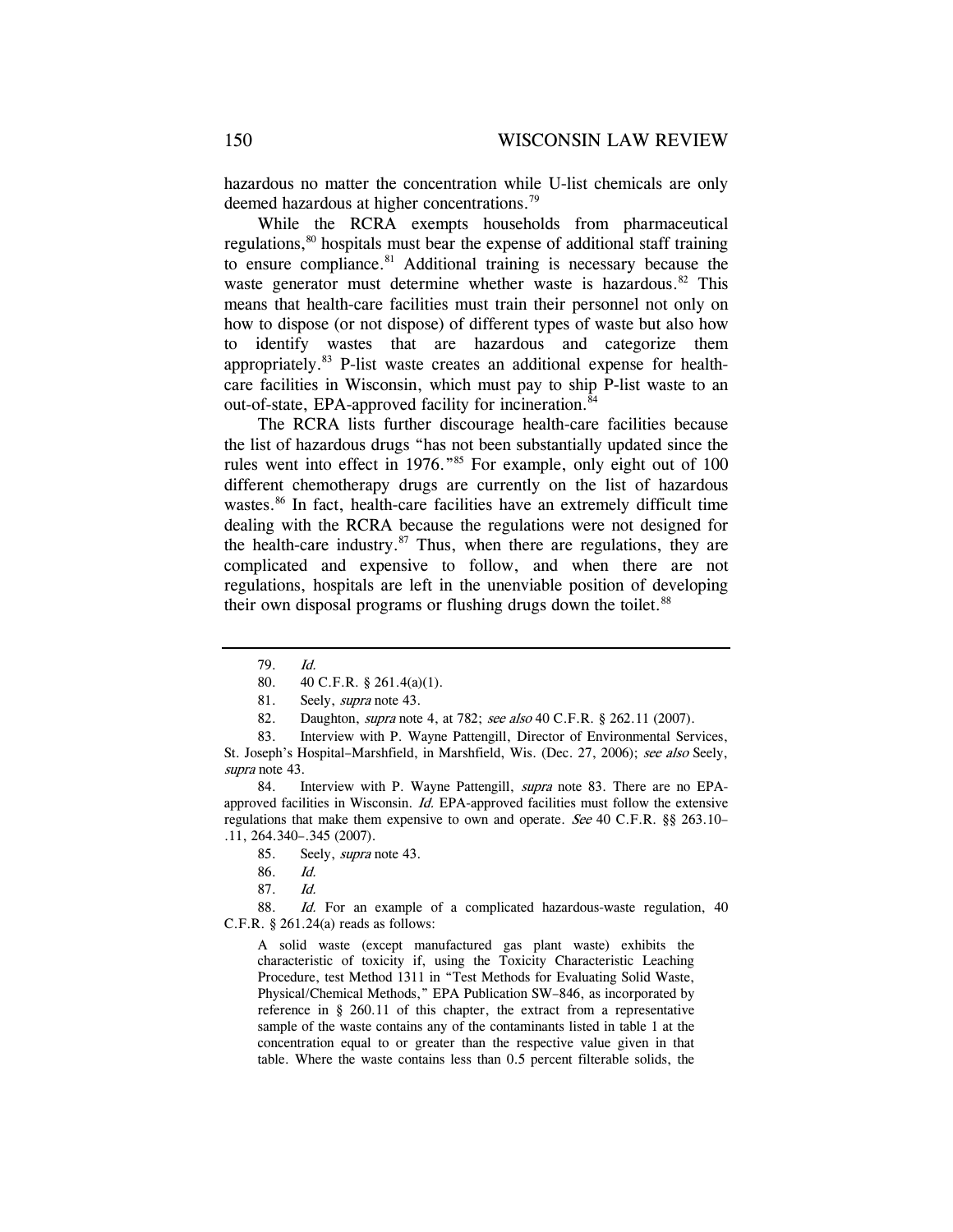Enforcement of these regulations is also a challenge. $89$  While many hospitals in Wisconsin do comply with the regulations, hospital management often enforces compliance internally.<sup>90</sup> The EPA recently handed out fines on the East Coast for noncompliance, including fining prominent organizations like Memorial Sloan-Kettering Cancer Center. $91$  So far, the Midwest has been largely immune from EPA enforcement, leaving Charlotte Smith, the owner of the health-care consulting company PharmEcology, to estimate that 80 percent of Wisconsin hospitals do not have appropriate pharmaceutical-disposal programs in place. $92$ 

#### B. Drug Regulation and Control

Through the Food and Drug Administration (FDA), Drug Enforcement Agency (DEA), and state agencies, drug regulations also affect the proper disposal of pharmaceuticals. Both federal and state regulations apply different standards to controlled substances and drugs that are not controlled.93 The government classifies a drug as a controlled substance partly on the basis of a determination that the drug has a potential for abuse.<sup>94</sup> For this reason, the government regulates the disposal of controlled substances more tightly than noncontrolled substances.<sup>95</sup>

For the health-care industry and consumers, "DEA laws are one of the biggest stumbling blocks" on the road toward proper disposal.  $96$ This is largely due to the DEA's strict control of controlled substances, under which disposal becomes quite complicated. $97$  When an individual is unsure how to dispose of a controlled substance, that individual may contact an authorized DEA agent, who will then instruct the individual to dispose of the controlled substance in one of the following manners: (1) by transfer to a person authorized to possess controlled substances

92. Id. PharmEcology is "a Milwaukee company that provides consultation on drug and medical waste disposal to hospitals and other health care institutions." Id.

waste itself, after filtering using the methodology outlined in Method 1311, is considered to be the extract for the purpose of this Section.

<sup>89.</sup> Seely, *supra* note 43.

<sup>90.</sup> Id.

<sup>91.</sup> Id.

<sup>93.</sup> See Comprehensive Drug Abuse Prevention and Control Act of 1970, 21 U.S.C. §§ 801–971 (2000); Uniform Controlled Substances Act, WIS. STAT. ch. 961  $(2005-06)$ .

 <sup>94. 21</sup> U.S.C. § 812(b).

<sup>95.</sup> See 21 C.F.R. § 1307.21 (2007).

<sup>96.</sup> Seely, *supra* note 43.

<sup>97.</sup> See 21 C.F.R. § 1307.21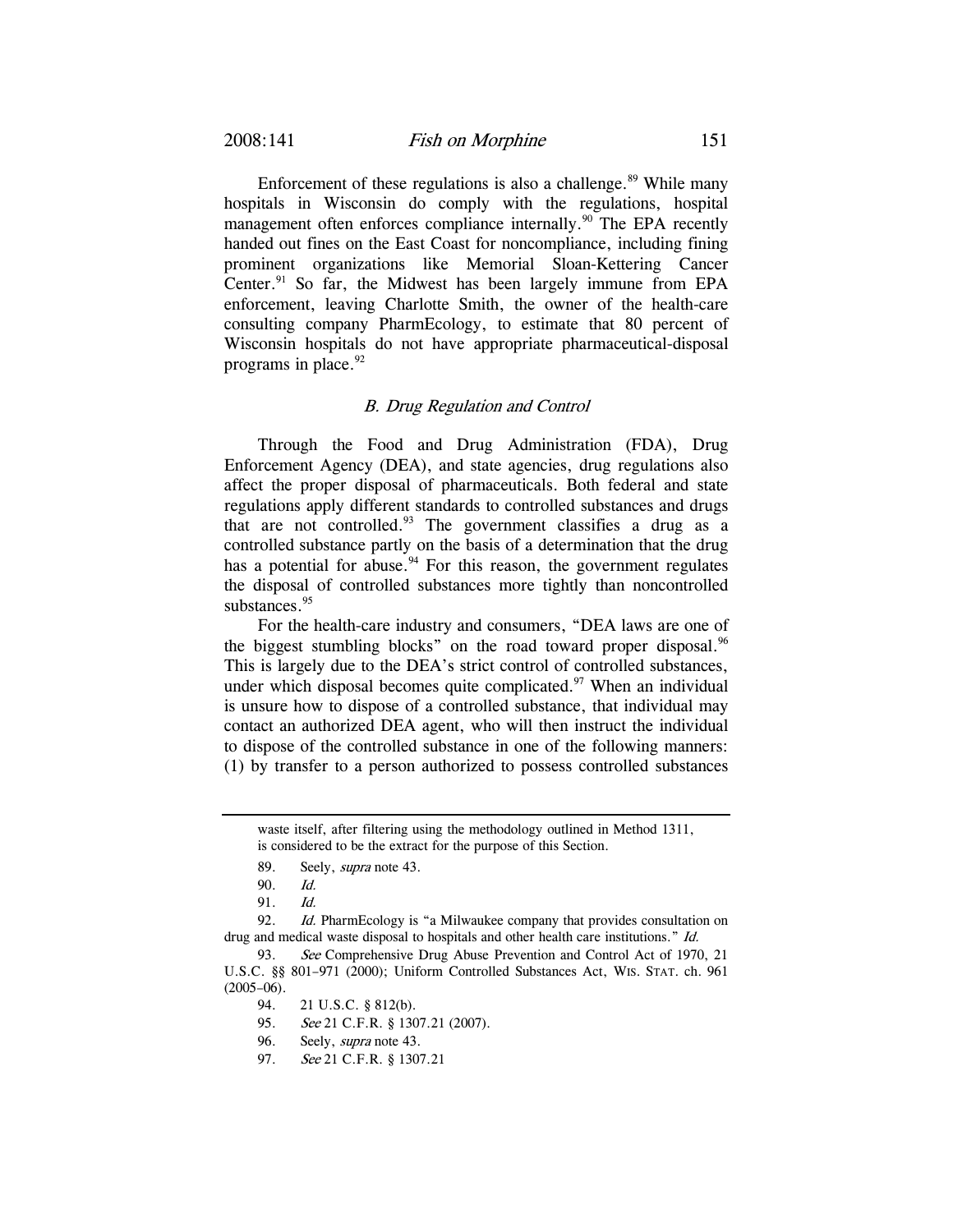(likely a law-enforcement officer), (2) by delivery to a DEA agent,  $(3)$ by destruction in the presence of a DEA agent, or (4) by some other means determined by a DEA agent.<sup>98</sup> In other words, the only persons who can possess a controlled substance that is prescribed to an individual are that individual, a law-enforcement officer, or a DEA agent.

Under this scheme, the same pharmacist who is authorized to distribute medications to an individual is not authorized to take the medication back without prior approval by a DEA agent.<sup>99</sup> The reason for this approach is simple: the current scheme for drug regulation in the United States is not based on environmental concerns.<sup>100</sup> Rather, the current regulatory scheme ensures that controlled substances do not fall into the hands of children or drug abusers.<sup>101</sup> These concerns are noble and should not be taken lightly, but the issue that needs to be addressed is whether there is an environmentally safe manner of disposal that will still keep drugs from getting into the wrong hands.

# C. The Bureaucratic Ouagmire $102$

Current regulations and guidance lead to significant confusion.<sup>103</sup> The average consumer will often search for an environmentally safe way to dispose of their unused or expired drugs to no avail.<sup>104</sup> Many will follow the advice of local pharmacies and health-care professionals and end up flushing.<sup>105</sup> Others may follow current federal guidance, resulting in "pollution postponement" but ultimately failing to protect Wisconsin's water.<sup>106</sup> When faced with the alternative of contacting the DEA, many consumers will understandably take the easier way out.

104. Seely, *supra* note 43.

105. See id. (noting that in December of 2006, Walgreens.com still recommended flushing).

<sup>98.</sup> Id. § 1307.21(b).

<sup>99.</sup> Id.

<sup>100.</sup> Daughton, *supra* note 4, at 780.

<sup>101.</sup> Id.

<sup>102.</sup> Seely, *supra* note 43 ("The problem is that the regulatory environment isn't set up in the right way to allow people to do the right thing environmentally. It's an infuriating bureaucratic quagmire." (quoting Mark Borchardt, a Marshfield Clinic water researcher)).

<sup>103.</sup> Daughton, supra note 4, at 780 (calling the current regulatory framework "a fragmented patchwork of often-contradictory regulations, guidance, and formal/informal advice").

<sup>106.</sup> See supra text accompanying notes 34–35.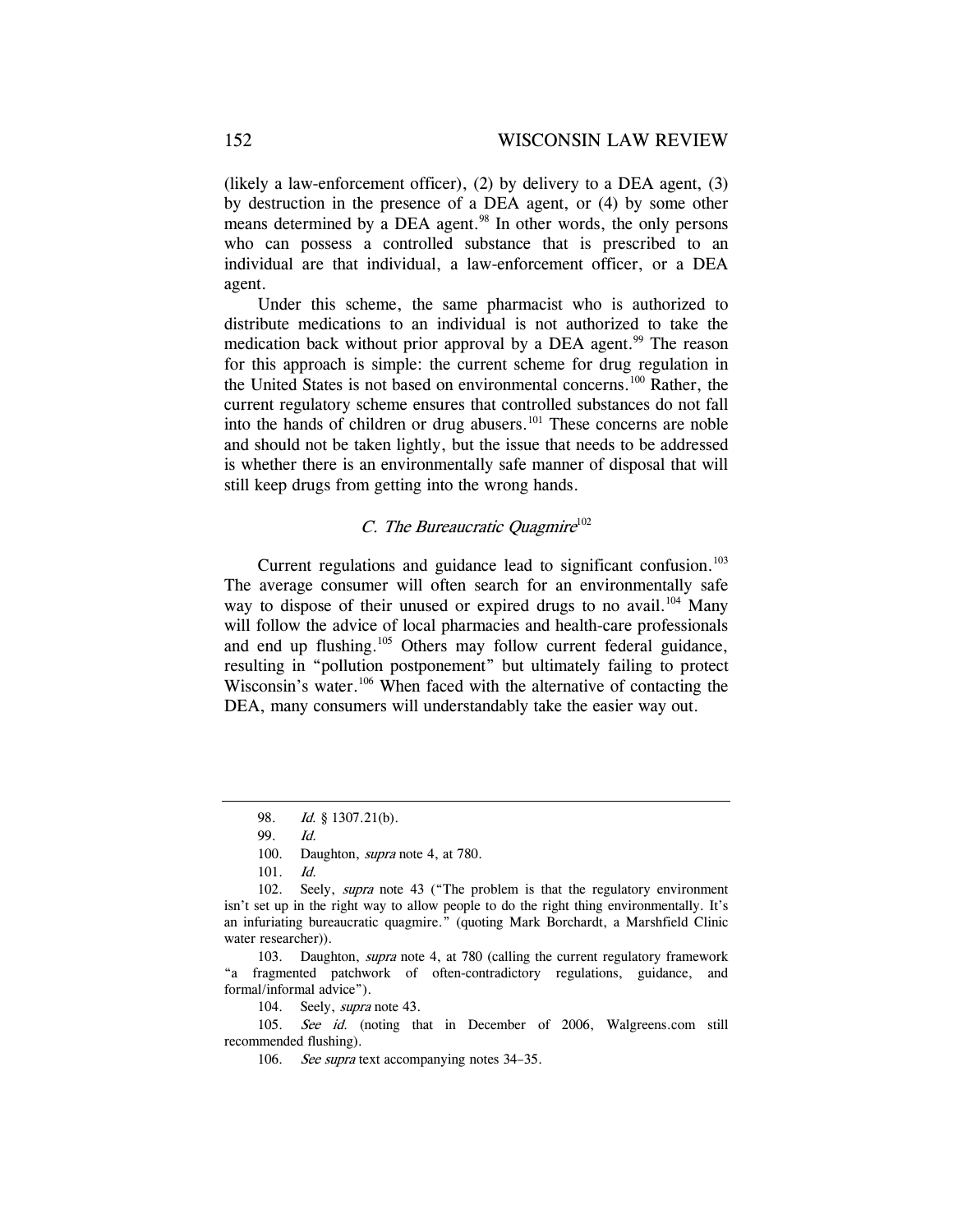For health-care facilities that are willing to sift through the complicated regulations, the options become daunting.<sup>107</sup> Developing a system for proper disposal involves considerable training for staff and increased shipping expenses for hazardous waste.<sup>108</sup> On the other hand, flushing the drugs down the toilet is the fast, easy, and inexpensive alternative.<sup>109</sup> It becomes a matter of convenience, especially for rural hospitals and nursing homes.<sup>110</sup> Therefore, health-care facilities need a new solution that will promote proper disposal without requiring substantial training for staff.

#### II. PREVIOUSLY PROPOSED SOLUTIONS

In fashioning a solution to this problem, scholars have asked who is legally responsible for creating the problem.<sup>111</sup> Suggested parties include pharmaceutical manufacturers, health-care facilities (including hospitals, nursing homes, and hospice-care centers), doctors, patients, and POTWs.112 Each of these parties provides a valuable service to the public.113 Nonetheless, under the current legal framework, the parties could follow the letter of the law and still contribute to environmentally unsound disposal of pharmaceuticals.<sup>114</sup> Therefore, the question becomes: how can the law change to ensure proper disposal of pharmaceuticals while also making certain that each of these entities will continue to provide its needed services? At the moment, little consensus exists as to the proper solution to this problem.<sup>115</sup> This Part examines several proposals, including (1) establishing mail-back programs, (2) strengthening premarket environmental analysis of drugs, (3) creating take-back programs, (4) improving POTW technology, (5) changing drug-delivery norms, (6) increasing regulation of health-care facilities, (7) reusing pharmaceuticals, and (8) promoting reverse distribution.

115. Id.

 <sup>107.</sup> Seely, supra note 43 (quoting Dr. David Musa of University of Wisconsin Hospitals).

<sup>108.</sup> Id.

<sup>109.</sup> Id.

<sup>110.</sup> Id.

 <sup>111.</sup> Mannina, supra note 13.

<sup>112.</sup> *Id.* Mannina also adds animal feeding operations to the list, which may be a significant contributor to the problem but are not the subject of this Comment. Id.

<sup>113.</sup> Id.

<sup>114.</sup> Id.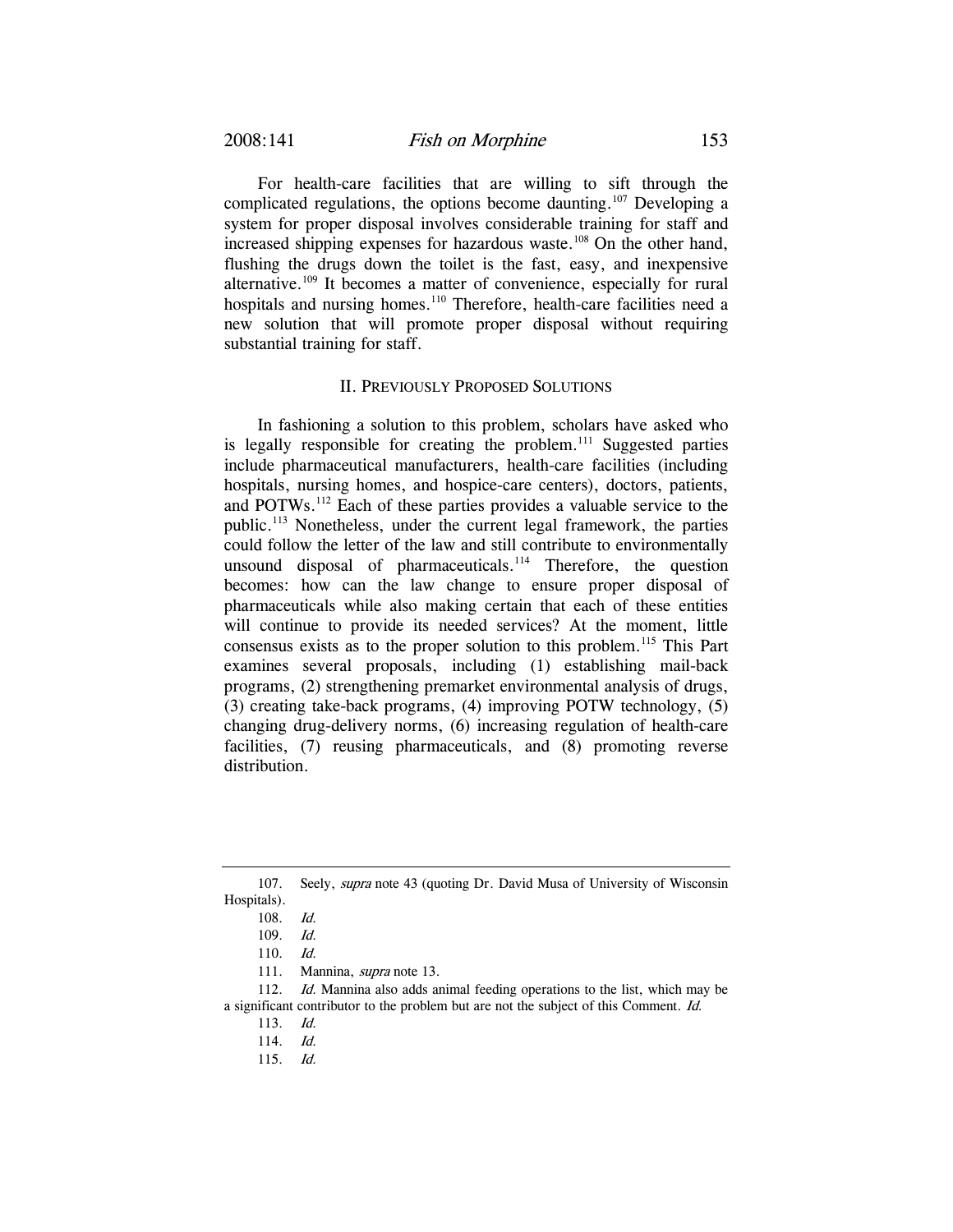#### A. Mailing Drugs Back to the Manufacturer

A group of Maine legislators suggested that pharmaceutical manufacturers should be held accountable for proper disposal.<sup>116</sup> "Product stewardship is a concept that recognizes the responsibility of the manufacturer of a product from the manufacturing process through final disposal in an environmentally sound manner."117 In keeping with this philosophy, Maine's legislature designed a mail-back program.<sup>118</sup> Under the program, pharmacies and health-care facilities make proper packaging for drug shipment available to consumers.<sup>119</sup> Consumers mail unused or expired drugs in these packages to a single collection location run by the Maine Drug Enforcement Agency (MDEA).120 The MDEA then disposes of all returned drugs in an environmentally sound manner.<sup>121</sup> A fund established and maintained by the MDEA and funded by private contributions pays the costs of the program.<sup>122</sup>

Currently, two problems plague the mail-back program proposal. First, although manufacturers regularly package and ship prescription drugs for consumption, it is much more difficult to have them shipped for disposal.<sup>123</sup> In Wisconsin, for example, accumulated drugs that qualify as hazardous waste must be shipped out of the state for incineration, and the DEA will not approve the transport of hazardous waste across state lines without proper agents accompanying it.<sup>124</sup>

119. ME. REV. STAT. ANN. tit. 22, § 2700(3). The Maine Drug Enforcement Agency and United States Postal Service determine what packaging is proper. ME. DRUG RETURN IMPLEMENTATION GROUP, supra note 116, at 6.

- 121. Id. § 2700(4).
- 122. *Id.* § 2700(5).
- 123. Id. § 2700(4).

124. See Ron Dickrell, Pharmaceutical Take-Back A Community's Success Story, THE CLARIFIER, Sept. 2006, at 48–49, available at http://www.wwoa.org/ clerifier/archive/wwoa\_1183473921Sept06.pdf (noting that the DEA would not approve of the transport of hazardous waste across state lines without law-enforcement officers).

 <sup>116.</sup> Maine's legislators saw this as a solution when establishing a mail-back program. MAINE DRUG RETURN IMPLEMENTATION GROUP, FINAL REPORT TO ST. OF ME. 122nd Leg., 1st Sess., at 7 (2005), available at http://www.maine.gov/legis/opla/ drugrpt.pdf.

<sup>117.</sup> Id.

 <sup>118.</sup> ME. REV. STAT. ANN. tit. 22, § 2700 (2004 & Supp. 2007). Wisconsin is considering a pilot program to look into the feasibility of such a program. Steve Brachman of the UW-Extension Solid and Hazardous Waste Education Center is submitting a grant proposal entitled "Wisconsin Old Medicine Mail Back Pilot" to the Great Lakes Protection Fund to secure funding for the project. The pilot program was planned to begin around the publication of this Comment. Open Session on Solid Waste: Hearing Before the Winnebago County Board of Supervisors: Solid Waste Management Board (2007), available at http://www.co.winnebago.wi.us/countyclerk/ docs/swm070801.pdf.

 <sup>120.</sup> ME. REV. STAT. ANN. tit. 22, § 2700(3).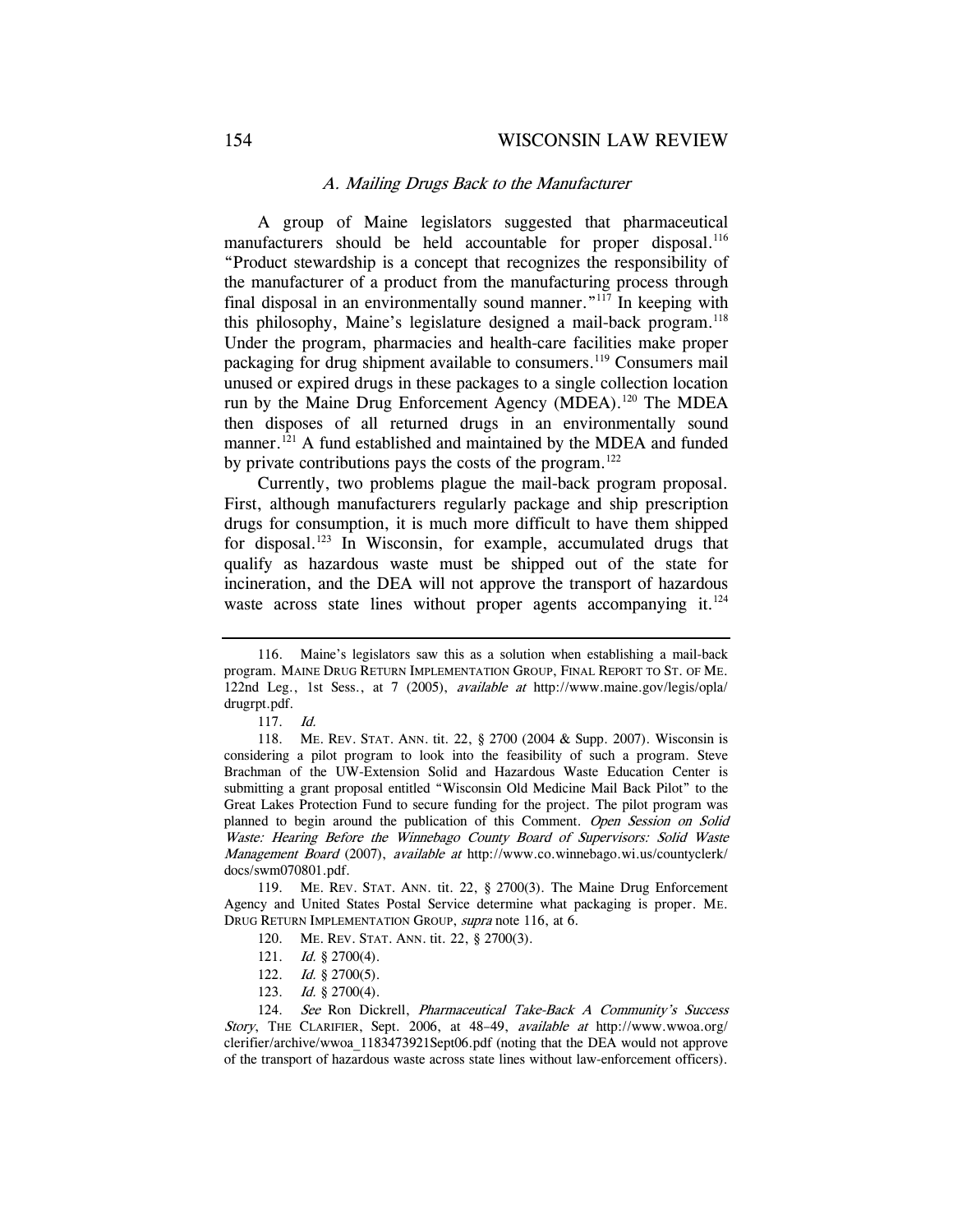Second, due to the potentially high costs involved, it is unlikely that pharmaceutical companies would provide the necessary funds to run the entire program.<sup>125</sup> In fact, Maine's statute provides that the program may not begin operation until the MDEA's fund is "sufficient to operate the program for 2 years."126 At this point, it is unclear when the program will take effect.<sup>127</sup> Maine's government could consider legislation that would require pharmaceutical companies to significantly contribute to the fund. However, given that the pharmaceutical industry is one of the leading lobbyists in the United States, any proposed legislation that would force manufacturers to significantly contribute to the fund would likely meet significant opposition.<sup>128</sup> Furthermore, drug companies may pass the cost to the consumer in the price of pharmaceuticals.129 If the scheme places the financial burden on consumers, it fails to follow the product-stewardship model that underlies this solution. $130$ 

### B. Strengthening Premarket Environmental Analysis of Drugs

Another recommendation for increasing environmental stewardship of pharmaceutical manufacturers involves strengthening FDA regulations to require a careful look at the environmental effects of drugs before they go to market.<sup>131</sup> The FDA already has an extensive process for drug approval in place.<sup>132</sup> In spite of this, the environmental assessment required by the FDA has several exceptions and loopholes for pharmaceutical manufacturers who want to get their drugs to market

This problem may not exist if a state has a federally permitted hazardous-waste incinerator.

 <sup>125.</sup> Eilperin, supra note 10.

 <sup>126.</sup> ME. REV. STAT. ANN. tit. 22, § 2700(7).

<sup>127.</sup> MAINE DRUG RETURN IMPLEMENTATION GROUP, *supra* note 116, at 7. The recommended start date for the product stewardship model was July 1, 2007. Id.

<sup>128.</sup> See Jim Drinkard, Drugmakers Go Furthest to Sway Congress, USA TODAY, Apr. 26, 2005, at B1 (stating that drug companies spent more on lobbying than any other industry from 1998 to 2004). Furthermore, in order to affect all pharmaceutical manufacturers, such legislation would likely need to be passed at the federal level.

<sup>129.</sup> See, e.g., Nidel, supra note 7, at 92 (explaining that where fees are assessed to the drug manufacturer, the consumer will likely pay the bill).

<sup>130.</sup> See supra text accompanying note 117.

<sup>131.</sup> Nidel, *supra* note 7, at 92-95. For information on how better drug design could reduce harmful environmental effects, see Christian G. Daughton, Cradle-to-Cradle Stewardship of Drugs for Minimizing Their Environmental Disposition While Promoting Human Health. I. Rationale for and Avenues toward a Green Pharmacy, 111 ENVTL. HEALTH PERSP. 757, 765–66 (2003).

 <sup>132.</sup> Nidel, supra note 7, at 92–93.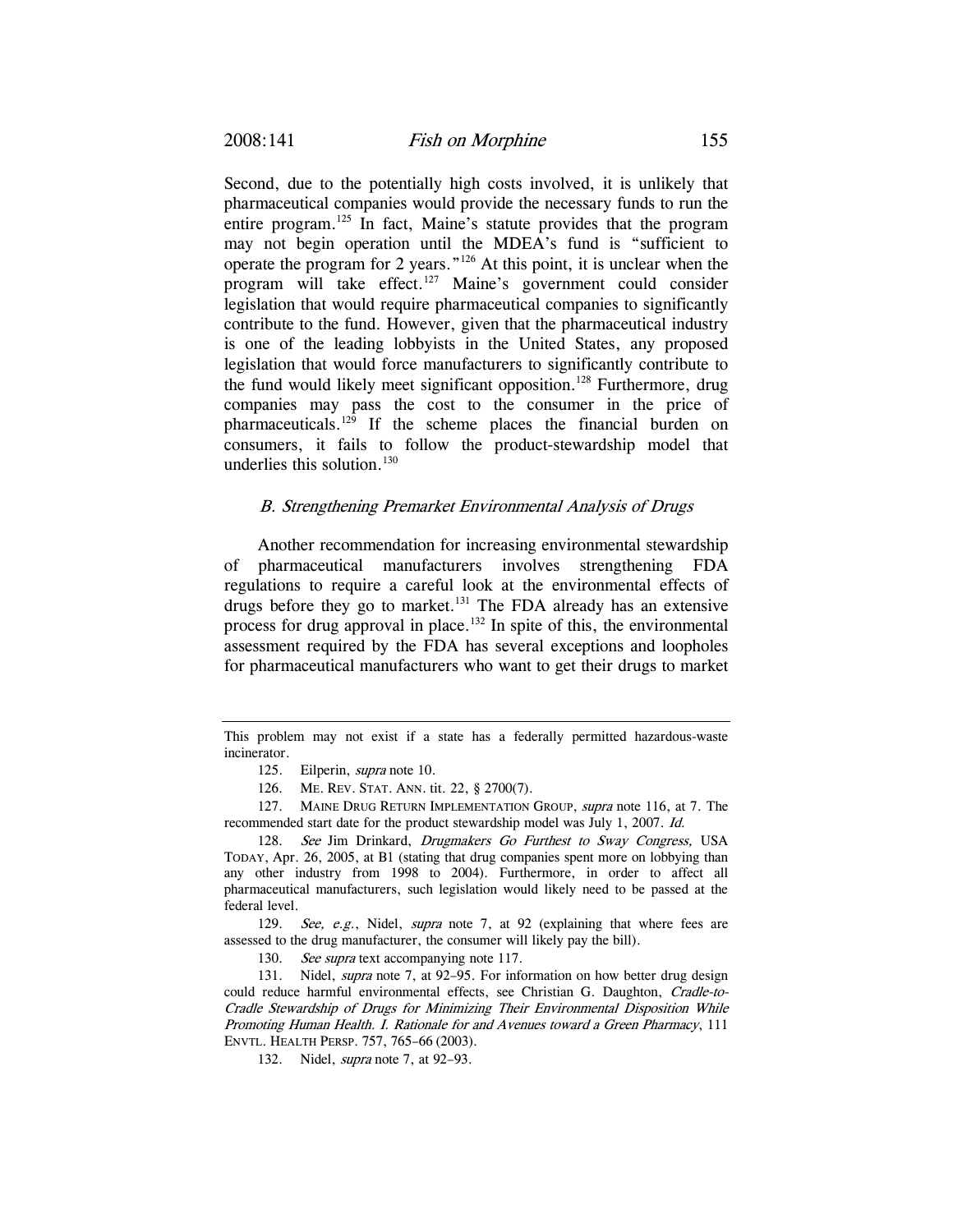quickly.<sup>133</sup> The FDA, rather than providing loopholes, "could strengthen the environmental review within the current framework to more effectively address these new [environmental] concerns."<sup>134</sup> By examining the toxicity of drugs on the environment before the drug goes to market, these changes would address the root of the problem rather than dealing with the aftereffects.<sup>135</sup> Furthermore, under such a model, the FDA could follow through by monitoring the environmental effects of the drug after approval.<sup>136</sup>

This proposal would be a much-needed step in the right direction, and Wisconsin and other states should encourage the change.<sup>137</sup> However, there are several reasons why Wisconsin should not rely on the federal government to remedy this problem. First, federal legislation that would add additional requirements for drug approval is unlikely, due to the pharmaceutical lobby mentioned previously.<sup>138</sup> Second, it would be imprudent for Wisconsin to wait for the federal government to act during an era when the federal government has been slow to act on environmental-protection measures.<sup>139</sup> Third, Wisconsin's abundance of lakes and rivers and reliance on groundwater should cause increased concern about water quality in the state. $140$ Finally, regulation at the state level would allow Wisconsin to focus on state-specific needs.<sup>141</sup>

136. Nidel, *supra* note 7, at 94.

137. One potential problem could be a longer drug-approval time. See Mary T. Griffin, AIDS Drugs and the Pharmaceutical Industry: A Need for Reform, 17 AM. J.L. & MED. 363, 386 n.145 (1991) (noting that Sweden's system for classifying drugs according to environmental risk results in a longer drug-approval time).

138. See supra text accompanying note 128.

139. See Getches, supra note 74, at 388 (noting that the 1960s and 1970s were ripe for environmental legislation). However, more recently, "[e]nvironmental legislation is notoriously slow to win consensus." Manimoli Dinesh, United States: Warming to Global Warming, ENERGY COMPASS, Dec. 1, 2006. It is unclear whether this trend will continue.

140. See Thomas S. Hanrahan, Comment, Water Quality Controls: Wisconsin Inland Lakes, 77 MARQ. L. REV. 585, 585 (1994) (noting that Wisconsin has over fifteen thousand lakes); Getches, *supra* note 74, at 403.

141. See Getches, supra note 74, at 402. State-specific needs could include protecting Wisconsin's two adjacent Great Lakes from pollution or addressing concerns raised by Wisconsin's fishing community.

<sup>133.</sup> Id. at 93.

<sup>134.</sup> Id. at 94.

<sup>135.</sup> Id. at 92, 101. One great example of how this system could work is found in Sweden, where pharmaceuticals are classified on the basis of environmental risk and prescribing physicians have access to those classifications. Ake Wennmalm & Bo Gunnarsson, Public Health Care Management of Water Pollution with Pharmaceuticals: Environmental Classification and Analysis of Pharmaceutical Residues in Sewage Water, 39 DRUG INFORMATION J. 291 (2005).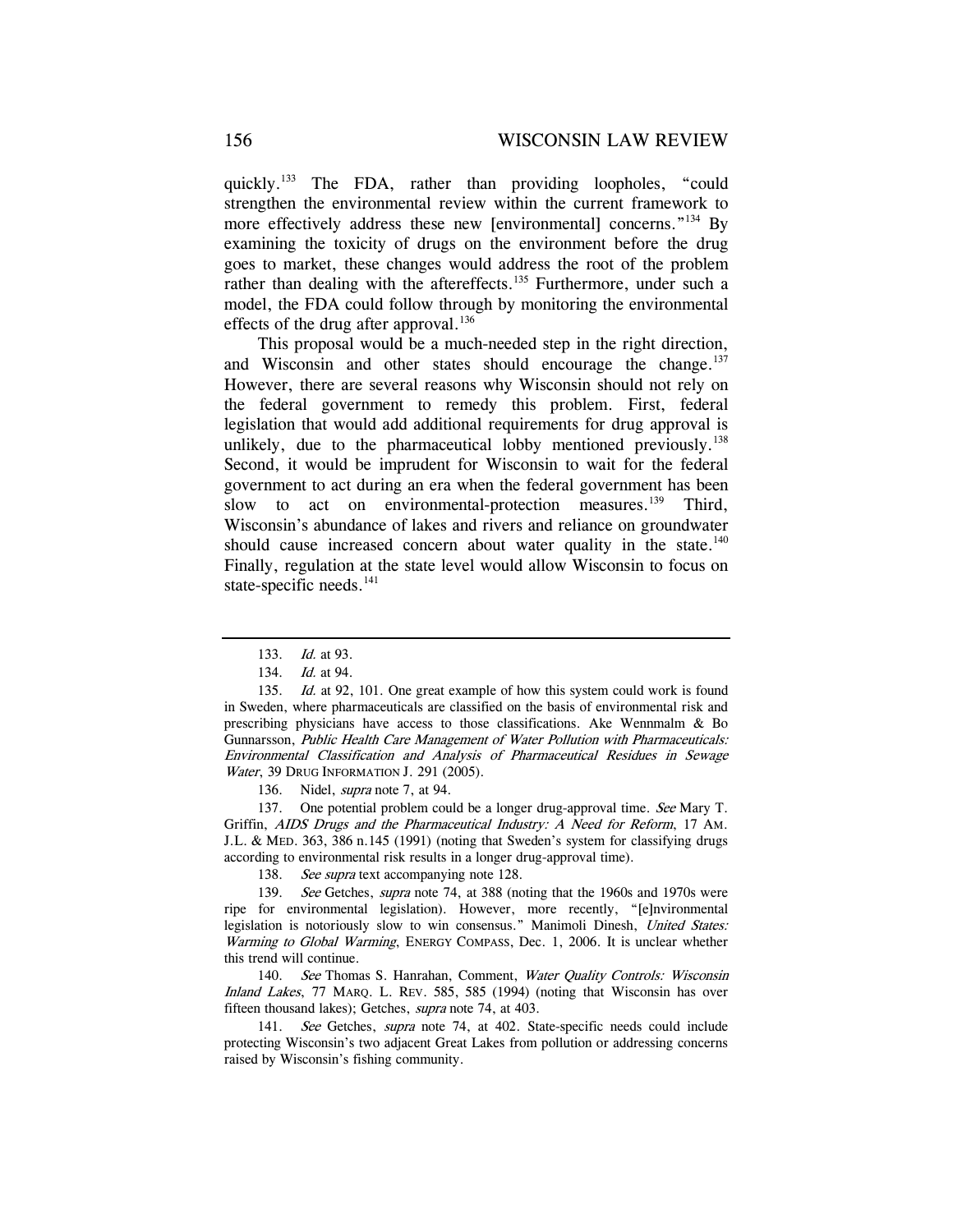#### C. Creating Take-Back Events and Programs

To date, take-back events offer the best solution for consumers who are searching for an ecologically responsible way to dispose of unused pharmaceuticals. $142$  Take-back events, typically organized by hospitals, pharmacies, or environmental groups, create a place for consumers to bring their unused pharmaceuticals.<sup>143</sup> With proper personnel available to sort pharmaceuticals and law enforcement available to handle controlled substances, these events are often extremely successful, resulting in hundreds of gallons of pharmaceuticals collected in single-day events.<sup>144</sup>

Despite the success of these events, organizing them within the confines of the law is quite a challenge.<sup>145</sup> For example, a take-back event in Marshfield, Wisconsin, took over a year to organize, due in part to regulations governing the transfer of controlled substances and hazardous waste.<sup>146</sup> In order to hold the event, an environmental organization in the city had to locate an approved hazardous-waste incinerator and secure the help of law-enforcement officers to oversee the collection and transport of controlled substances.<sup>147</sup> Furthermore, the organization needed properly trained personnel to sort through the pharmaceuticals.<sup>148</sup> Along with making the event more difficult to organize, these regulations also added to the cost of the event.<sup>149</sup>

Even when organized successfully, these take-back events are only available to a small portion of the population at very limited times. In contrast, take-back programs in Canada, Australia, and parts of Europe offer services full-time and nationwide.<sup>150</sup> For example, Canada's Medications Return Program, originally established in 1996 by British Columbia's pharmaceutical industry and later adopted nationwide, provides several benefits in addition to its favorable environmental

147. Dickrell, *supra* note 124, at 48.

<sup>142.</sup> Seely, *supra* note 43. For guidance on take-back events in Wisconsin, see WIS. DEP'T NATURAL RES., COLLECTING UNWANTED HOUSEHOLD PHARMACEUTICALS (2006), available at http://dnr.wi.gov/org/aw/wm/publications/anewpub/WA1024.pdf.

 <sup>143.</sup> Seely, supra note 43. In 2007, over thirty such events were held across the state of Wisconsin, and many more are planned for 2008. Steven Brachman, *Wisconsin* Collects . . . Pharmaceutical Waste, UW-EXTENSION NEWS (Solid and Hazardous Waste Education Center), Nov. 2007, available at http://www4.uwm.edu/shwec/publications/ newsletters/pdf/November2007.pdf.

<sup>144.</sup> Seely, *supra* note 43; Dickrell, *supra* note 124, at 48.

<sup>145.</sup> Seely, *supra* note 43; Dickrell, *supra* note 124.

<sup>146.</sup> Seely, *supra* note 43.

<sup>148.</sup> *Id.* at 49.

<sup>149.</sup> Id. at 48-49. Donations from private organizations, including health-care facilities, funded this event. Id.

 <sup>150.</sup> Daughton, supra note 4, at 780.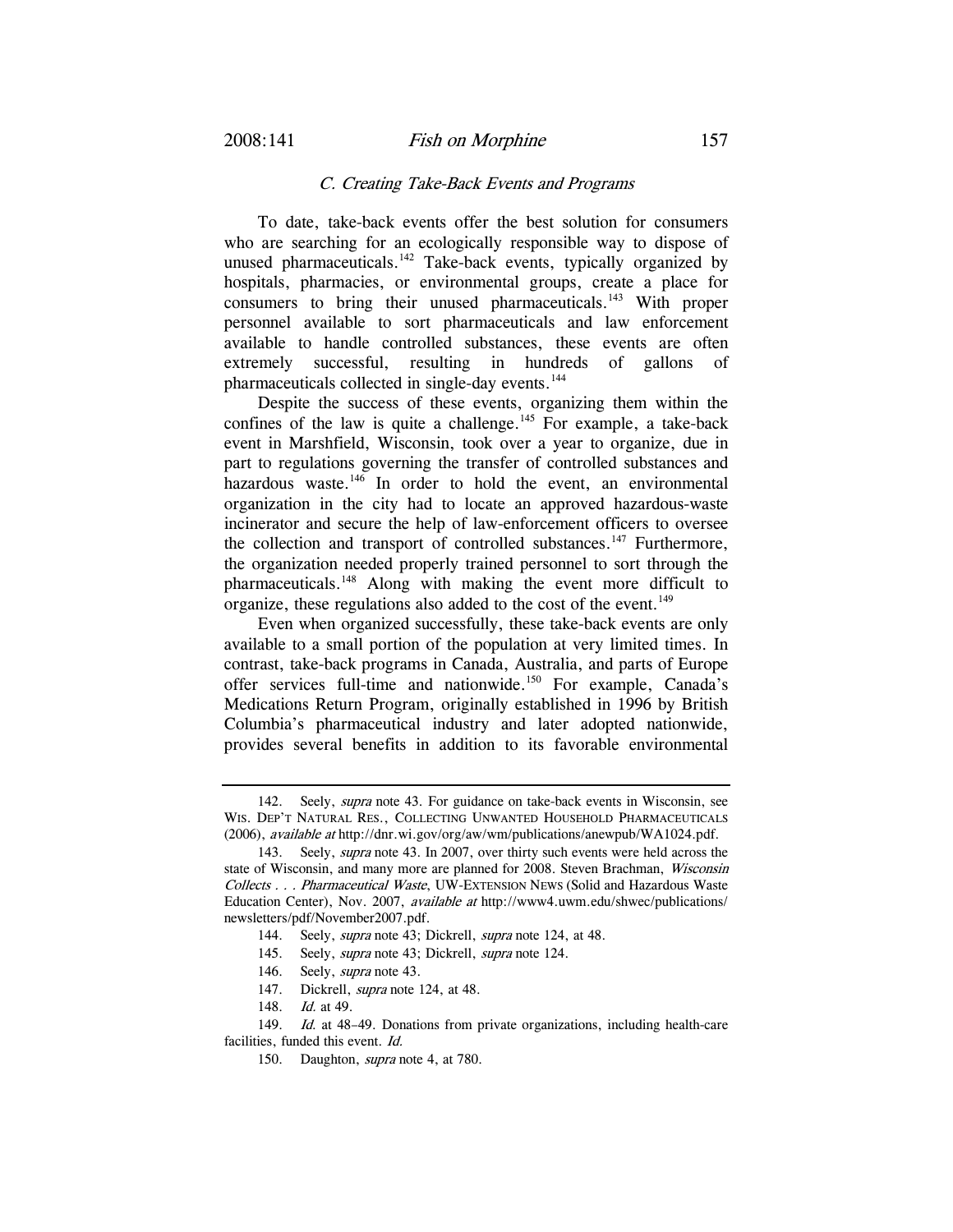impact.<sup>151</sup> Among the additional benefits are child safety,  $152$  reduced costs,<sup>153</sup> and the ability to perform studies on the actual use of drugs.<sup>154</sup> One such study charted returned drugs and allowed physicians to examine which patients are less likely to use all of their medication.<sup>155</sup> Physicians adjusted initial prescription levels on the basis of the study's findings.<sup>156</sup>

Wisconsin created a similar program in 1993, although on a limited basis.<sup>157</sup> Run by the Wisconsin Department of Health and Family Services (DHFS), the program creates a repository for unused cancer and chronic-disease drugs.<sup>158</sup> Through the program, consumers can return unused drugs to participating pharmacies or health-care facilities if they are not controlled substances, are still in their original, unopened container, and will not expire for more than six months.<sup>159</sup> Once again, however, the program is limited in scope. First, there are very few pharmacies involved in the program.<sup>160</sup> Second, federal regulations only allow for the return of uncontrolled substances.<sup>161</sup> Third, pharmacies can only accept cancer and chronic-disease drugs that remain unopened.<sup>162</sup> Finally, the program requires the consumer to determine whether the drug at issue is a controlled or uncontrolled substance.<sup>163</sup>

Take-back programs and events, despite providing the best method for consumer disposal to date, could be strengthened by revisiting current federal regulations that restrict take back of controlled

158. Seely, supra note 157.

<sup>151.</sup> Id.

 <sup>152.</sup> Drugs that sit in medicine cabinets are more likely to be used by someone for whom they are not prescribed. Id.

<sup>153.</sup> The program encourages consumers to buy only what they will use. Id.

<sup>154.</sup> Id.

<sup>155.</sup> Id.

<sup>156.</sup> Id. For example, a study showed that geriatric patients often return their medication unused. Doctors have been prescribing smaller amounts initially to determine whether the drug will work before prescribing larger quantities that will not be used. Id.

 <sup>157.</sup> WIS. STAT. § 255.056 (2005–06); see also Ron Seely, To Reduce Disposal, Watch What You Buy, WIS. ST. J., Dec. 10, 2006, at A11.

<sup>159.</sup> Id. More information on the program is available at http:// dhfs.wisconsin.gov/bqaconsumer/cancerdrugreposy.htm (last visited Feb. 8, 2008).

<sup>160.</sup> See Seely, supra note 157. For example, the closest pharmacies to Madison are in Milwaukee and Boscobel (both over seventy miles away). A list of participating pharmacies is available on the DHFS Web site at http:// dhfs.wisconsin.gov/bqaconsumer/CDRparticips.pdf (last visited Feb. 8, 2008).

 <sup>161. 21</sup> C.F.R. § 1307.21 (2007).

 <sup>162.</sup> WIS. STAT. § 255.056(3)(a).

 <sup>163.</sup> Seely, supra note 157.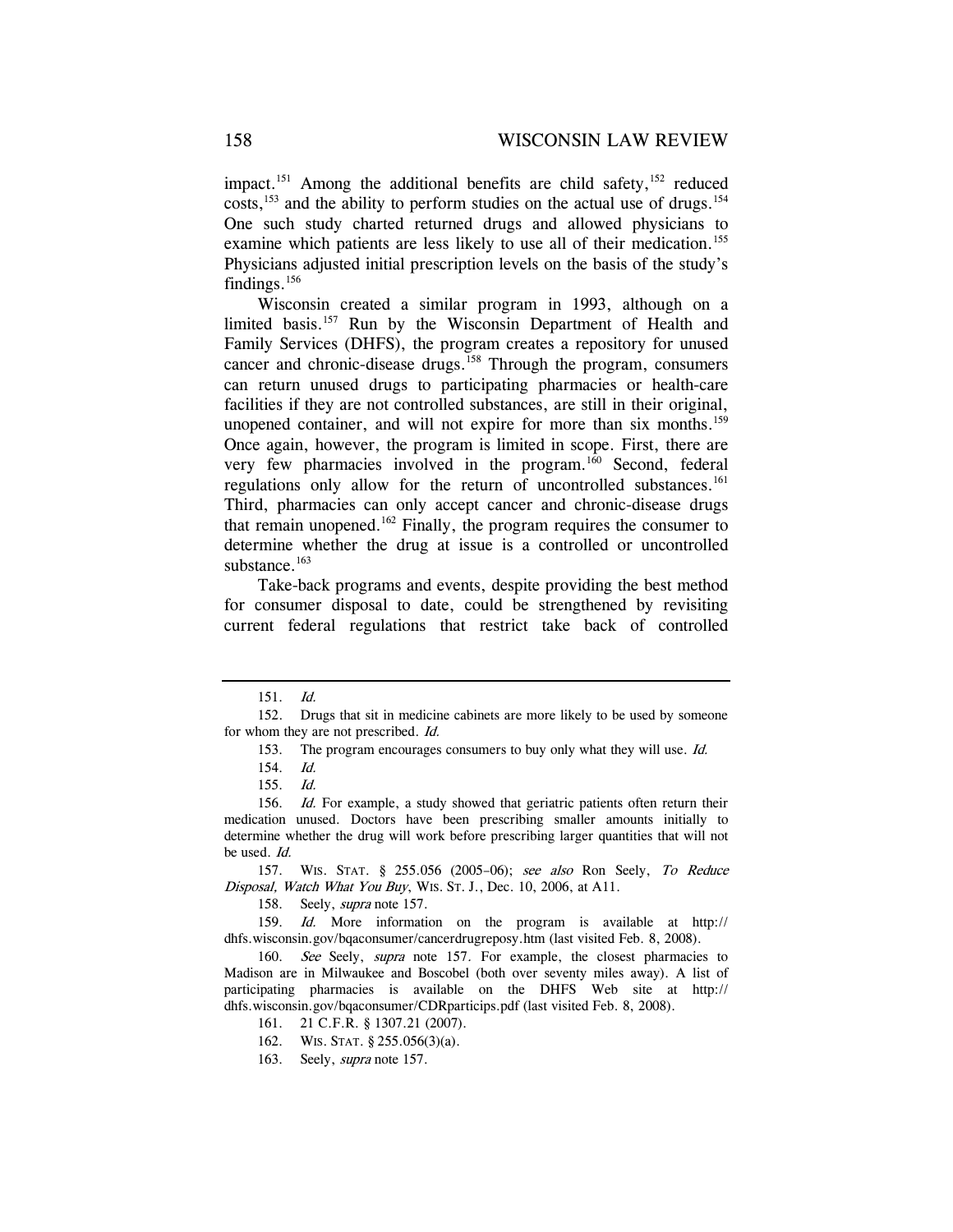substances.<sup>164</sup> Because the regulations require the presence of lawenforcement officers for handling controlled substances, organizers must ensure law-enforcement presence at all events.<sup>165</sup> Given concern over the improper redistribution of controlled substances, event oversight remains important. Nonetheless, the presence of pharmacists or health-care professionals that are qualified and trained to sort drugs is sufficient.<sup>166</sup> While law-enforcement presence would create a greater sense of safety, requiring their presence may result in fewer take-back events due to added cost and time constraints on law-enforcement officials. Ultimately, eliminating the need for law-enforcement presence is justified by the potential environmental advantages. However, changing the regulation of controlled substances would require federal action.167 For reasons already discussed, Wisconsin should not wait for the federal government to act but should encourage the federal government to take a second look at the regulation of controlled substances.<sup>168</sup>

### D. Improving POTW Technology

Some environmental groups have suggested an end-of-the-line approach to solving this problem: requiring the development of improved methods for the removal of drugs at POTWs.169 This approach could have the greatest potential benefit, as it would remove not only intentionally flushed drugs but also drugs that pass through the body naturally.170 It may also be the easiest area for the government to regulate because there would be no extensive lobbying effort from pharmaceutical manufacturers to block the proposal and no change in disposal methods for health-care facilities or consumers.<sup>171</sup>

In spite of all the positives, this proposal has several shortcomings.<sup>172</sup> The first is scientific. The technology currently available at POTWs removes a small percentage of the drugs that reach

 <sup>164.</sup> Daughton, supra note 4, at 783; see 21 C.F.R. § 1307.21.

<sup>165.</sup> See Dickrell, supra note 124.

 <sup>166.</sup> These professionals are required to keep detailed records. See, e.g., WIS. STAT. § 961.235 (relating to records for pseudo ephedrine products); WIS. ADMIN. CODE Phar § 7.055(3) (2006) (showing the specific requirements for record keeping involved in transfer of controlled substances).

<sup>167.</sup> See Comprehensive Drug Abuse Prevention and Control Act of 1970, 21 U.S.C. §§ 801–971 (2000).

<sup>168.</sup> See supra text accompanying notes 138-41.

 <sup>169.</sup> Mannina, supra note 13, at 4.

<sup>170.</sup> Id. at 2.

<sup>171.</sup> See supra text accompanying note 128 (noting that pharmaceutical companies are one of the leading lobbyists in the United States).

 <sup>172.</sup> Nidel, supra note 7, at 91.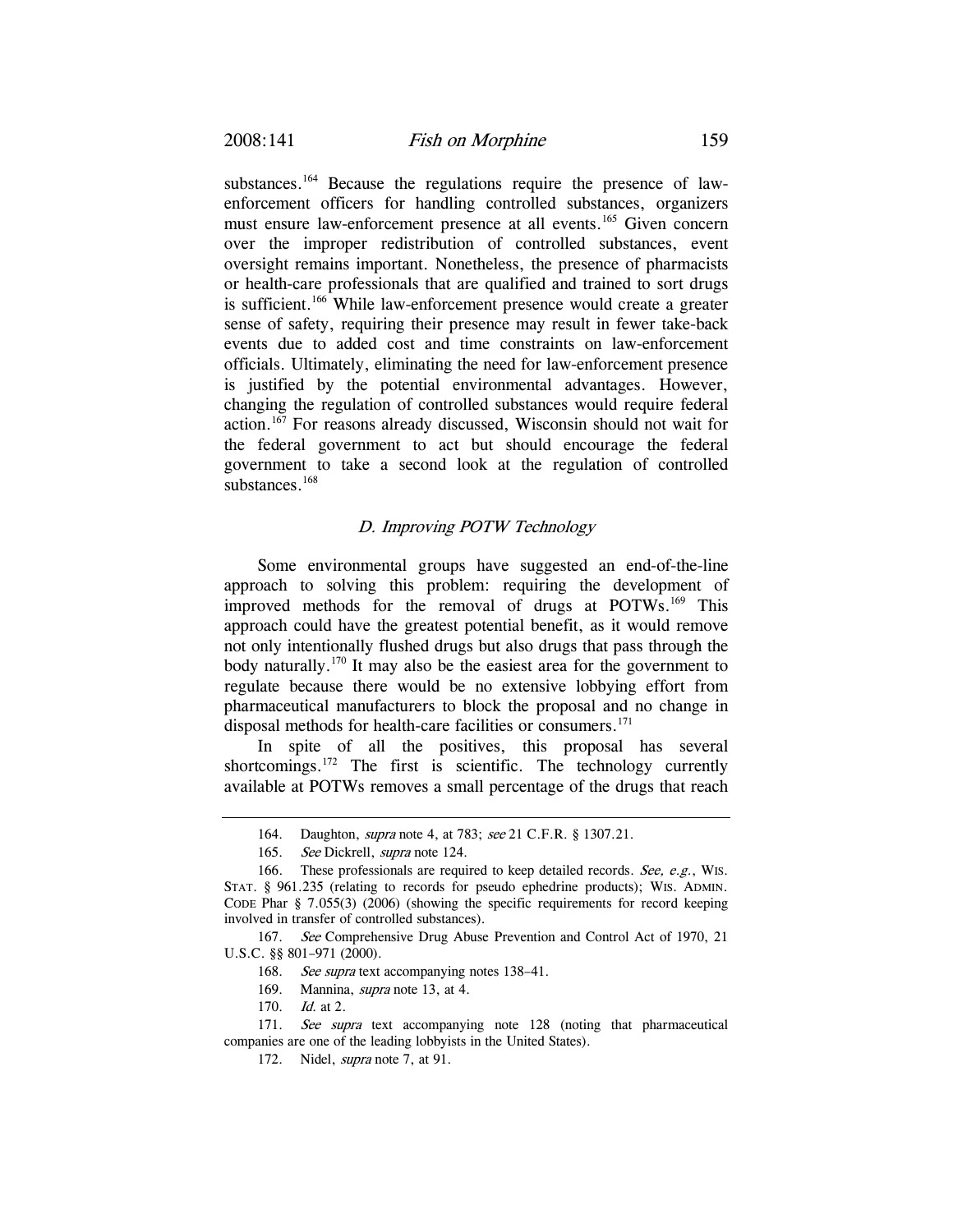it, but most of the drug compounds still have the potential to reach Wisconsin's waters.<sup>173</sup> Therefore, while the DNR could easily write regulations that require POTWs to decrease the measure of drug compounds that pass through their facilities untreated, POTWs would require new technology.<sup>174</sup> Despite that, it is unclear at the moment whether such technology is even scientifically workable.<sup>175</sup> It would be "remarkable, if not impossible" to design a system that would remove all of the toxic compounds found in the wide and increasing variety of drugs available.176 Even if such a system is feasible, it is likely a product of the distant future.<sup>177</sup>

The second shortcoming is economic. Assuming that a scientifically workable system is feasible, the potential cost of designing and implementing such a system would likely be significant.<sup>178</sup> Although POTWs could draw resources from several sources, including pharmaceutical manufacturers, the government would likely bear much of the burden.179 The government could create a tax on the sale of drugs to offset the cost of keeping the environment free of the drugs.<sup>180</sup> On the other hand, many consumers already struggle with the high cost of needed medications.181 Adding a tax to those medications would not only be extremely unpopular but also fundamentally unfair.<sup>182</sup>

Wisconsin faced a similar problem in fashioning regulations for mercury removal at POTWs.<sup>183</sup> Amidst concern over the amount of mercury found in Wisconsin lakes, $184$  the DNR examined possible methods for controlling the level of mercury in point-source discharge.<sup>185</sup> Like pharmaceuticals, the technology for removal of mercury by POTWs generally leads to "a sludge or other resultant

<sup>173.</sup> Id. at 84; see also text accompanying notes 29–33.

<sup>174.</sup> See Dickrell, *supra* note 124, at 48 (noting that conventional wastewatertreatment operations would be incapable of removing all pharmaceutical waste).

 <sup>175.</sup> Nidel, supra note 7, at 92. It would also be incredibly difficult to keep the technology up-to-date as scientists create new drug compounds.

<sup>176.</sup> Id.

<sup>177.</sup> See id.

<sup>178.</sup> Id.

<sup>179.</sup> Id.

<sup>180.</sup> Id.

<sup>181.</sup> Daughton, *supra* note 4, at 776.

<sup>182.</sup> Nidel, *supra* note 7, at 92.

 <sup>183.</sup> Wisconsin confronted this challenge in 2002 by creating WIS. ADMIN. CODE NR § 106.145 (2005).

<sup>184.</sup> See Carol Garland, Acid Rain Over the United States and Canada: The D.C. Circuit Fails to Provide Shelter under Section 115 of the Clean Air Act while State Action Provides a Temporary Umbrella, 16 B.C. ENVTL. AFF. L. REV. 1, 11 (1988) (citing a Wisconsin study that found mercury at harmful levels in fish).

 <sup>185.</sup> WIS. ADMIN. CODE NR § 106.05 (2005).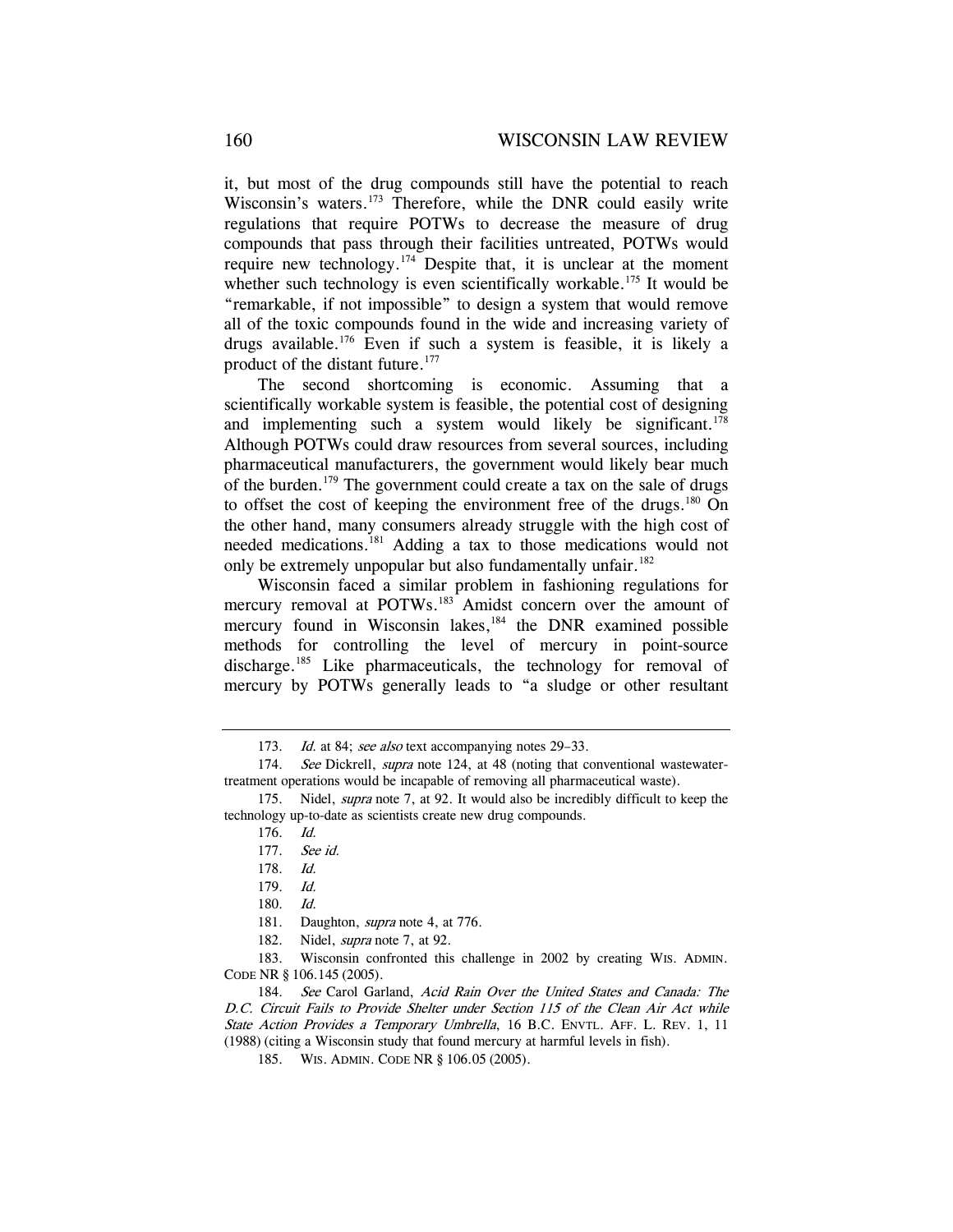wastewater stream that can be as much or more of an environmental liability than the untreated effluent."<sup>186</sup> Therefore, rather than lowering the discharge limits to a point that no POTW could meet, the DNR recommended "mercury source reduction activities" that would lower the amount of mercury getting to the POTW.<sup>187</sup> A similar scheme for pharmaceutical removal is preferable to spending significant sums on developing a system for removal that may or may not be scientifically feasible. $188$ 

#### E. Lowering the Number of Drugs That Need to Be Disposed

Expired and unused drugs are found in nearly every medicine cabinet.189 One proposal for solving the problem of pharmaceutical disposal involves lowering the amount of pharmaceuticals that require disposal.190 For over-the-counter medications, this responsibility rests with the consumer.<sup>191</sup> The DNR recommends not "buy[ing] the 500-pill container of aspirin when you only need 25 a year."<sup>192</sup> For prescribed medications, however, the responsibility may lie in several different hands.<sup>193</sup> For one, prescribing physicians should stay up-to-date on proper-dosage schemes and alternative-medicine options, including placebos.194 At the dispensing level, pharmacies could limit the number of drugs that expire on the shelves by lowering inventory.195 Nevertheless, much of the responsibility still lies with the consumer.

Patient compliance may be the most practical way to lower the quantity of drugs that sit in medicine cabinets.<sup>196</sup> Prescribing physicians and pharmacists often instruct patients to finish a bottle of medication even if they start feeling better.<sup>197</sup> Patients often ignore the doctor's or pharmacist's advice or simply forget to continue taking their

 190. Daughton, supra note 131, at 766 (calling for an examination of "prescribing, dispensing, patient compliance, and medication delivery mechanisms").

193. Daughton, *supra* note 131, at 766–67.

194. See id. at 767; Daughton, supra note 4, at 777. Placebos do not pose the same environmental risks as drugs.

<sup>186.</sup> *Id.* § 106.145(1)(c).

<sup>187.</sup> Id.

<sup>188.</sup> See Nidel, *supra* note 7, at 92; *infra* Part III.B.2.c.

<sup>189.</sup> Seely, *supra* note 43.

 <sup>191.</sup> Seely, supra note 157.

<sup>192.</sup> *Id.* (quoting Barbara Bickford, medical-waste coordinator with the DNR). One could argue that drug companies should not offer such large amounts of medicine over the counter, but larger amounts are often discounted, providing an inexpensive alternative for individuals with significant needs and large families.

 <sup>195.</sup> Daughton, supra note 131, at 770.

<sup>196.</sup> Id. at 768.

<sup>197.</sup> Id.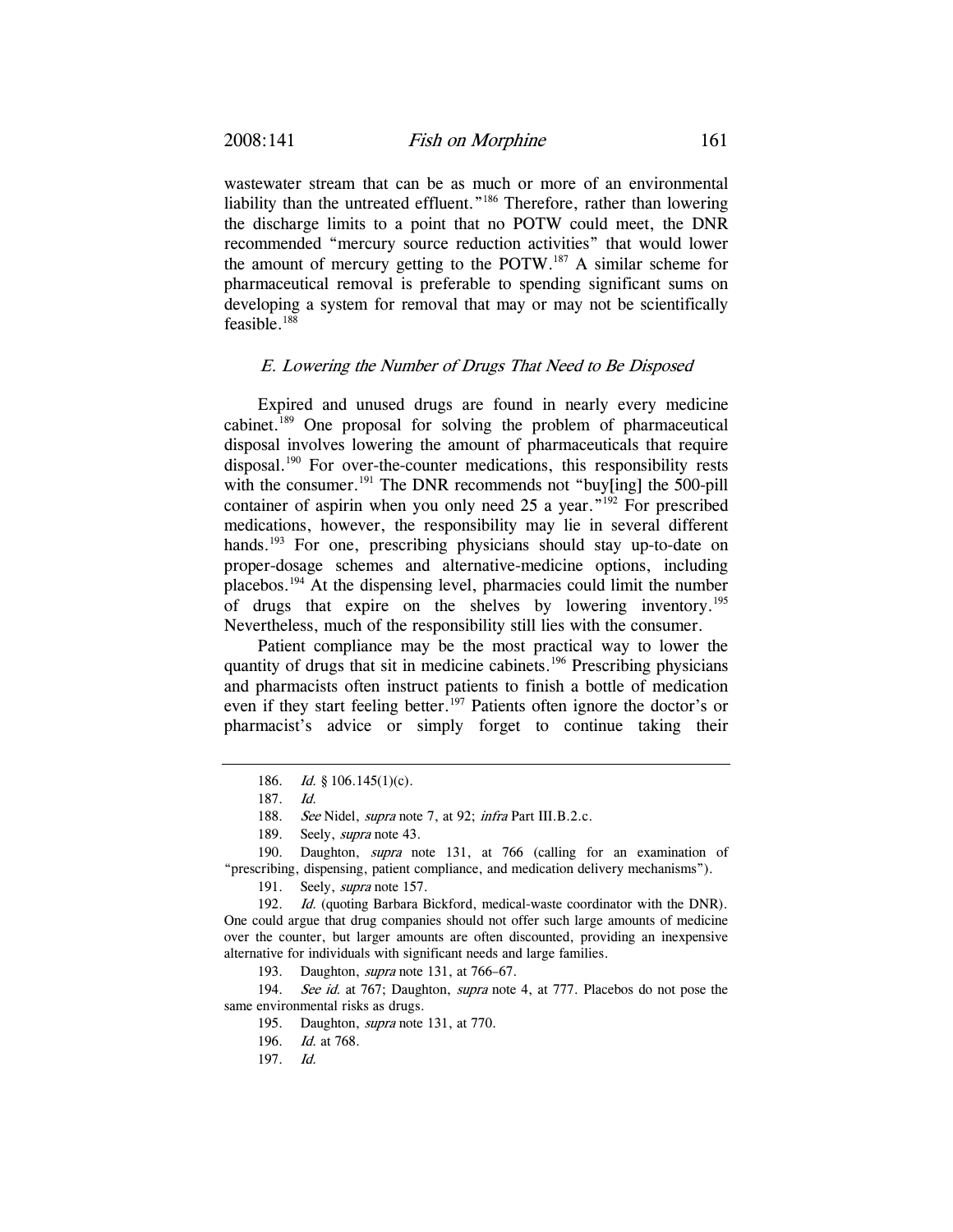medications once they feel better.<sup>198</sup> This leads to the need to dispose of medication that the patient normally would have used.<sup>199</sup> One scholar suggests that direct-to-consumer drug marketing exacerbates this problem, causing consumers to demand unnecessary drugs from physicians.200

Consumers, physicians, and pharmacies should change their habits where possible to prevent unnecessary disposal of drugs.<sup>201</sup> This is especially true given the dramatic increase in the number of prescribed  $drugs^{202}$  In spite of positive potential impacts, this solution fails to address the larger problem. Even when physicians prescribe drugs in proper dosages and instruct patients to finish their medications, patients will sometimes have adverse reactions to drugs or simply refuse to comply.203 Consumers will need to discard these drugs, and proper disposal methods should be available.

### F. Increasing Regulation of Disposal Methods at Health-Care Facilities

"Properly disposing of billions of unused pharmaceutical products is a growing problem for the nation's medical facilities  $\ldots$  ."204 Nevertheless, despite the regulations that are in place, health-care facilities can still legally flush many pharmaceuticals that have adverse environmental effects.<sup>205</sup> State and federal agencies could add those pharmaceuticals to lists of hazardous waste and pollutants. Industries

<sup>198.</sup> Id.

<sup>199.</sup> Id. This can also lead to increased health-care costs and further health risks. Id. On the other hand, taking more drugs than the body can use will also allow significant levels of pharmaceuticals to reach water sources, as the unused portions of the drugs will run their natural course out of the body and into the sewer system. Id.

<sup>200.</sup> Id at 769. Supporters of direct-to-consumer advertising note that it empowers the consumer to make more informed decisions. Id.

 <sup>201.</sup> Other important changes in the health-care field, such as training physicians in proper drug dosage and alternative medicines, could be an important part of the solution to this problem. However, they are not the topic of this Comment. See Daughton, *supra* note 131, for a comprehensive look at changes that can be made in the health-care field.

<sup>202.</sup> KAISER FAMILY FOUNDATION, PRESCRIPTION DRUG TRENDS (2007), available at http://www.kff.org/rxdrugs/upload/3057\_06.pdf. The number of prescriptions purchased increased 71 percent from 1994 to 2005. Id.

 <sup>203.</sup> More specifically, this fails to address the problem encountered by longterm-care facilities when patients die with cabinets full of prescription drugs.

 <sup>204.</sup> Press Release, Vestara, Emerging Medical Company Targets \$1B Market in Pharmaceutical Waste Management with New Technology: Vestara's Automated Drug Disposal System Solves Hospitals' Regulatory Compliance, Reduces Water Safety, Environmental Concerns (June 22, 2005), available at http://www.vestara.com/ images/Vestara\_PR\_62205.pdf.

 <sup>205.</sup> Seely, supra note 43.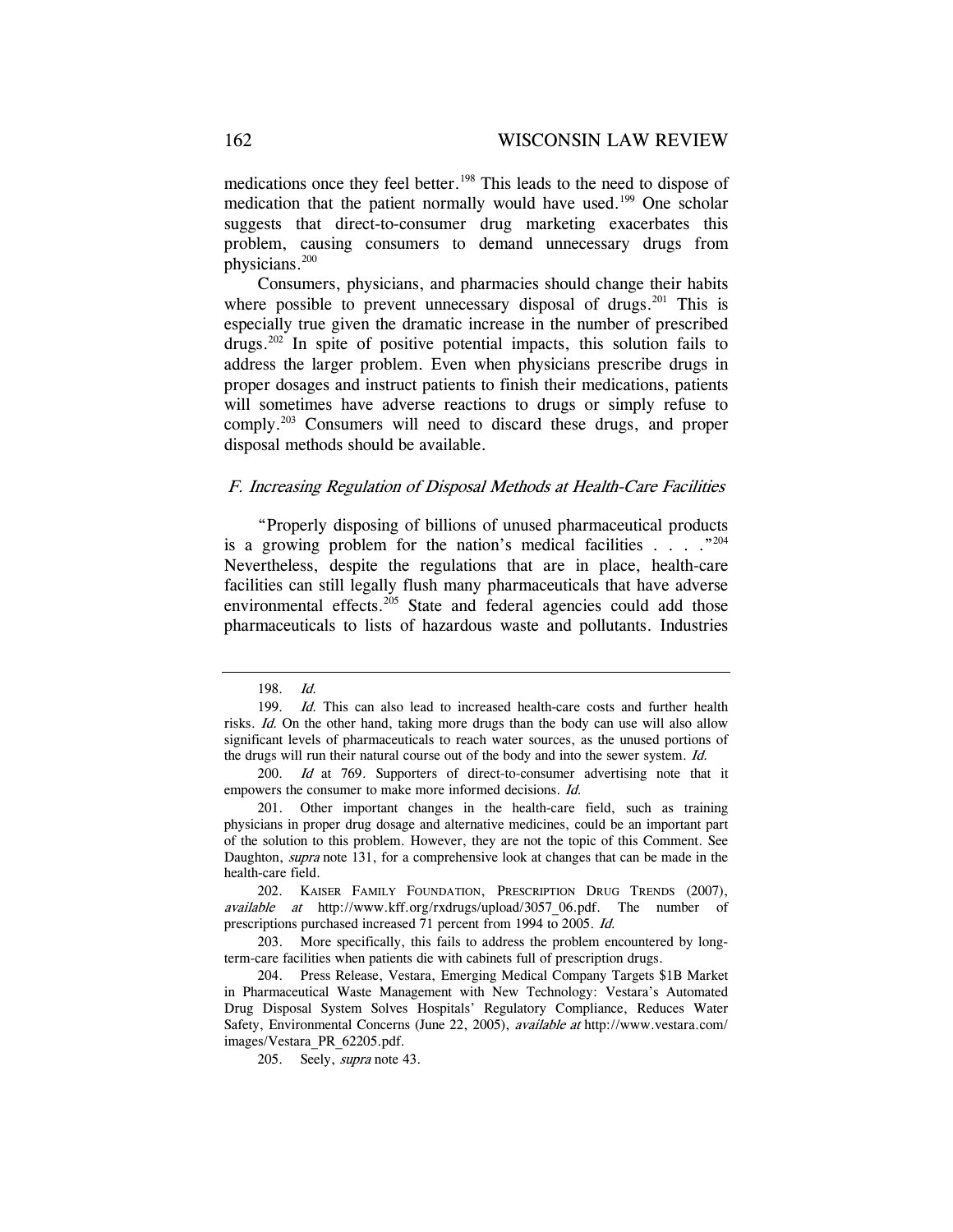that discharge pollutants to the sewer system must give notice to the DNR and the applicable POTW of the "types of pollutants to be discharged"<sup>206</sup> and must meet pretreatment standards.<sup>207</sup> The DNR could limit the introduction of pharmaceuticals to our sewer system statewide by lowering pretreatment standards for industry, including the health-care industry.<sup>208</sup> Generally, industry must comply by preventing "the introduction of pollutants that will interfere with POTW operations . . . [or] pass through POTW treatment operation untreated." $^{209}$ Clearly, pharmaceuticals would fit in this category.<sup>210</sup>

Due to the inability of POTWs to fully treat pharmaceutically polluted water, regulating the source of the pollutant offers several advantages. First, this change would simply require health-care facilities to do what they are already doing.<sup>211</sup> Health-care facilities already spend significant time and energy sorting pharmaceuticals to determine their waste classification.<sup>212</sup> They already bear the cost of shipping some drugs for incineration.<sup>213</sup> Adding further drugs to the list may not pose a significant burden. Second, modifying the law would not be a significant challenge, because the legislative and administrative scheme is already in place. The DNR could simply modify applicable water-pollution laws.<sup>214</sup>

However, this proposal also has several drawbacks, the most important being implementation. Hospitals and other health-care facilities already face significant hurdles in disposal of hazardous waste.<sup>215</sup> Given the lack of enforcement for these regulations, $216$ hospitals may simply choose to ignore the law rather than employing time-consuming and expensive methods for sorting and properly disposing of unused medications.<sup>217</sup> Furthermore, it is unclear how much of an impact this would have, as health-care facilities are not the largest source of the problem.<sup>218</sup>

212. See supra text accompanying notes 83–84.

<sup>206.</sup> KENT & DUDIAK, *supra* note 38, at 104.

<sup>207.</sup> Id.

<sup>208.</sup> See id.

<sup>209.</sup> Id.

<sup>210.</sup> See supra text accompanying notes 66–67.

<sup>211.</sup> See supra text accompanying notes 83–84.

<sup>213.</sup> See supra text accompanying note 84.

<sup>214.</sup> See WIS. STAT. §§ 283.21, 291.05(2) (2005–06) (authorizing the DNR to promulgate a list of pollutants and hazardous waste).

 <sup>215.</sup> Seely, supra note 43.

<sup>216.</sup> Id.

<sup>217.</sup> Id.

<sup>218.</sup> Id. The largest source is the consumer. Id.; see also Mannina, supra note 13. However, hospitals may be the largest source of highly toxic drugs. Daughton, supra note 4, at 778.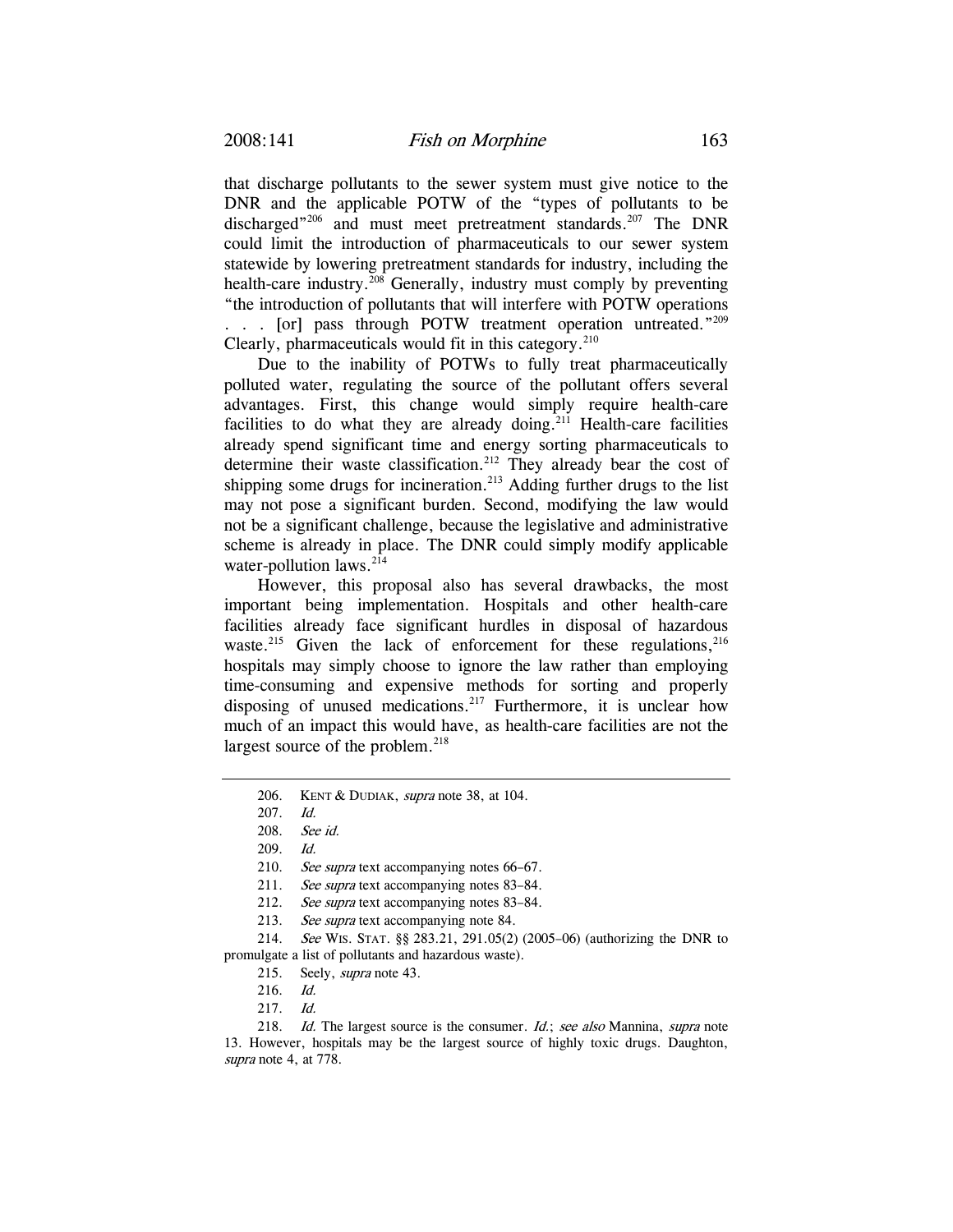### G. Pharmaceutical Reuse through Drug-Repository Programs

Despite concerns over quality assurance, $219$  many states have developed pharmaceutical-reuse programs.<sup>220</sup> Under these programs, health-care facilities and individuals return unopened and unused pharmaceuticals to pharmacies or charitable clinics for distribution to indigent persons.<sup>221</sup> These programs provide a much-needed alternative to flushing pharmaceuticals or throwing them away. Wisconsin developed a cancer-drug repository in 2003 in which individuals could return unused cancer drugs to pharmacies or medical facilities for redistribution to uninsured or indigent individuals.<sup>222</sup> Recently Wisconsin passed legislation to expand the cancer-drug repository to include prescription drugs used for chronic diseases.<sup>223</sup> Other states, however, have gone much further in creating drug repositories for all prescription drugs that are not controlled substances.<sup>224</sup>

For example, Arkansas's Prescription Drug Redispensing Program provides for transfer of uncontrolled prescription drugs from nursing homes to charitable clinics.<sup>225</sup> The charitable clinic's pharmacy determines which drugs are accepted, provided they meet specified requirements that ensure the safety of the charitable clinic's patients.<sup>226</sup> The requirements specify that the drugs must be in their original container,<sup>227</sup> be transferred by an authorized person,<sup>228</sup> and be examined by a pharmacist to determine that the drug has not been "adulterated or misbranded."229 Nevertheless, the statute limits the program by only allowing transfers only from nursing facilities, not individual consumers.<sup>230</sup>

 <sup>219.</sup> This includes drug shelf history, tampering, and counterfeiting. Daughton, supra note 4, at 777.

<sup>220.</sup> See, e.g., ARIZ. REV. STAT. ANN. § 32-1909 (2002 & Supp. 2007); ARK. CODE ANN. §§ 17-92-1101 to -1107 (1987 & Supp. 2007); GA. CODE ANN. §§ 26-4- 190 to -195 (2003 & Supp. 2007); TENN. CODE ANN. §§ 63-10-501 to -508 (2004 & Supp. 2006); text accompanying notes 150–51.

<sup>221.</sup> See supra note 220.

 <sup>222.</sup> WIS. STAT. § 255.056(2) (2005–06).

 <sup>223.</sup> A.B. 197, 2005–06 Leg., Reg. Sess. (Wis. 2005). The bill was codified as WIS. STAT. § 255.056.

<sup>224.</sup> See, e.g., ARIZ. REV. STAT. ANN. § 32-1909.

 <sup>225.</sup> ARK. CODE ANN. § 17-92-1103(b).

<sup>226.</sup> Id. § 17-91-1104(c).

<sup>227.</sup> *Id.* § 17-91-1104(c)(1)(A).

<sup>228.</sup> Id. § 17-91-1104(c)(4).

<sup>229.</sup> *Id.* § 17-91-1104(c)(2).

<sup>230.</sup> *Id.* § 17-91-1104(a)(1).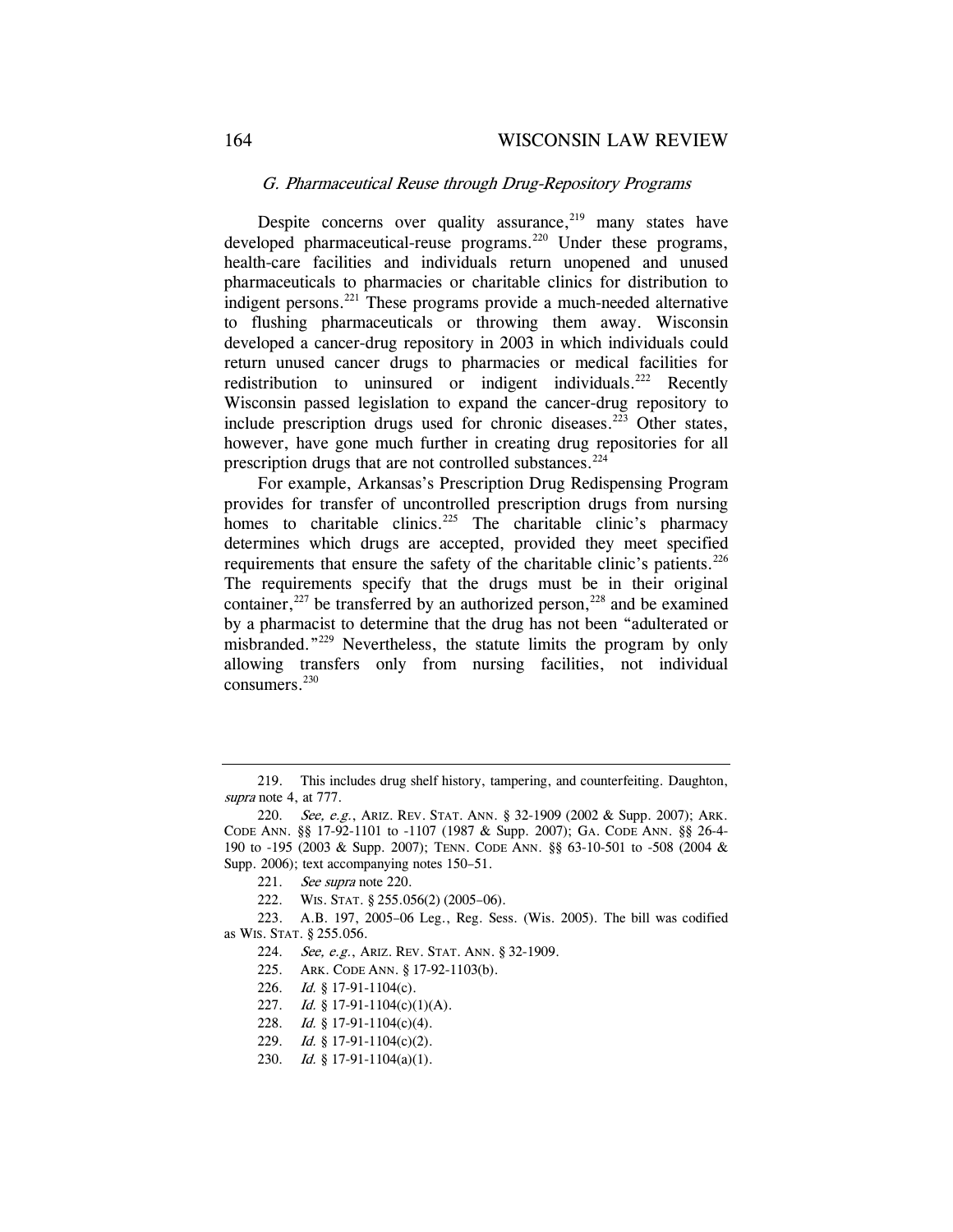Arizona's law provides for redispensing but under a more comprehensive scheme.231 Under Arizona law, "[a] person, manufacturer or health-care institution may donate prescription medication to a physician's office, pharmacy, hospital or health-care institution that volunteers to participate in the program and that meets the requirements prescribed by the board."232 Thus, the Arizona law allows for transfer from both health-care facilities and individuals.<sup>233</sup> By casting its net wider, the Arizona program has greater potential for keeping unused pharmaceuticals from harming the environment.

In addition to their environmental benefits, these programs have further policy goals that make them even more appealing.<sup>234</sup> First and foremost, the programs provide needed medications for individuals in the community who otherwise could not afford them.235 Without the reuse program, these medications would be paid for with public funds through programs like Medicaid.<sup>236</sup> Therefore, in addition to providing a much-needed service, reuse programs could also potentially lower the cost of programs like Medicaid and allow the government to spend money on other needed services for indigent peoples.<sup>237</sup> Some government agents have expressed concerns over liability and safety, but these concerns are offset by the potential benefits and the safeguards placed in the statutes. $238$ 

### H. Promoting Reverse-Distribution Companies and Programs

The reverse-distribution industry offers needed assistance to hospitals, pharmacies, and clinics trying to manage unused pharmaceuticals.239 Reverse distributors pick up unused pharmaceuticals for return to manufacturers or off-site disposal.<sup>240</sup> Pharmacies and

 <sup>231.</sup> ARIZ. REV. STAT. ANN. § 32-1909 (2002 & Supp. 2007).

<sup>232.</sup> Id. § 32-1909(B). The Arizona Board of Pharmacy has not yet promulgated the requirements but discussion has begun. See Arizona State Board of Pharmacy, Board Meeting Minutes (Nov. 8 & 9, 2006), available at http:// www.azpharmacy.gov/pdfs/1106AGENDA.pdf.

 <sup>233.</sup> ARIZ. REV. STAT. ANN. § 32-1909.

<sup>234.</sup> See, e.g., ARK. CODE ANN. § 17-92-1101(1) (1987 & Supp. 2007).

 <sup>235.</sup> The Arkansas program requires that the person's income be "below two hundred percent (200%) of the federal poverty level." Id. § 17-92-1102(4).

<sup>236.</sup> Daughton, *supra* note 4, at 776–77.

<sup>237.</sup> Id.

<sup>238.</sup> Andy Miller, Drug Recycling Gets Fresh Debate, ATLANTA J. CONST., Dec. 15, 2005, at A1.

 <sup>239.</sup> TDC ENVIRONMENTAL, HOUSEHOLD PHARMACEUTICAL WASTE: REGULATORY AND MANAGEMENT ISSUES 8 (2004), available at http:// www.tdcenvironmental.com/HouseholdPharmWasteMgtIssuesFinal.pdf.

<sup>240.</sup> Id.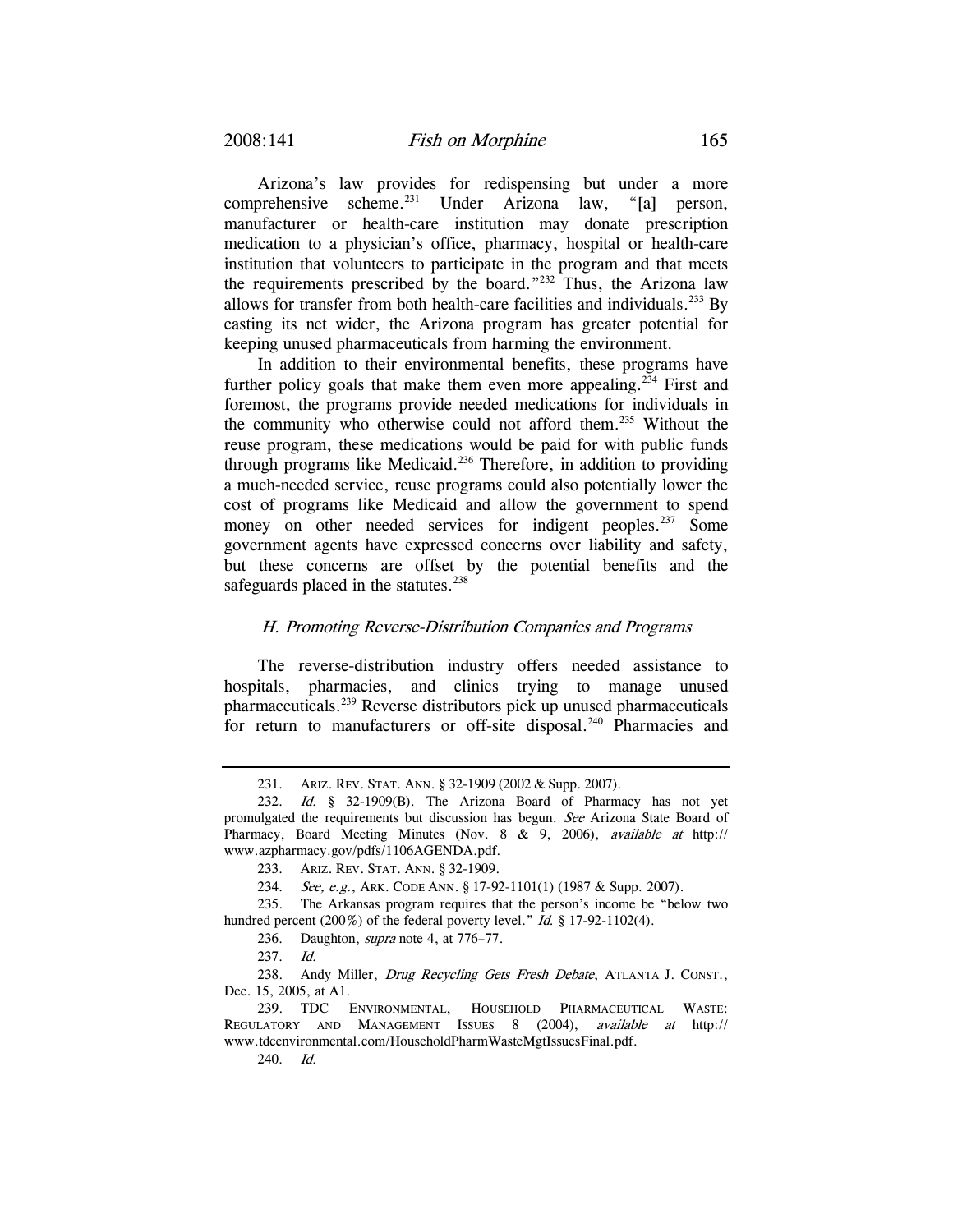health-care facilities are generally willing to employ the services of reverse distributors for two reasons.<sup>241</sup> First, the reverse distributor will often sort the drugs, saving pharmacies and health-care facilities the time and money associated with sorting.<sup>242</sup> Second, many manufacturers offer credit to pharmacies for returned pharmaceuticals, which the manufacturer can sometimes process for reuse.<sup> $243$ </sup> In spite of the benefits, these programs are not without cost for the pharmacy or health-care facility. $244$ 

Like Arkansas's reuse program, reverse distributors do not receive medications that have been prescribed to individual consumers.<sup>245</sup> The government licenses reverse distributors to generate waste but not to transfer waste.246 Because the drugs they transport from pharmacies may still have financial value, the regulations label the drugs "products in commerce" and not waste.<sup>247</sup> However, once a pharmacist dispenses a prescription drug to a patient, the drug is either used by a patient or considered waste.<sup>248</sup> Because reverse distributors cannot transfer waste, the reverse distributor cannot handle any drugs that were prescribed to a patient but can only handle unused drugs from medical facilities or pharmacies.249 Consequently, reverse distribution does not offer a solution for consumers who are searching for an environmentally sound way to dispose of their unused medications. Furthermore, this solution relies on the willingness of manufacturers to take back drugs.

#### III. FINDING A COMPREHENSIVE SOLUTION

The largest drawback of the proposed solutions is that they fail to address the concerns of every party involved in pharmaceutical distribution, consumption, and disposal.<sup>250</sup> Furthermore, many of the proposed solutions only address a narrow set of pharmaceuticals, such as over-the-counter medication, without addressing either prescribed drugs or controlled substances.<sup>251</sup> This Part proposes a wide-reaching solution that will confront the challenge of disposing of a broader number of pharmaceuticals and address the concerns of all parties

<sup>241.</sup> Id.

<sup>242.</sup> Id.

<sup>243.</sup> Id.

<sup>244.</sup> Id.

<sup>245.</sup> See id.

 <sup>246.</sup> The drug becomes waste when it no longer has financial value. Id.

<sup>247.</sup> Id.

<sup>248.</sup> Id.

<sup>249.</sup> Id.

<sup>250.</sup> See supra text accompanying notes 160–63, 179–80, 203, 215, 230.

<sup>251.</sup> See supra Part II.E.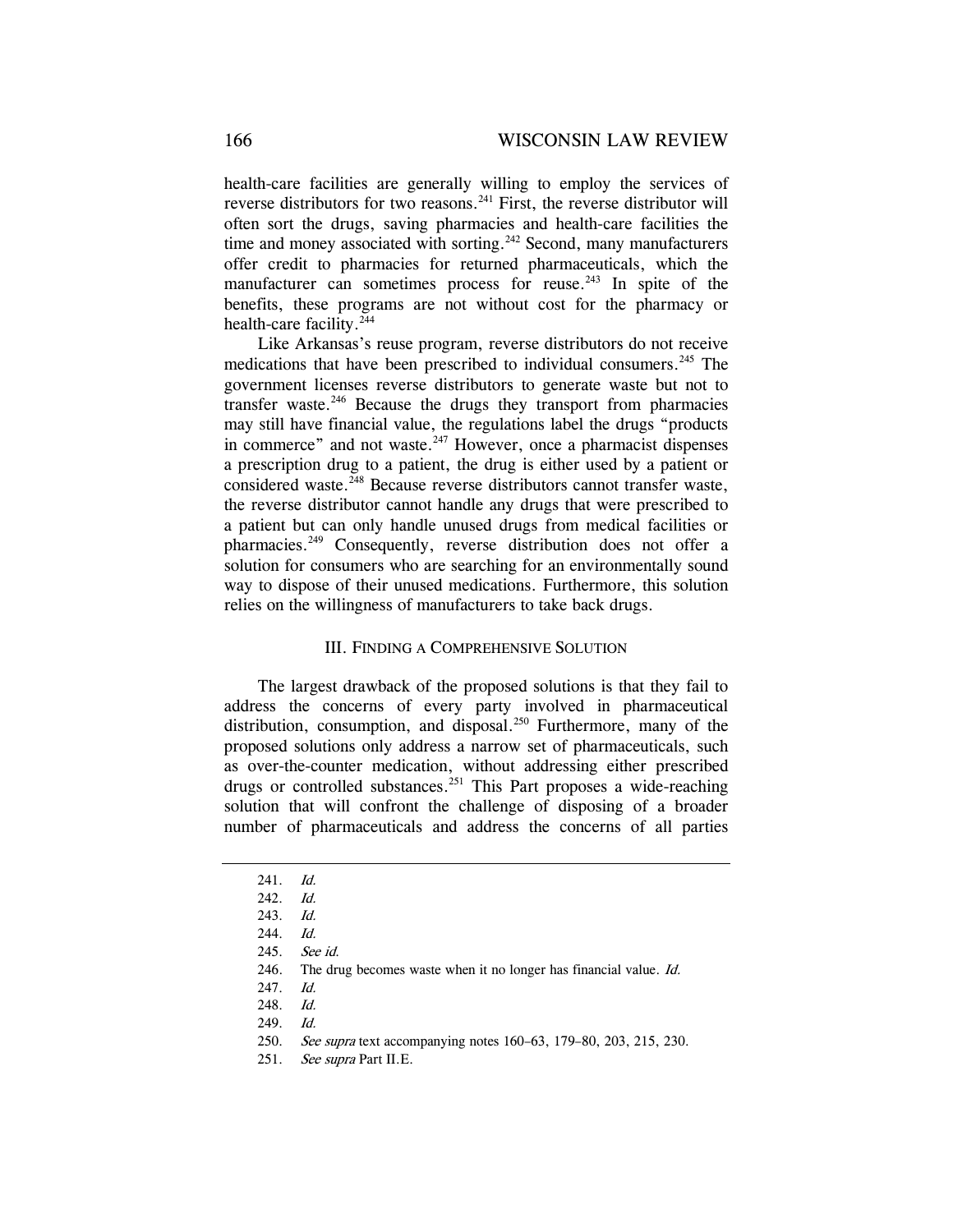involved. This Part proposes changes to federal and state law that would help consumers and health-care facilities dispose of pharmaceuticals in an environmentally safe manner. Specifically, the Part identifies how Wisconsin's legislature and administrative agencies can act to prevent environmental contamination from pharmaceuticals.

### A. The Need for Federal Change

Many scholars have suggested that the United States needs a nationally consistent program for proper disposal of pharmaceuticals.<sup>252</sup> Christian G. Daughton cites recent troubles with mercury disposal as proof that "a large disjointed patchwork of often conflicting [state] guidance and regulations" will not suffice.<sup>253</sup> When the American Academy of Pediatrics issued a policy statement instructing parents to remove mercury thermometers from their homes, many parents sought to comply.<sup>254</sup> However, state and local health officials often gave conflicting advice.<sup>255</sup> In fact, only 24 percent of health officials surveyed gave the correct advice (to turn them in as hazardous waste).<sup>256</sup> Many officials gave unsafe and environmentally unsound advice, instructing the parents to throw the mercury in the trash. $257$ 

In many aspects, this Comment agrees with Daughton and others that federal change is necessary. This is primarily true because some changes can only be made at the federal level.<sup>258</sup> For example, federal agencies create and enforce drug-approval standards, RCRA hazardouswaste lists, and controlled-substance regulations.<sup>259</sup> In spite of this, Daughton's concern about "a large disjointed patchwork of . . . regulations"260 may be overstated. The federal government has granted significant authority to the states in the area of environmental regulation, and, for the most part, states have accepted the responsibility.261 Forty-four states now enforce CWA provisions at the

260. Daughton, supra note 4, at 782.

<sup>252.</sup> See, e.g., Daughton, supra note 4, at 780, 782; Mannina, supra note 13; Nidel, supra note 7.

 <sup>253.</sup> Daughton, supra note 4, at 782.

<sup>254.</sup> Id.

<sup>255.</sup> Id.

<sup>256.</sup> Id.

<sup>257.</sup> Id.

<sup>258.</sup> See infra Part III.B.1.

<sup>259.</sup> See infra Part III.B.1.

<sup>261.</sup> See supra text accompanying notes 53-55; EPA OFFICE OF INSPECTOR GENERAL, WATER ENFORCEMENT: STATE ENFORCEMENT OF CLEAN WATER ACT DISCHARGERS CAN BE MORE EFFECTIVE 2 (2001), available at http://www.house.gov/ georgemiller/cwaenforce.pdf.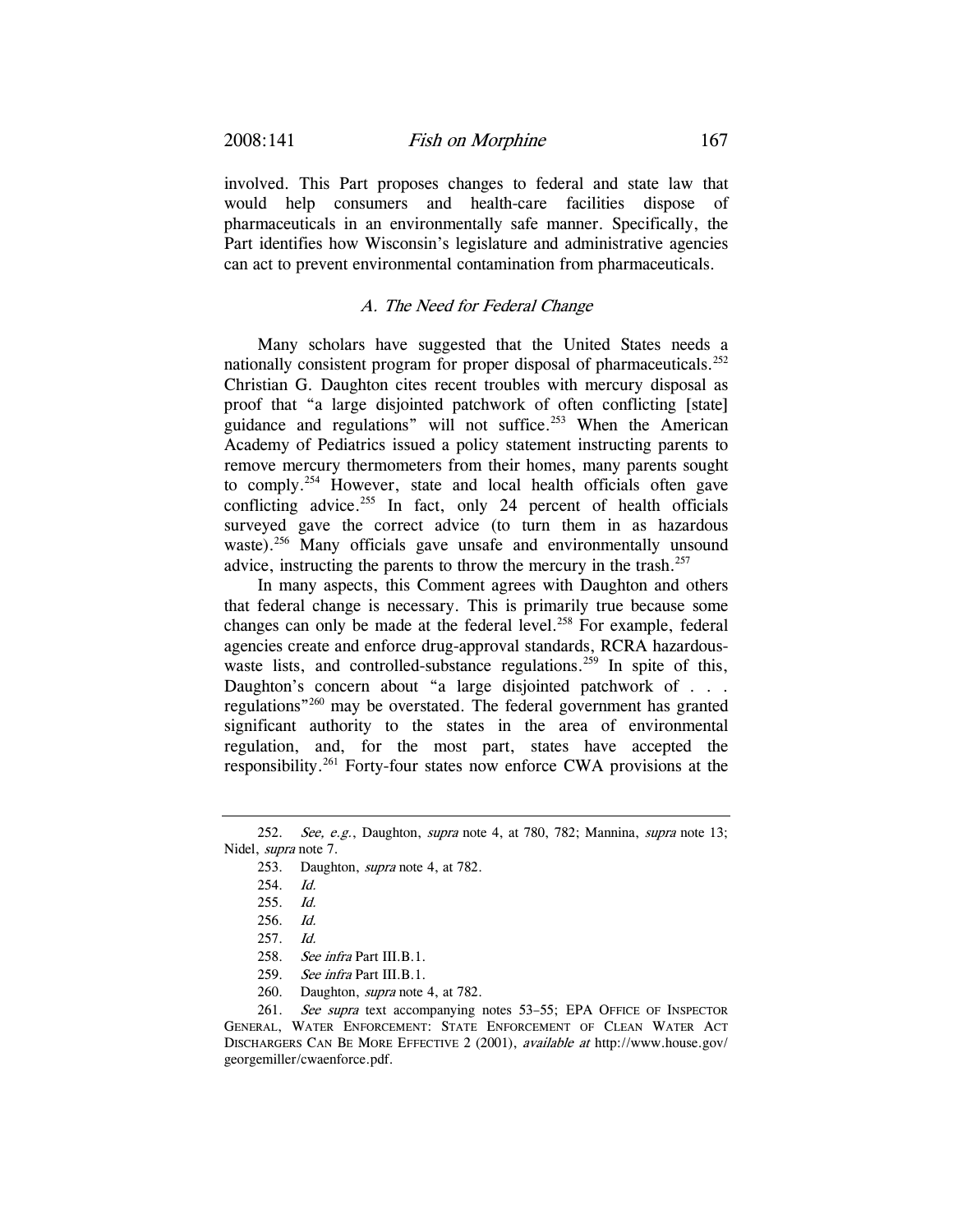state level.<sup>262</sup> Furthermore, the EPA Office of Inspector General recently opined that states could be more effective if given greater latitude by the federal government.<sup>263</sup> In fact, allowing each state a certain level of control over its regulations may have some advantages.264 In Wisconsin specifically, where lakes and rivers are a significant source of enjoyment for both residents and nonresidents,<sup>265</sup> stricter regulations may be desirable.<sup>266</sup> However, this does not eliminate the need for federal financial and research assistance.<sup>267</sup>

#### B. Finding a State Solution

As already discussed, some needed changes can only be made at the federal level.<sup>268</sup> Where this is the case, Wisconsin should pass resolutions encouraging both Congress and federal agencies to change laws and regulations that make environmentally sound disposal of pharmaceuticals difficult and expensive.<sup>269</sup> Absent federal action, Wisconsin can and should make changes that will significantly reduce the flow of pharmaceuticals in Wisconsin's waters. Where possible, Wisconsin should act to protect its wildlife and drinking water from pollution before additional adverse effects are discovered.<sup>270</sup> This Section begins by proposing that Wisconsin pass resolutions urging the federal government to (1) require stricter environmental review of drugs, (2) update the RCRA to address health-care-industry concerns, (3) change the regulation of controlled substances to facilitate take-back programs, and (4) require pharmaceutical companies to contribute to consumer education. This Section continues by proposing that Wisconsin (1) amend the Cancer and Chronic Disease Drug Repository Statute to include all uncontrolled prescription drugs, (2) change effluent standards for discharge from health-care facilities, (3)

 269. These resolutions would be largely symbolic but are one way state governments can express their wishes for changes to federal law or practice. For a recent example, see S.J. Res. 21, 2007–08 Leg., Reg. Sess. (Wis. 2007) (asking the federal government to cease and desist mandates beyond the scope of its constitutionally delegated power). Other states have passed resolutions requesting that the federal government take specific actions. See, e.g., A.J. Res. 49, 2006 Leg., Reg. Sess. (Cal. 2006).

 270. If scientists discover a link between improper pharmaceutical disposal and human-health risks, the potential for lawsuits exists. See Mannina, supra note 13.

<sup>262.</sup> Id.

<sup>263.</sup> Id. at iv.

 <sup>264.</sup> Hanrahan, supra note 140, at 609.

<sup>265.</sup> *Id.* at 585

<sup>266.</sup> Id.

<sup>267.</sup> Id. at 609.

<sup>268.</sup> See supra Part III.A.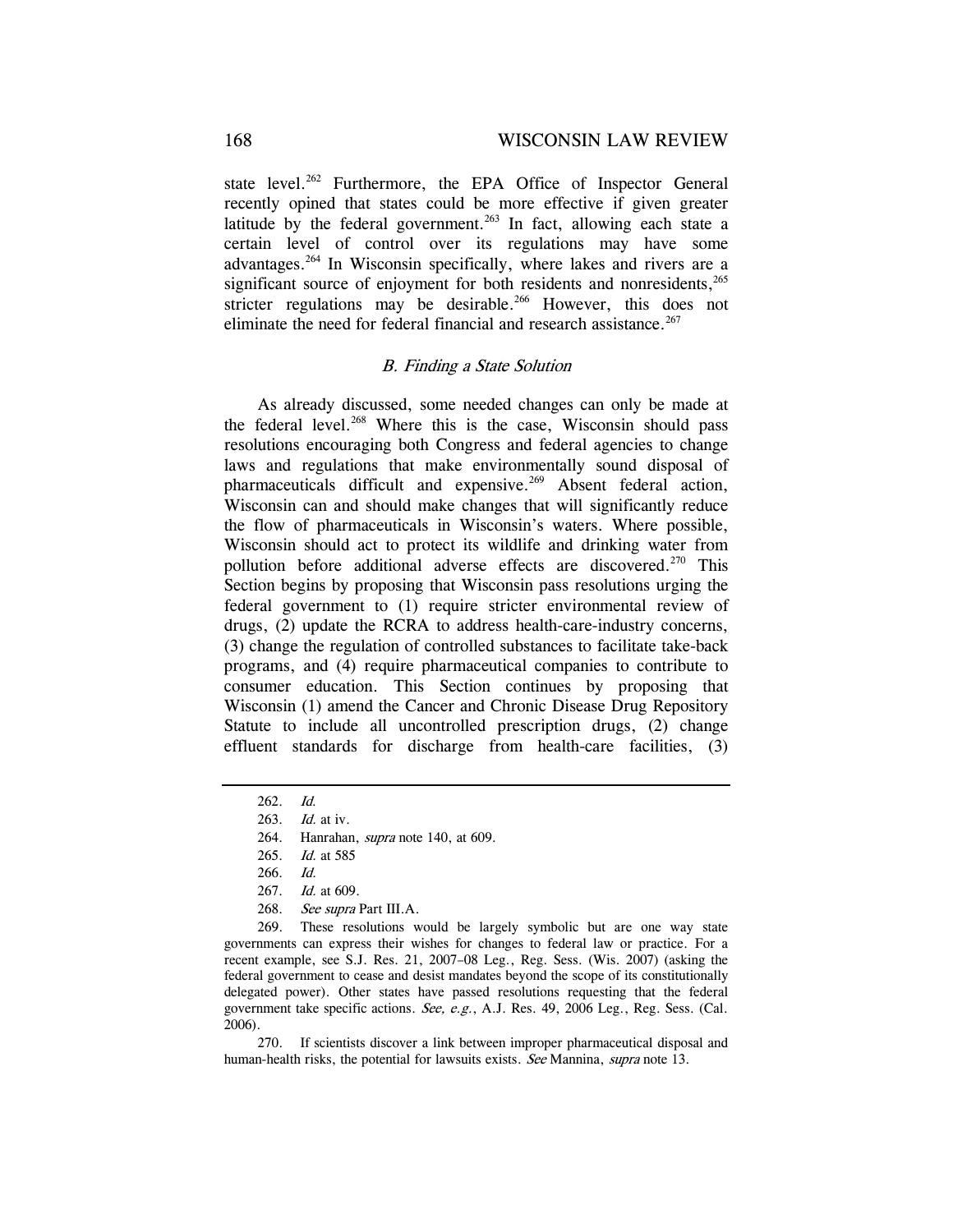reclassify pharmaceuticals as universal waste, (4) require pharmacies to clearly mark controlled substances, and (5) encourage voluntary takeback events.

#### 1. RESOLUTIONS FOR FEDERAL ACTION

Unfortunately, there is nothing the Wisconsin government can do to rid the sewer system of drugs that run their natural course through the human body.<sup>271</sup> However, changes in drug design do have potential to significantly limit the amount of drugs not used by the body.<sup>272</sup> Increased environmental review of drugs before the FDA approves them could significantly decrease pharmaceutical levels in the nation's waters.<sup>273</sup> Assuming that drug manufacturers would oppose such changes, an incentive-based approach could encourage greater environmental stewardship by drug manufacturers.<sup>274</sup> The FDA used six-month patent extensions in the past as incentives for pharmaceutical manufacturers who researched safe-dosage levels for children.<sup>275</sup> Wisconsin should consider a resolution that urges the FDA to increase environmental review of the design of new drugs or offer intellectualproperty or tax-based incentives to those manufacturers who voluntarily test for environmental effects. $276$ 

Wisconsin should also consider recommending an update of the RCRA at the federal level. The RCRA laws are "not only confusing but outdated."277 The complicated regulations may be leading hospitals and other health-care facilities to flush unused pharmaceuticals rather than encouraging them to dispose of them properly.<sup>278</sup> A uniform federal law governing medical waste more specifically and an exemption for healthcare facilities from current RCRA regulations could provide a solution.<sup>279</sup> This would provide disposal guidance to health-care

<sup>271.</sup> Nidel, *supra* note 7, at 83–84 (describing the course of drugs in the human body).

<sup>272.</sup> Daughton, *supra* note 131, at 765.

 <sup>273.</sup> Christopher G. Nidel was the first to propose this solution. Nidel, supra note 7.

 <sup>274.</sup> Daughton, supra note 4, at 776.

<sup>275.</sup> Id. "[I]ronically, the rationale for this need is that it is not possible to predict the differing responses of children (compared with adults)—the same as what might very well be true for potential effects on nontarget organisms." Id.

<sup>276.</sup> The FDA already has the necessary authority to do so. Nidel, *supra* note 7, at 94.

<sup>277.</sup> Seely, *supra* note 43.

 <sup>278.</sup> Mannina, supra note 13.

 <sup>279.</sup> Menicucci & Coon, supra note 75, at 541–47. Many of the provisions in the RCRA that are applicable to health-care facilities could be incorporated into a law governing medical waste.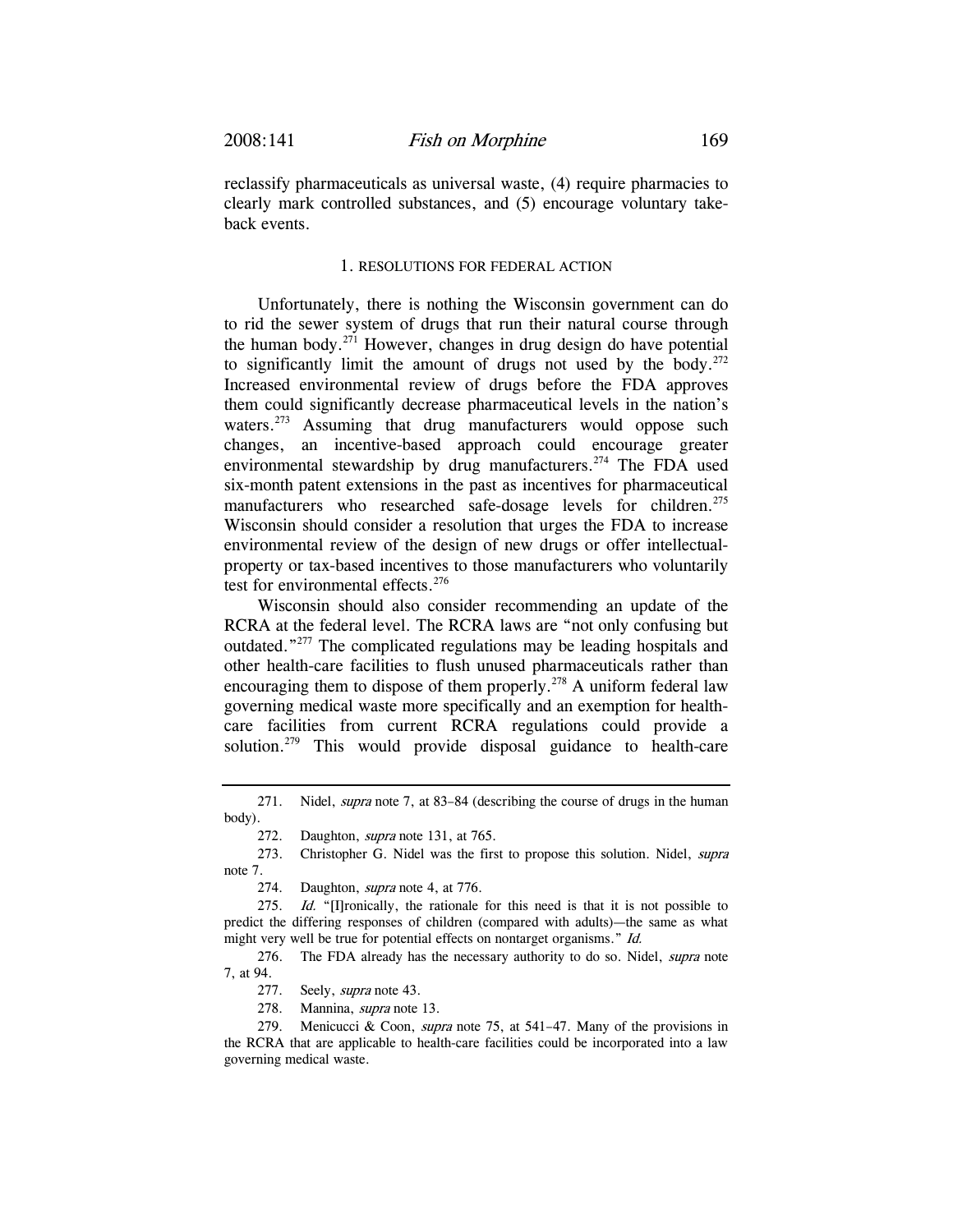facilities that focuses specifically on waste generated in the care of patients. Wisconsin should pass a resolution encouraging the EPA to update the RCRA or create new regulations that specifically address the concerns of health-care facilities.

Wisconsin should also pass a resolution encouraging Congress to reexamine regulation of controlled substances.280 Concern over the improper transfer of controlled substances is clearly justified.<sup>281</sup> In spite of this, a law that allows a pharmacist to dispense such a dangerous substance yet not take it back is illogical. Pharmacists are fully trained to handle drugs like these, and the government trusts them to treat controlled substances with care.<sup>282</sup> Naturally, pharmacists should not redispense returned controlled substances and should ensure they are disposed of properly.283 Nonetheless, if pharmacists could accept controlled substances, a comprehensive pharmacy take-back program, like those in Canada and Europe, would be feasible.<sup>284</sup>

Finally, Wisconsin should urge Congress to increase consumer education about the adverse effects of pharmaceuticals on the environment. Consumer education is often the most important part of achieving environmental change.<sup>285</sup> Although recent news articles may have heightened public awareness about the harmful effects of pharmaceuticals on the environment,<sup>286</sup> the federal government could create a public-awareness campaign using a variety of sources. First, information about proper disposal could be included with drug purchases at pharmacies. Second, the government could design a media campaign that includes information on the adverse effects of pharmaceutical pollution on the environment and potential effects of such pollution on human health. $287$  To fund such an endeavor, the government could consider requiring pharmaceutical companies to contribute.288 One writer suggested that with improved knowledge of

282. See WIS. ADMIN. CODE Phar §§ 4.01–.05 (2002).

283. These drugs could then become part of the redistribution chain. See supra Part II.H.

284. See Daughton, *supra* note 4, at 780.

285. See PAUL WAPNER, ENVIRONMENTAL ACTIVISM AND WORLD CIVIC POLITICS 41–71 (1996).

286. See, e.g., Rust, supra note 17; Seely, supra note 43.

287. Daughton, *supra* note 4, at 777.

 288. While this may lead to increased prices for consumers, it would require pharmaceutical companies to consider the product-stewardship philosophy discussed earlier. See supra text accompanying note 117. Furthermore, placing greater cost on the consumer is more logical than using public funds that are partially from taxpayers who may or may not use many drugs.

 <sup>280.</sup> Comprehensive Drug Abuse Prevention and Control Act of 1970, 21 U.S.C. §§ 801–971 (2000).

<sup>281.</sup> See supra Part I.B.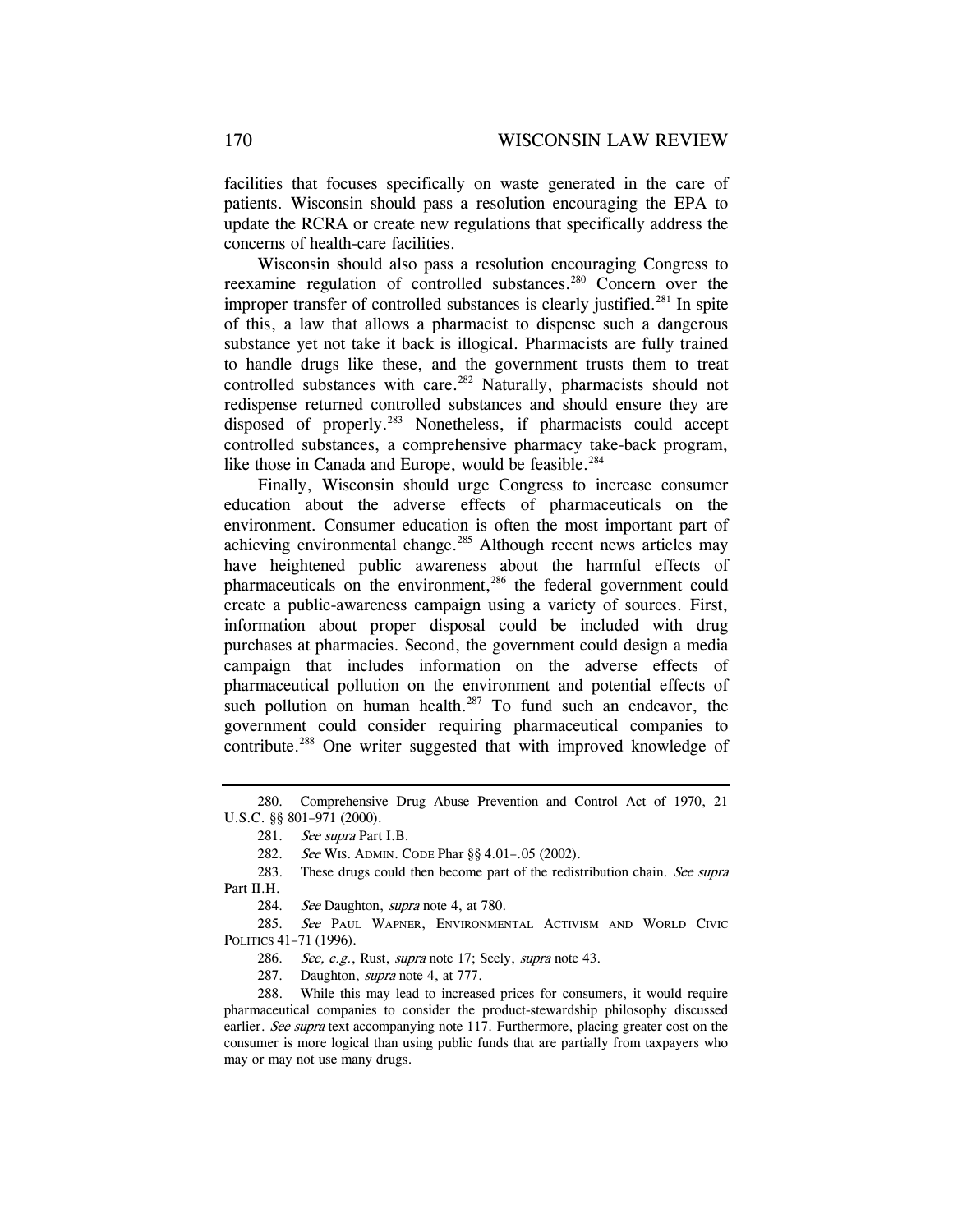the connection between individual behavior and broad environmental harm, this issue could become self-regulating.<sup>289</sup> While this may be unrealistic, consumers who are not aware that flushing their medications causes environmental harm will likely continue to flush them.

#### 2. TAKING ACTION IN WISCONSIN

Wisconsin has long been a leader in the area of environmental protection.290 In keeping with that tradition, Wisconsin should take action to protect its natural resources from pharmaceutical pollutants.<sup>291</sup> A comprehensive scheme for reducing the introduction of pharmaceuticals into the environment will involve action by legislators and several different agencies. However, the following changes to Wisconsin's laws and regulations could reduce the environmental harm caused by improper disposal of pharmaceuticals. Furthermore, these changes could provide needed drugs for the uninsured and indigent and research opportunities for health-care professionals.<sup>292</sup> This Section explores changes to the (1) Cancer and Chronic Disease Repository statute, (2) effluent standards on discharge from health-care facilities; (3) classification of pharmaceutical waste, (4) identification of controlled substances, and (5) support of take-back events.

### a. Increasing the scope of the drug-repository scheme

Wisconsin should consider amending the Cancer and Chronic Disease Drug Repository statute to allow for repository of all prescription drugs that are not controlled substances.<sup>293</sup> This legislation would be relatively simple to draft, as the statute for the drug repository is already in place. The current statute already includes all necessary safeguards, including a ban on reusing drugs that are not in "their original, unopened, sealed and tamper-evident unit dose packaging"; are less than six months from expiry; or have been tampered with, as determined by a pharmacist.<sup> $294$ </sup> Furthermore, the

 <sup>289.</sup> Daughton, supra note 4, at 777.

<sup>290.</sup> See Wisconsin Historical Society, supra note 48.

<sup>291.</sup> See supra text accompanying notes 48–52.

 <sup>292.</sup> Daughton, supra note 4, at 780.

<sup>293.</sup> See WIS. STAT. § 255.056 (2005–06). Alternatively, Wisconsin could create a new chapter in order to avoid confusion. The statute is currently under the chapter heading "Chronic Disease and Injuries," but if broadened to include all prescription medication that is not controlled, this chapter heading may not be appropriate.

<sup>294.</sup> Id. § 255.056(3).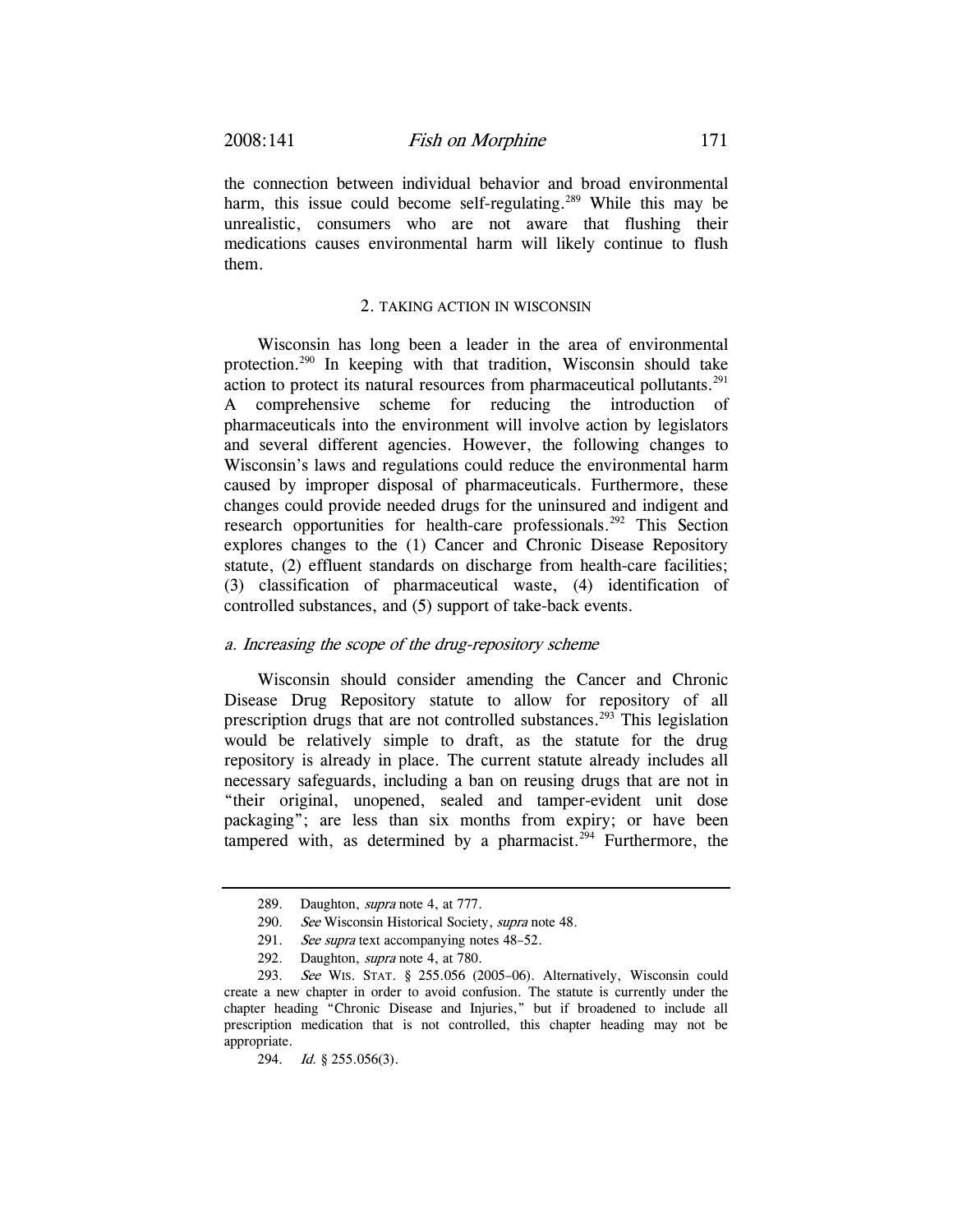statute already requires the DHFS to promulgate requirements for pharmacies and health-care facilities that receive medication and eligibility standards for those who receive the medication.<sup>295</sup> The eligibility standards must "prioritize dispensation to individuals who are uninsured or indigent."<sup>296</sup> This gives the statute a humanitarian purpose, along with creating an avenue to avoid improper disposal of unopened pharmaceuticals.<sup>297</sup>

One problem with the current program in Wisconsin is that pharmacies participating in the repository are few and far between.<sup>298</sup> The DHFS would need to take an active role in encouraging more pharmacies to participate in the program. Consumers will not likely drive one hour to dispose of their pharmaceuticals when they could just throw them in the trash. $299$  Furthermore, long-term-care facilities, which have a national monetary value of unused drugs estimated at \$73–378 million,<sup>300</sup> may lack the necessary personnel and resources to drive seventy miles to the nearest participating pharmacy.<sup>301</sup> However, it "[s]houldn't be any harder to dispose of medications than it is to get them."302 By actively recruiting pharmacies, the DHFS could increase the humanitarian aid provided by this statute.

While this legislation would provide an alternative to flushing for unopened medications that are not controlled substances, Wisconsin must also address other unused pharmaceuticals. Due to the inability of POTWs to remove pharmaceuticals before discharge, flushing unused medication cannot be an option.303 Recently, the Wisconsin Department of Agriculture, Trade, and Consumer Protection (DATCP) applied for federal funding to pilot a permanent pharmaceutical-disposal program.304 The DATCP hopes to include seventy to one hundred

 303. Daughton, supra note 4, at 783 (noting that flushing is the "least desirable" method of disposal).

<sup>295.</sup> Id. § 255.056(7).

<sup>296.</sup> Id. § 255.056(7)(b).

<sup>297.</sup> It may also have the added benefit of lowering health-care costs. See supra text accompanying note 237.

<sup>298.</sup> See supra note 160 and accompanying text.

 <sup>299.</sup> TDC ENVIRONMENTAL, supra note 239, at 11.

 <sup>300.</sup> Daughton, supra note 4, at 777.

<sup>301.</sup> See supra note 160.

 <sup>302.</sup> SEGO JACKSON & SNOHOMISH COUNTY WA & NORTHWEST PRODUCT STEWARDSHIP COUNCIL, OVERVIEW OF DRUG RETURN PROGRAMS 9 (2006), http:// www.productstewardship.us/supportingdocs/PharmaceuticalCallNWPresentation5-18- 06revised.ptt.

 <sup>304.</sup> WIS. DEP'T OF AGRICULTURE, TRADE & CONSUMER PROTECTION, COMMUNITY-BASED COLLECTION OF UNUSED PHARMACEUTICALS APPLICATIONS REQUEST FORM (2007) (on file with author).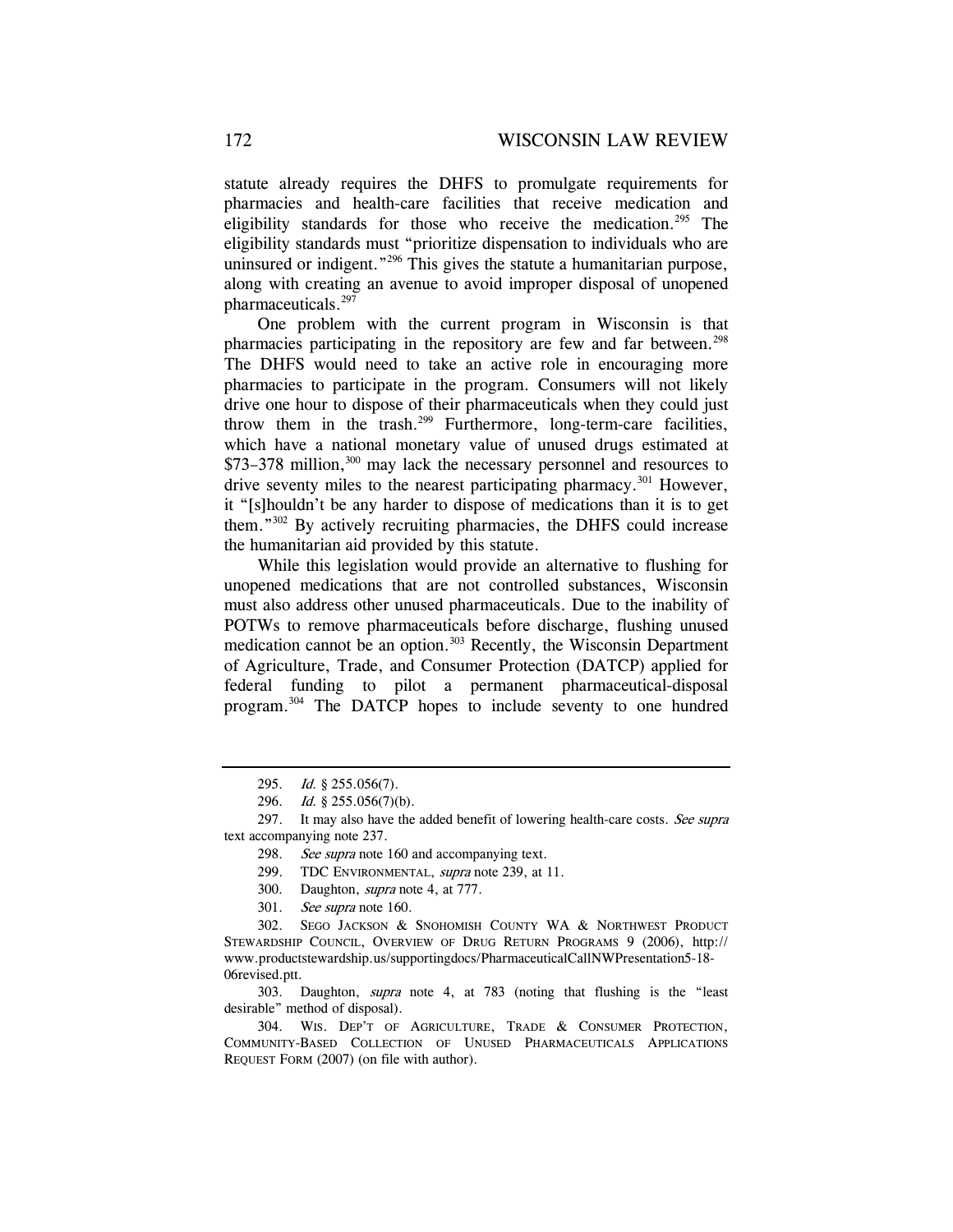public collection points in five to ten communities in the state.<sup>305</sup> The program hopes to provide for disposal of controlled substances as well as uncontrolled substances by petitioning for a "waiver of enforcement" from the DEA's controlled-substance laws.<sup>306</sup> Should Congress grant the request for federal funding and the DEA waive enforcement of controlled-substance laws, such a program may be a long-term solution for pharmaceutical disposal in Wisconsin. Furthermore, the DATCP notes in the grant-request form that the program could be replicated by other states to solve the problem nationally.<sup>307</sup>

In the meantime, disposal in household trash may be the most environmentally sound solution but this cannot be a long-term solution.<sup>308</sup> To protect the environment to the fullest extent possible, Wisconsin must seek a regulatory scheme that will (1) keep unused pharmaceuticals from being placed in the trash or flushed down the toilet, and (2) provide a convenient and inexpensive way for proper disposal of those same pharmaceuticals. Wisconsin must address these problems for health-care facilities, including long-term-care facilities, and the consumer.

### b. Changing effluent standards for health-care facilities

In order to ensure compliance from health-care facilities, the DNR should amend Wisconsin Administrative Code NR chapter 250 to create additional effluent limitations for discharge to POTWs.309 Because many of the pharmaceuticals flushed at health-care facilities will be from natural human emission, limitations may need to be set high.<sup>310</sup> Where pharmaceutical levels in discharge are extremely high, POTWs could be certain that pharmaceuticals are being flushed down the toilet.311 In such cases, POTWs could take actions to encourage compliance under their legally authorized authority.<sup>312</sup> The DNR could also create a new chapter to monitor discharge from long-term-care facilities.

 311. POTW investigation of potential noncompliance is authorized under WIS. ADMIN. CODE NR § 211.23(1)(h) (2002).

<sup>305.</sup> Id.

<sup>306.</sup> Id.; see also supra Part I.B.

<sup>307.</sup> WIS. DEP'T OF AGRICULTURE, TRADE & CONSUMER PROTECTION, supra note 304.

 <sup>308.</sup> Daughton, supra note 4, at 783.

 <sup>309.</sup> WIS. ADMIN. CODE NR § 250.10 (1997).

 <sup>310.</sup> Nidel, supra note 7, at 83–84.

<sup>312.</sup> Id. § 211.22.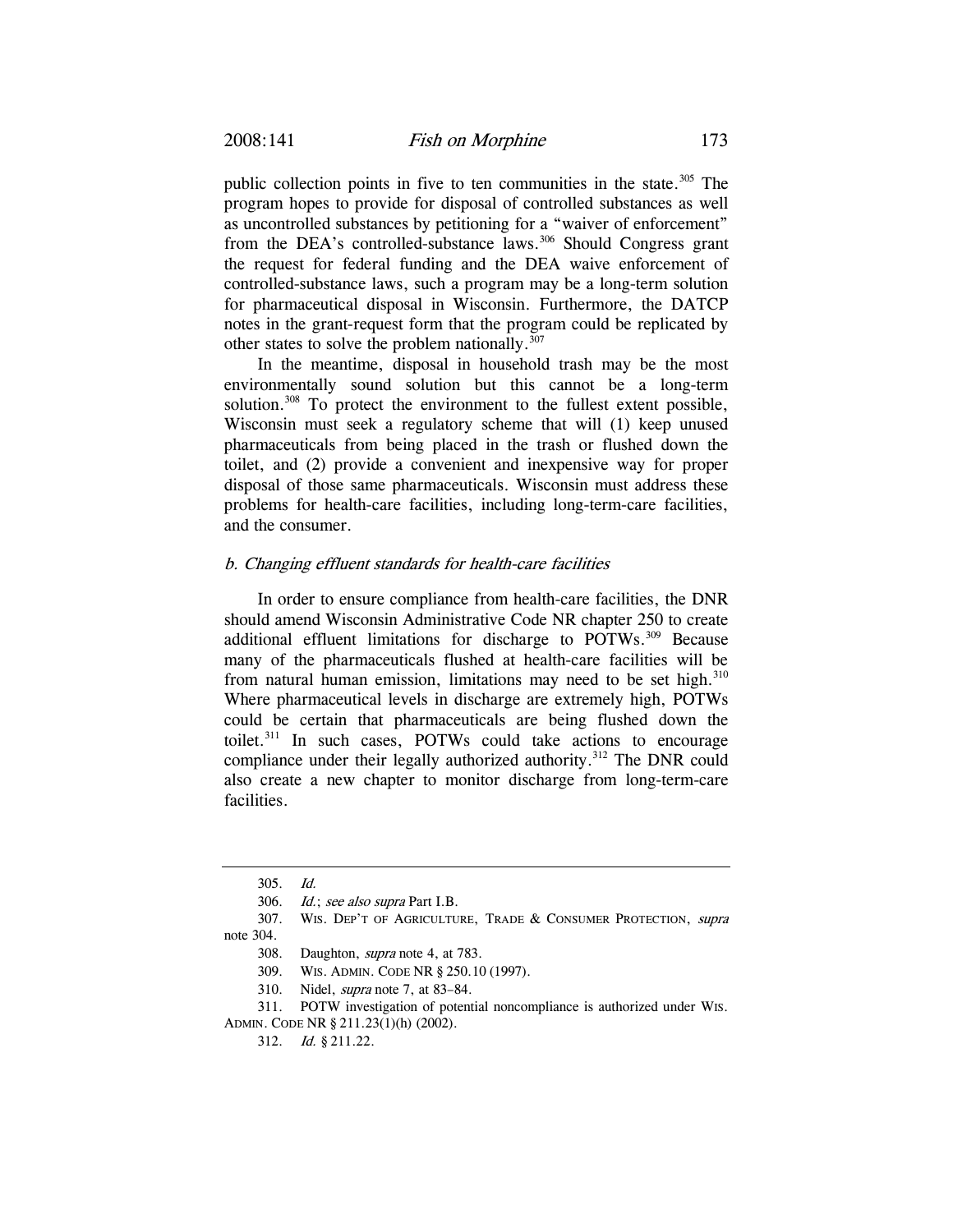As noted above, there are problems with this solution.<sup>313</sup> First, enforcement may be a challenge. POTWs cannot spend all of their time testing health-care facilities for compliance.<sup>314</sup> In spite of this, creating the restrictions may be enough to ensure compliance or at least encourage it. Second, health-care facilities are not the largest source of pharmaceutical pollutants.315 While this may be true, this should not create a bar to regulation. The greatest problem with this solution is that it adds insult to injury. Health-care facilities must already comply with several waste-management regulations.<sup>316</sup> Adding yet another regulation will only complicate matters. However, the next Section explores a potential solution to that problem.

#### c. Reclassifying pharmaceuticals as universal waste

Wisconsin DNR could amend its Universal Waste Management Standards to reclassify pharmaceuticals as universal waste.<sup>317</sup> Universal wastes are wastes that contain materials that are environmentally unfriendly but do not require full treatment as hazardous waste. $318$  The universal-waste rule "provides an alternate set of standards under which universal wastes may be managed instead of full regulation as hazardous waste under these rules."<sup>319</sup> Among the universal wastes listed in Wisconsin's current regulations are batteries, pesticides, mercury thermostats, and lamps.<sup>320</sup> The regulations list specific instructions for each individual universal waste.<sup>321</sup> Therefore, this scheme would allow Wisconsin to specify exactly how pharmaceutical waste should be handled.<sup>322</sup>

Wisconsin Administrative Code Section NR 673 should be amended as follows: "Pharmaceuticals as described in s. NR 673.06" should be added to the list of universal wastes in NR 673.01 and NR

315. Mannina, supra note 13.

<sup>313.</sup> See supra text accompanying notes 215–18.

 <sup>314.</sup> For example, POTWs only test an industrial user's need for a slug-control plan every two years. WIS. ADMIN. CODE NR § 211.235 (2002).

 <sup>316.</sup> Seely, supra note 43.

 <sup>317.</sup> WIS. ADMIN. CODE NR § 673 (2006). Precedent for this can be found in Michigan, where the Michigan Department of Environmental Quality recently reclassified pharmaceutical waste as universal waste. See MICH. ADMIN. CODE r. 299.9228 (2006). The EPA has proposed amending the RCRA to add hazardous pharmaceuticals to the universal-waste list. 72 Fed. Reg. 23,281, 23,282 (Apr. 30, 2007).

 <sup>318.</sup> WIS. ADMIN. CODE NR § 673.09(11).

 <sup>319.</sup> MICH. ADMIN. CODE r. 299.9228(1).

 <sup>320.</sup> WIS. ADMIN. CODE NR § 673.01.

<sup>321.</sup> Id. § 673.13.

<sup>322.</sup> Id.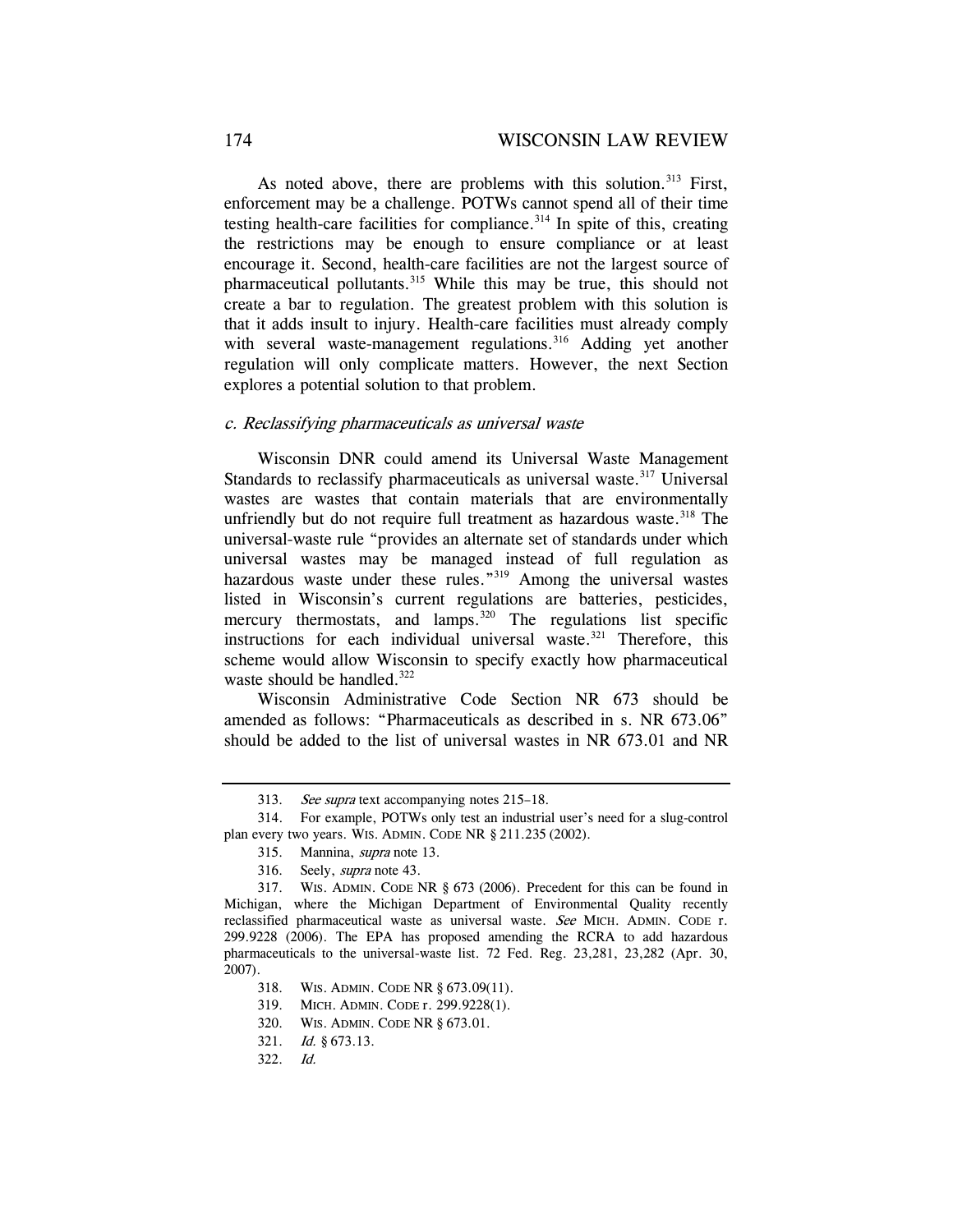673.09(11). NR 673.06 should define those pharmaceuticals that are governed as universal waste as "drugs intended for use in the diagnosis, cure, mitigation, treatment, therapy, or prevention of disease in humans."<sup>323</sup> Unlike Michigan's scheme, which exempts pharmaceuticals that are not hazardous wastes, Wisconsin's scheme should not exempt such wastes. $324$  This will allow regulation of drugs like birth-control pills that are not listed as hazardous substances but have toxic environmental potential.<sup>325</sup> The DNR should create a subsection for pharmaceuticals under section 673.13 that specifies disposal methods. The primary concern in drafting the disposal methods should be assurance that the pharmaceuticals do not enter the environment.<sup>326</sup> For example, regulations often require universal waste to be completely sealed and brought to a community hazardous-wastedestination facility.327

Wisconsin regulations divide universal-waste handlers into largeand small-quantity waste handlers.<sup>328</sup> The regulations would categorize many health-care facilities, particularly long-term-care facilities, as small-quantity–universal-waste handlers, while some larger hospitals would be categorized as large-quantity–universal-waste handlers.<sup>329</sup> Small-quantity–universal-waste handlers do not have to register with the DNR or receive an EPA identification number.<sup>330</sup> This may encourage compliance at long-term-care facilities, as there would be little paperwork involved.331 However, absent an exception, no handler can dispose of universal waste itself unless it is a registered universalwaste-destination facility.<sup>332</sup>

While it seems counterintuitive to lower the classification of pharmaceutical waste from hazardous to universal when studies have shown how toxic pharmaceuticals can be, this reclassification can provide several benefits. First, disposal at health-care facilities would be less expensive and more convenient. Health-care workers would no longer need to sort through medications to determine their waste

- 326. See MICH. ADMIN. CODE r. 299.9228(4)(e)(i) (2006), for an example.
- 327. See WIS. ADMIN. CODE NR § 673.18 (2006).
- 328. Id. § 673.09(6), (9).
- 329. Id. Households would still be exempt. Id. § 673.08.
- 330. Id. § 673.12; see also id. § 673.32.
- 331. Id. § 673.12.

332. Id. § 673.60; 40 C.F.R. § 273.60 (2007). There are exceptions for very small-quantity handlers and households. WIS. ADMIN. CODE NR § 673.08. Many wastemanagement companies around Wisconsin are registered to handle universal wastes. The list at http://www.dnr.state.wi.us/markets/matcompany.asp?sortby=city is helpful.

 <sup>323.</sup> This is similar to Michigan's definition. MICH. ADMIN. CODE r. 299.9106(n).

<sup>324.</sup> See id. 299.9228(2)(m).

<sup>325.</sup> See WIS. ADMIN. CODE NR § 215.03 (2000); Mannina, *supra* note 13.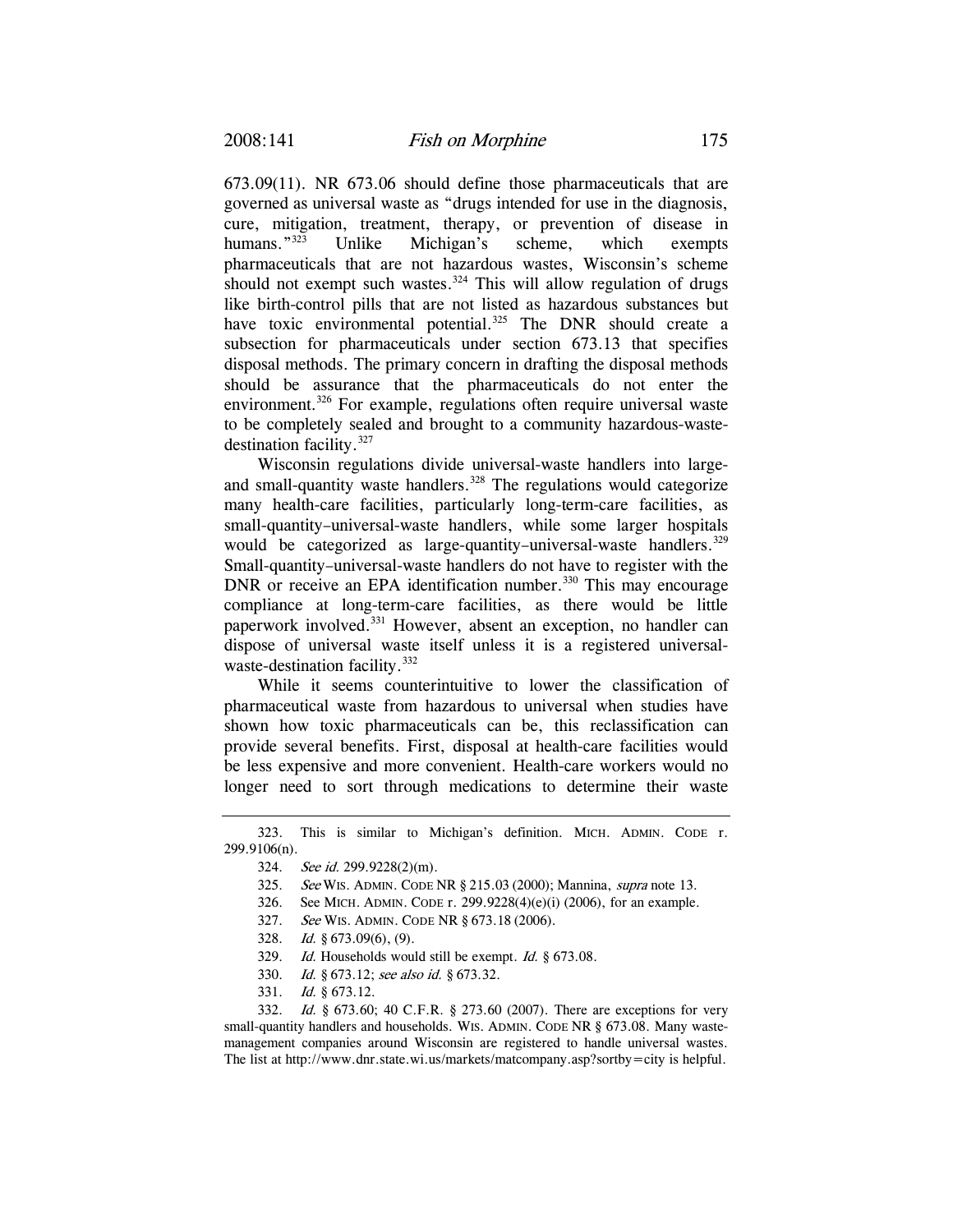categorization.333 Rather, the amended regulation would allow for disposal of all pharmaceuticals through universal-waste mechanisms, which are less stringent than hazardous-waste mechanisms.<sup>334</sup>

For example, universal-waste-handler regulations can be used in place of hazardous-waste-handler regulations.<sup>335</sup> This would allow health-care facilities the option of using incinerators that are not EPAapproved for P-list waste, lowering the cost of disposal.<sup>336</sup> If the hospital manages its own incinerator, it could seek authorization as a universal-waste-destination facility and dispose of pharmaceuticals without shipment.<sup>337</sup> Thus, the reclassification of pharmaceuticals as universal waste would encourage health-care-facility compliance by making compliance less complicated and more cost-effective. Moreover, for medications that have toxic environmental effects and are not on the hazardous-waste lists, this change would ensure that these medications cannot be flushed down the toilet. $338$ 

Second, reclassification would also encourage take-back programs and reverse distribution. One problem encountered by take-back-event organizers is the need for hazardous-waste disposal.<sup>339</sup> This adds expense to the program in two ways.<sup>340</sup> First, it requires the help of individuals trained to sort hazardous waste from nonhazardous waste and P-list waste from U-list waste. $341$  Second, it requires transport by law-enforcement officers or EPA agents.<sup>342</sup> If the DNR classified every pharmaceutical as universal waste, take-back events would no longer require significant personnel for sorting. When consumers return controlled substances, law-enforcement officers would still be needed for supervision and for transport.<sup>343</sup> When consumers do not return

<sup>333.</sup> See MICHIGAN DEPARTMENT OF ENVIRONMENTAL QUALITY, WASTE MANAGEMENT GUIDANCE: UNIVERSAL WASTE 12 (2006), available at http:// www.deq.state.mi.us/documents/deq-ead-tas-univwaste.pdf.

<sup>334.</sup> Id. at 2.

<sup>335.</sup> See 40 C.F.R. §§ 273.50–273.56.

<sup>336.</sup> See supra note 84 and accompanying text (noting the high standards imposed on EPA-approved incinerators).

 <sup>337.</sup> See 40 C.F.R. § 273.60.

<sup>338.</sup> Seely, *supra* note 43 (noting that the RCRA is out of date, leaving some toxic chemotherapy drugs off the list of hazardous waste).

 <sup>339.</sup> Dickrell, supra note 124, at 48.

<sup>340.</sup> Id. at 48–49.

<sup>341.</sup> *Id.* at 48. These individuals may be willing to donate their time but sorting drugs is an arduous task.

<sup>342.</sup> Id.

 <sup>343.</sup> Id.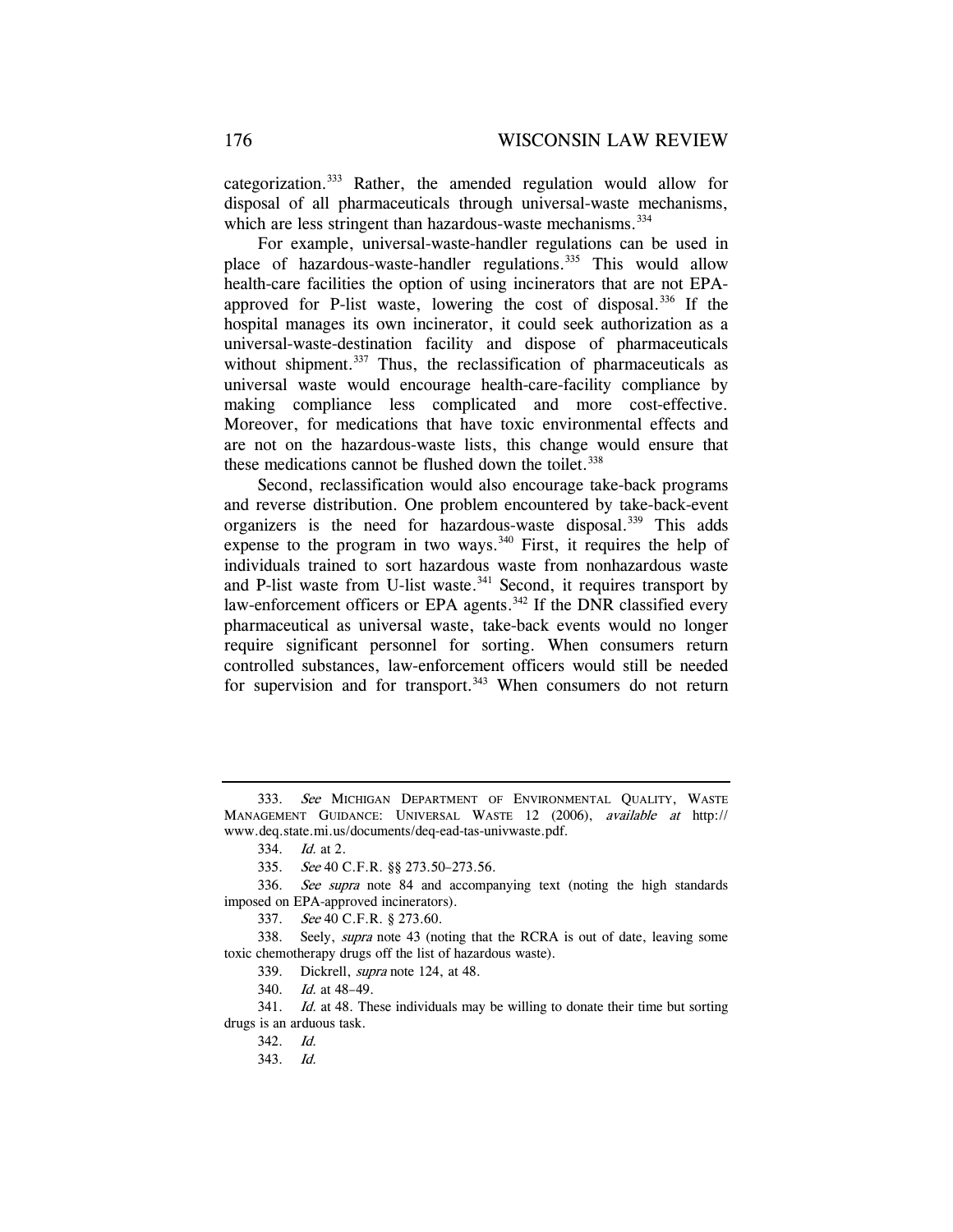controlled substances, the take-back event organizers could employ universal-waste handlers.<sup>344</sup>

#### d. Clearly identifying controlled substances on packaging

The primary difficulty with controlled substances is that consumers are often unaware whether a substance is controlled.<sup>345</sup> The Wisconsin Pharmacy Board could consider requiring clear identification of controlled substances on the box or bottle that accompanies the prescription. The Board could modify Wisconsin Administrative Code section Phar 8.05(1), which governs the dispensing of controlled substances, to require clear identification on every bottle or box containing controlled substances. While this would create more administrative work for pharmacists, the work would be minimal. Pharmacies could design bright-colored stickers that identify a substance that is controlled. This would also further the education scheme described earlier.<sup>346</sup> Clearly identifying controlled substances will allow consumers to quickly identify proper disposal methods.

#### e. Encouraging voluntary take-back events

Finally, Wisconsin must begin to encourage and support take-back events. One reasonably economical option would involve a program similar to the current Adopt-a-Highway program.<sup>347</sup> Under such a program, concerned citizens and organizations could turn to a government department, such as DHFS, for information on how to set up a take-back event. The information would detail the need for lawenforcement officers and proper waste management, as well as providing information on how to advertise and raise funds for the event.<sup>348</sup> Where groups in the past have been discouraged from organizing a take-back event due to the bureaucratic quagmire, such a system could encourage more groups to be stewards of their environment.<sup>349</sup> Furthermore, it would avoid significant government

 <sup>344.</sup> Potentially, separate take-back programs could be created for controlled and uncontrolled substances.

<sup>345.</sup> TDC ENVIRONMENTAL, supra note 239, at 12.

<sup>346.</sup> See supra Part III.B.1.

 <sup>347.</sup> Under the Adopt-a-Highway program, qualified groups volunteer to remove litter around Wisconsin highways three times a year. Information on the Adopta-Highway program is available on the Department of Transportation Web site at http:// www.dot.state.wi.us/localgov/aid/adopt-a-highway.htm.

 <sup>348.</sup> The government could also encourage law-enforcement officials to get involved.

 <sup>349.</sup> Seely, supra note 43 (quoting Dr. Mark Borchardt, a Marshfield Clinic water researcher).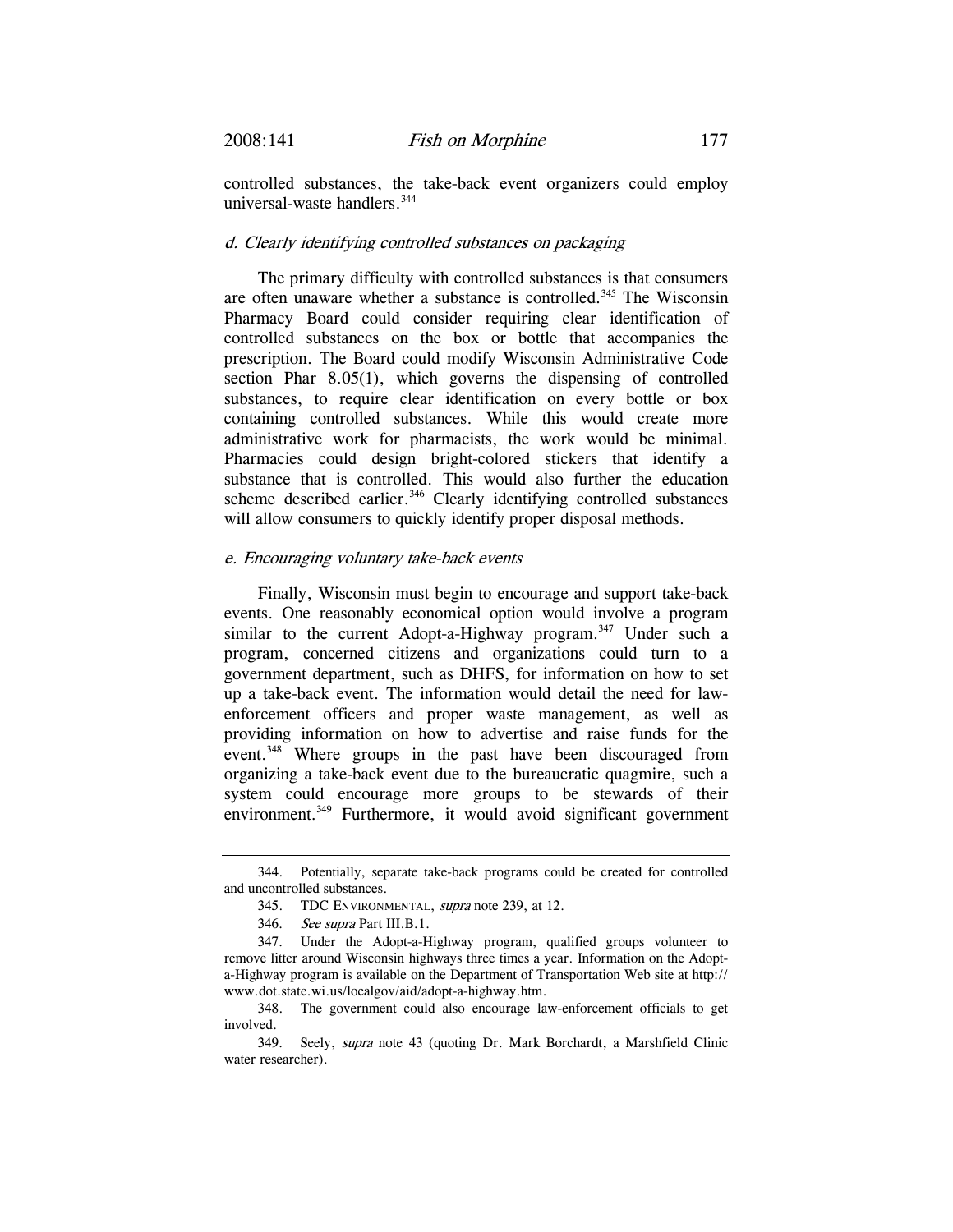spending, as the only government involvement would be oversight by the department.<sup>350</sup>

#### **CONCLUSION**

Only a comprehensive regulatory scheme that takes into account the concerns of all parties involved will provide a wide-ranging solution for disposal of pharmaceuticals in Wisconsin. Nevertheless, the current legal scheme frustrates proper disposal efforts rather than promoting them.351 These proposed changes will allow each involved party to promote environmentally sound disposal while also making disposal more convenient and less expensive.

Where Wisconsin requires the assistance of the federal government, Wisconsin should consider resolutions that will (1) require strict environmental review of drugs, (2) update the RCRA to address health-care industry concerns, (3) change the regulation of controlled substances, and (4) require pharmaceutical companies to contribute to consumer education. At the state level, Wisconsin should (1) add all prescription medications to the Cancer and Chronic Disease Drug Repository program to provide medications for the uninsured and indigent, including all uncontrolled prescription drugs; $352$  (2) change effluent standards for discharge from health-care facilities to prevent pharmaceutical compounds from reaching  $POTWs$ ;  $353$  (3) reclassify pharmaceuticals as universal waste to promote compliance from healthcare facilities<sup>354</sup> and facilitate take-back events;<sup>355</sup> (4) require pharmacies to clearly mark controlled substances so consumers can easily identify them;<sup>356</sup> and (5) encourage voluntary take-back events by providing information to community groups.<sup>357</sup>

As the baby-boomer population reaches retirement, the number of dispensed pharmaceuticals will continue to increase.<sup>358</sup> At the same time, science continually produces new drugs that will promote longer

 <sup>350.</sup> The group could raise funds to pay for the costs of the event or search for volunteers to oversee the program and transportation of the drugs for disposal.

<sup>351.</sup> Id.

<sup>352.</sup> See supra Part III.B.2.a.

<sup>353.</sup> See supra Part III.B.2.b; Nidel, supra note 7, at 92.

<sup>354.</sup> See supra text accompanying notes 333–37.

<sup>355.</sup> See supra text accompanying notes 339–44.

<sup>356.</sup> See supra Part III.B.2.d.

<sup>357.</sup> See supra Part III.B.2.e.

<sup>358.</sup> Regina Sharlow Johnson, *PBMs: Ripe for Regulation*, 57 Food & Drug L.J. 323, 323 (2002).